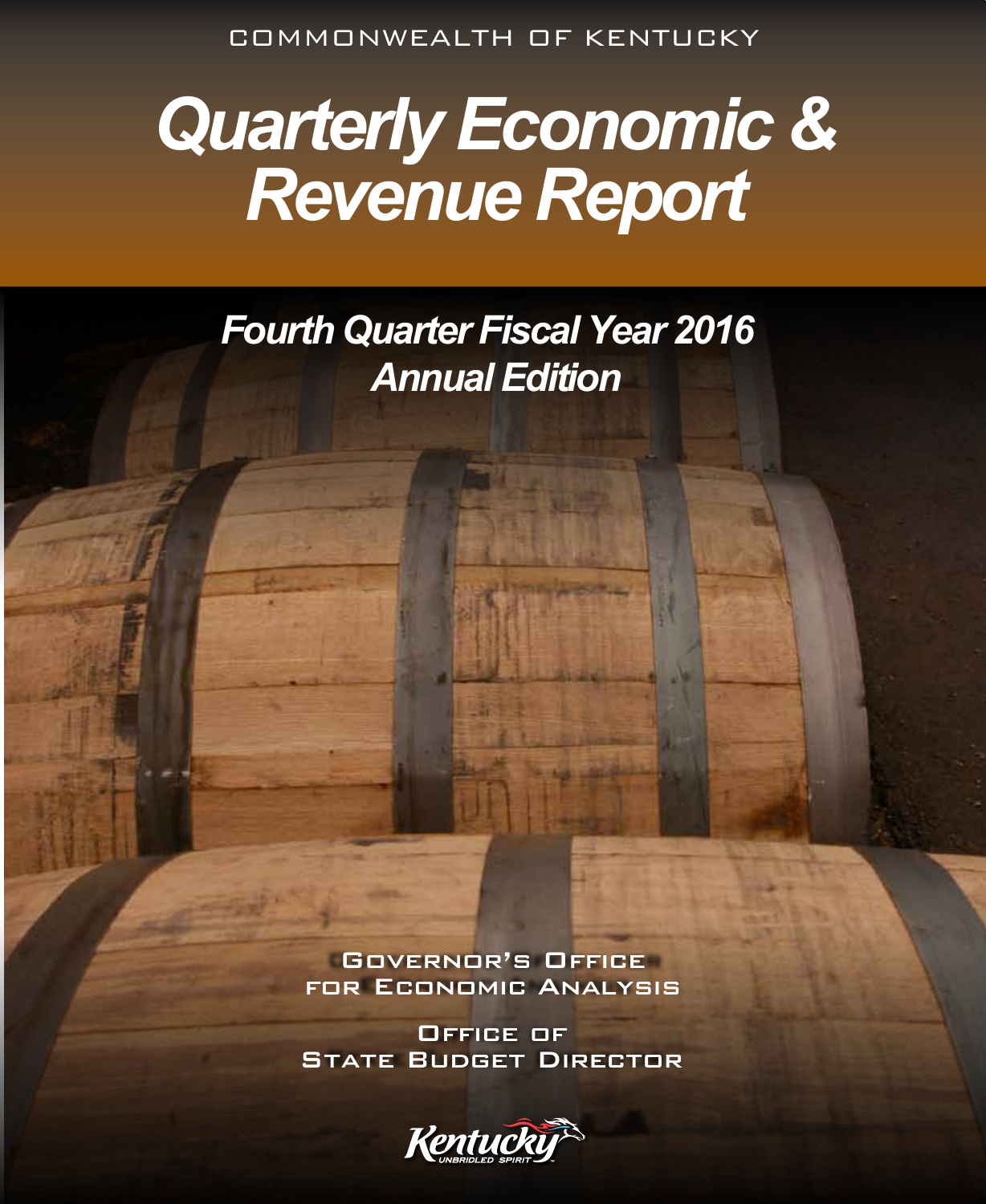

*Office of State Budget Director*

284 Capitol Annex, 702 Capitol Avenue Frankfort, Kentucky 40601

> (502) 564-7300 Internet: osbd.ky.gov

**John E. Chilton State Budget Director**

Governor's Office for Policy and Management Governor's Office for Economic Analysis Governor's Office for Policy Research

July 29, 2016

**Matthew G. Bevin Governor**

> The Honorable Matthew G. Bevin Governor Commonwealth of Kentucky State Capitol Building Frankfort, KY 40601

Dear Governor Bevin:

The *Quarterly Economic and Revenue Report Annual Edition* summarizes Kentucky's revenue and economic statistics for the fourth quarter of Fiscal Year 2016 (FY16). It also includes an analysis of FY16 totals and an interim economic and revenue forecast for the first three quarters of FY17.

In FY16, Kentucky's General Fund receipts rose for the sixth consecutive year and exceeded \$10 billion for the first time ever. Final FY16 General Fund revenues were \$10,338.9 million, or 3.7 percent, more than FY15 collections. General Fund revenues were \$49.0 million or 0.5 percent more than the official revenue estimate which had projected 3.2 percent growth.

Road Fund revenues for FY16 were \$1,482.5 million, a decrease of 2.9 percent from the previous fiscal year. Total receipts were \$44.2 million less than FY15 as motor fuels tax receipts fell by \$100.2 million. Motor vehicle usage tax collections were unexpectedly strong -- exceeding the FY15 level by \$51.6 million. Five remaining accounts increased \$4.4 million over FY15 levels.

Looking into to the new fiscal year, the latest staff projections show General Fund growth of 2.6 percent in the first three quarters of FY17. The two major revenue sources individual income taxes and sales and use taxes are expected to be the engines of growth in FY17 with 4.0 percent and 3.2 percent growth over the forecasting horizon.

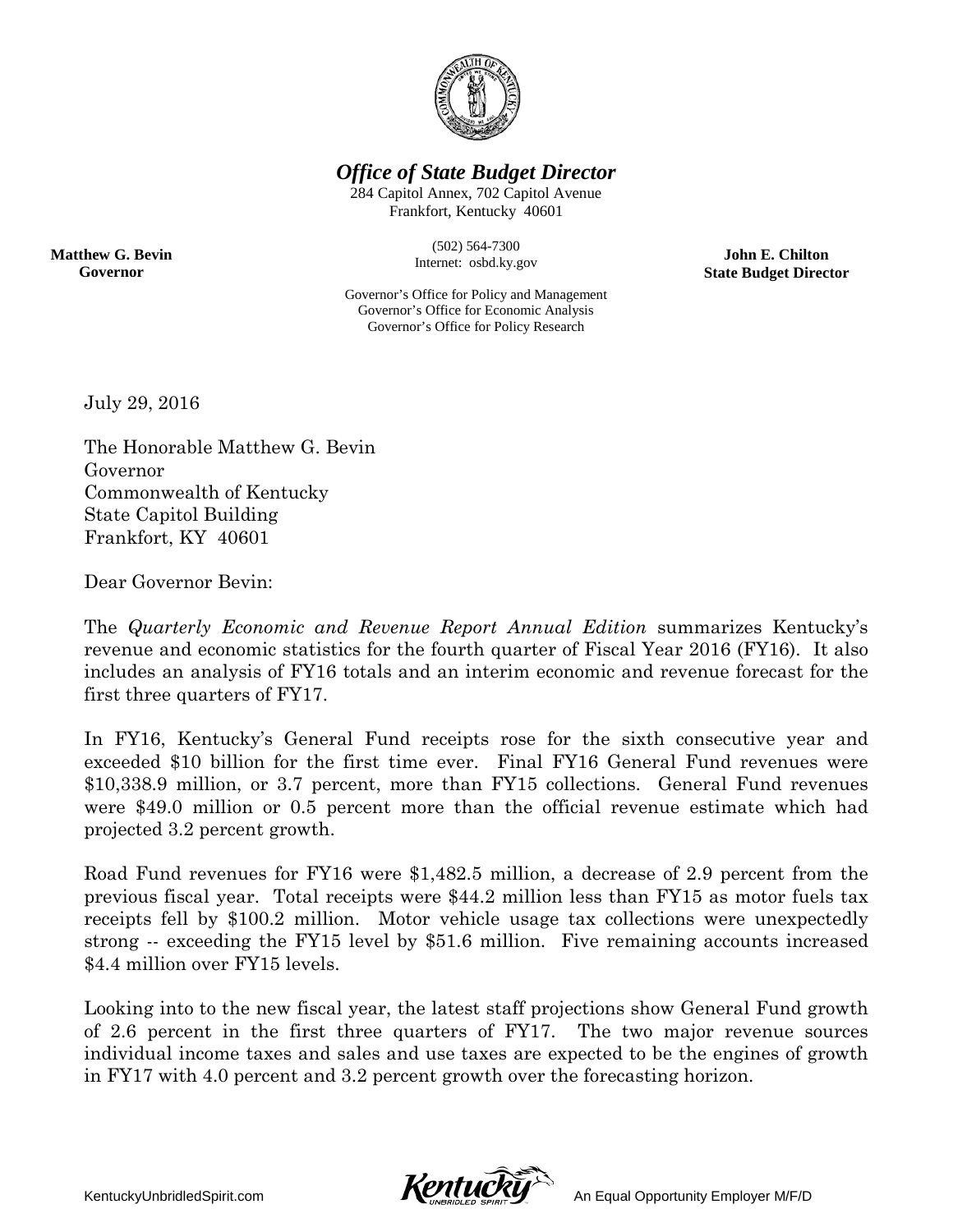Governor Bevin July 29, 2016 Page 2

Road Fund revenues are forecasted to show an improvement relative to the previous two years. Decreases in motor fuels taxes have now cycled through and adjusted to the new statutory floor. We expect motor vehicle usage tax will continue to perform at a high level but the levels of growth seen in FY16 are not sustainable.

The national economic outlook for the US economy heading into FY17 looks far less rosy than was anticipated at the beginning of FY16. While a recession is not being predicted, forecasters are lowering forecasts for baseline GDP to around 2.0 percent growth in the short term.

Going forward, there is increasing uncertainty about the state's outlook considering the national conditions. One positive outlook for Kentucky's growth is that automobile and transportation parts manufacturing sectors have benefitted from increased demand for automobiles and transportation equipment. We have also witnessed good personal income growth with wages and salaries up around four percent year-over-year.

Sincerely,<br>John 2 Uhrth

John E. Chilton State Budget Director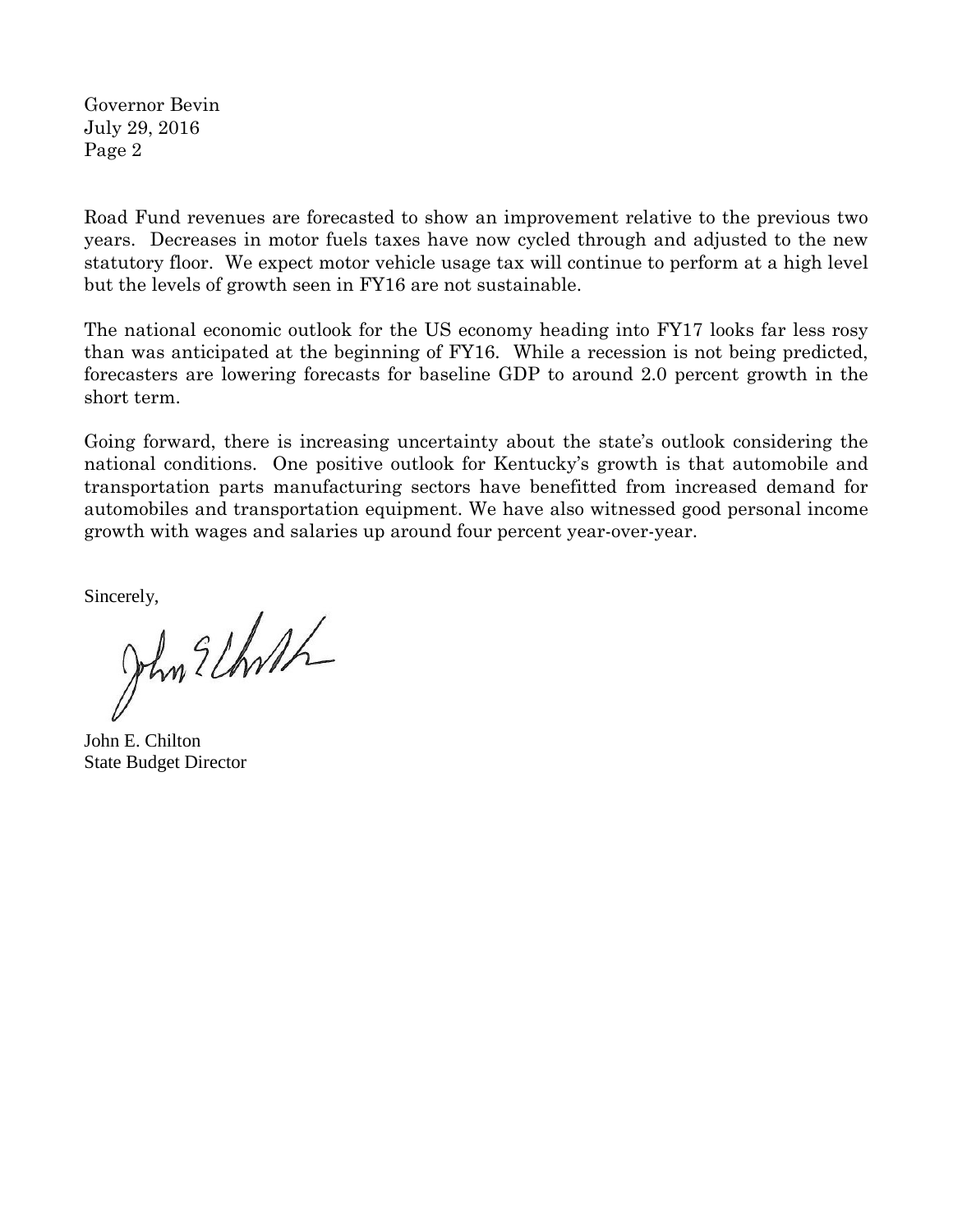### **TABLE OF CONTENTS**

| <b>Revenue Receipts</b><br><b>Fourth Quarter, FY16</b>            |
|-------------------------------------------------------------------|
|                                                                   |
| <b>Annual Totals, FY16</b>                                        |
|                                                                   |
|                                                                   |
| The Economy - Fourth Quarter FY16                                 |
|                                                                   |
|                                                                   |
| <b>Interim Outlook</b>                                            |
|                                                                   |
|                                                                   |
|                                                                   |
|                                                                   |
| <b>Appendix A</b>                                                 |
| Kentucky State Government General Fund & Road Fund Revenues       |
|                                                                   |
| <b>Appendix B</b>                                                 |
|                                                                   |
| Summary Statistics for General Fund Growth Rates FY07-FY16. 39-41 |
| Appendix C                                                        |
| Summary Statistics for Road Fund FY07-FY16 42-43                  |
| Summary Statistics for Road Fund Growth Rates FY07-FY16 44-45     |
|                                                                   |
|                                                                   |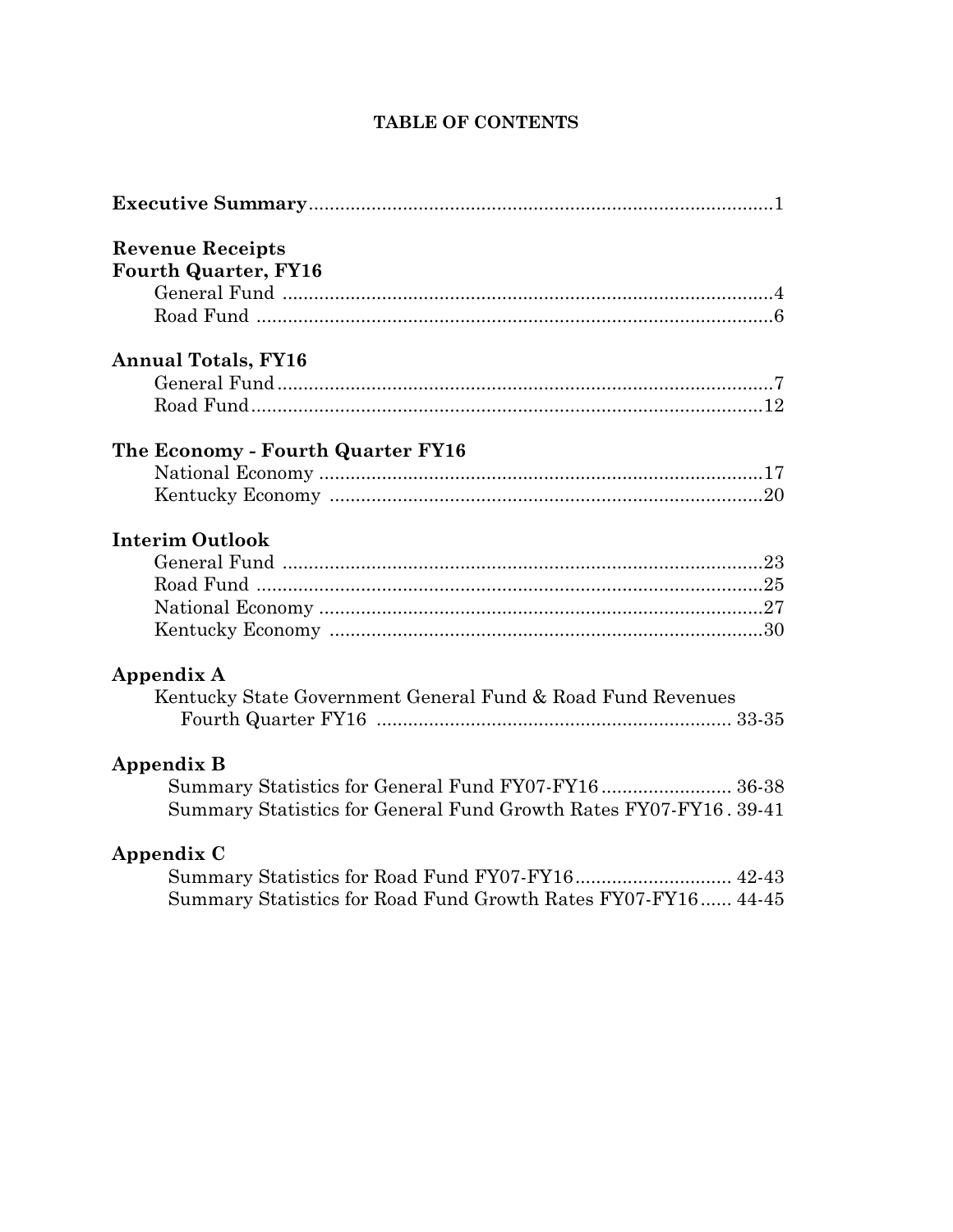# Executive Summary

In accordance with KRS 48.400(2), the Office of State Budget Director (OSBD) has prepared a *Quarterly Economic and Revenue Report* for the fourth quarter of Fiscal Year 2016 (FY16). This report includes a synopsis of the current economic and fiscal conditions of the Commonwealth, as well as an outlook for the next three fiscal quarters.

The fourth quarter edition of the *Quarterly Report* is typically the longest report of the year due to the reporting of both quarterly and annual data. The *Annual Edition* also includes the latest interim projections and an expanded statistical appendix containing a ten-year history of the major General Fund and Road Fund accounts with a corresponding history of growth rates.

Kentucky's General Fund receipts rose for the sixth consecutive year in FY16 and exceeded \$10 billion for the first time ever. For the fiscal year that ended June 30, 2016 (FY16), General Fund receipts totaled \$10,338.9 million or 3.7 percent more than FY15 collections. Final FY16 General Fund revenues were \$49.0 million, or 0.5 percent, more than the official revenue estimate which had projected 3.2 percent growth. The Consensus Forecasting Group (CFG) estimate for FY17 had called for growth of 3.2 percent over the projected FY16 ending balance. Taking into account the actual FY16 revenue total, the official estimate for FY17 of \$10,616.4 million can be obtained with growth of 2.7 percent.

Major points that will be discussed in this report include the following:

- Projected General Fund revenues are shown in Table 14. As the table indicates, General Fund growth is projected to be 2.6 percent over the forecast horizon of the first three quarters of FY17.
- Economic growth in the period since the 2007 recession has been weak. Real GDP grew by 1.7 percent in the fourth quarter of FY16. Average adjacentquarter growth since the recession has been 0.5 percent, while it was much higher in previous recovery periods. Real investment fell by 1.9 percent in the fourth quarter of FY16. While the declines were small, adjacent-quarter growth has fallen for four consecutive quarters. Real government expenditures, which are countercyclical in nature, have begun rising again; they have risen in eight of the last nine quarters. Real government expenditures rose by 1.1 percent in the fourth quarter.
- $\bullet$  Kentucky personal income rose by 4.4 percent in the fourth quarter of FY16. The majority of the adjacent-quarter growth in FY16 occurred in the first three quarters. Wages and salaries income was mostly responsible for the strong growth in overall personal income for FY16. Kentucky non-farm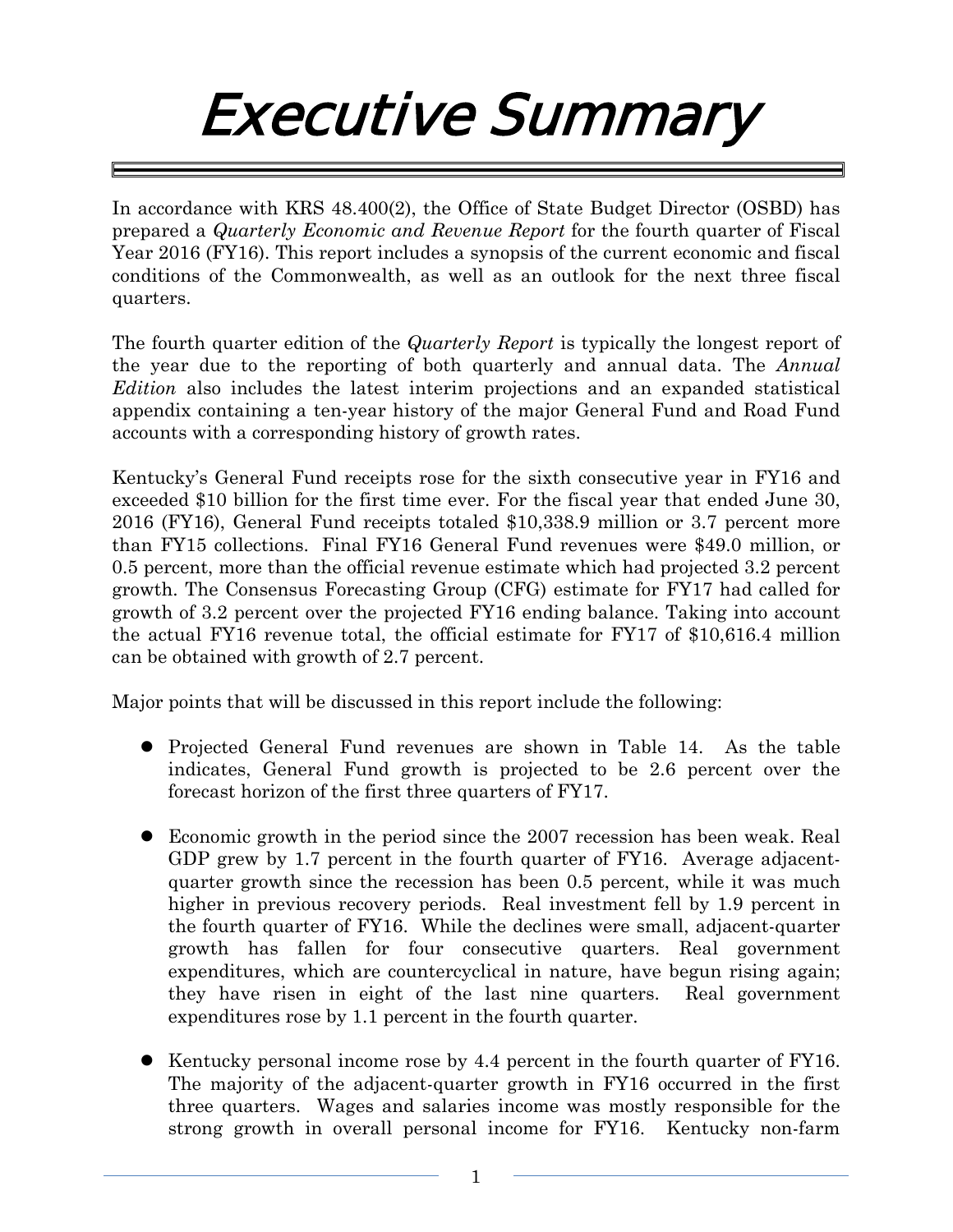employment increased by 1.5 percent in the fourth quarter. The FY16 growth continues the trend of stable but modest growth over the last three years.

- The outlook for the US economy going into FY17 and beyond looks far less rosy than was anticipated at the beginning of FY16. Global Insight, professional forecasters, and government forecasters have consistently downgraded their outlooks for the coming quarters over the course of this fiscal year. Not everything in the national economic outlook is gloomy however; the employment outlook looks to remain positive. Employment growth is projected to continue over the next three quarters. Home prices have continued to appreciate, with US prices in this quarter reaching a level not seen since FY08.
- While FY16 was a very positive year for the Kentucky economy, and many forward-looking indicators are positive, there is increasing uncertainty about the state's outlook considering the national conditions. Kentucky is not immune to external shocks, and the Kentucky Cabinet for Economic Development has recently expressed concerns about export growth due to the headwinds from a stronger dollar and weaker trading partners. One of the brightest spots in the outlook is the housing and construction sector, where employment growth is projected to be among the strongest.
- One enduring reason for Kentucky's growth in recent years is that its automobile and transportation parts manufacturing sectors have benefitted from record national demand for automobiles and transportation equipment.
- The largest two General Fund taxes (individual income and sales and use) are consistently pulling up the average while the remaining taxes are struggling to perform at level par to the average. In FY16, the individual income tax grew 5.2 percent while the sales tax grew 6.0 percent. Total General Fund growth was 3.7 percent, so all remaining revenue sources except the lottery served to exert downward pressure on aggregate revenue growth. This pattern is sustainable until the largest two taxes lose steam.
- Individual income tax receipts are expected to increase by 4.0 percent during the first three quarters of FY17. By way of comparison, the last six years of annual growth in the individual income tax have been 8.3 percent in FY11, followed by growth of 2.8 percent, 6.0 percent, 0.7 percent, 8.5 percent, and 5.2 percent in FY12 through FY16, respectively. The largest component of individual income tax receipts is withholding, which makes up approximately 93 percent of total individual income tax receipts. Withholding is closely tied to wages and salaries and employment in the state.
- Sales and use tax receipts posted a third fiscal year of solid growth: 3.6 percent in FY14 followed by 4.4 percent in FY15 and 6.0 percent in FY16. Growth of 3.2 percent is expected over the forecasting horizon. The deceleration of growth in the sales tax is partially attributable to the high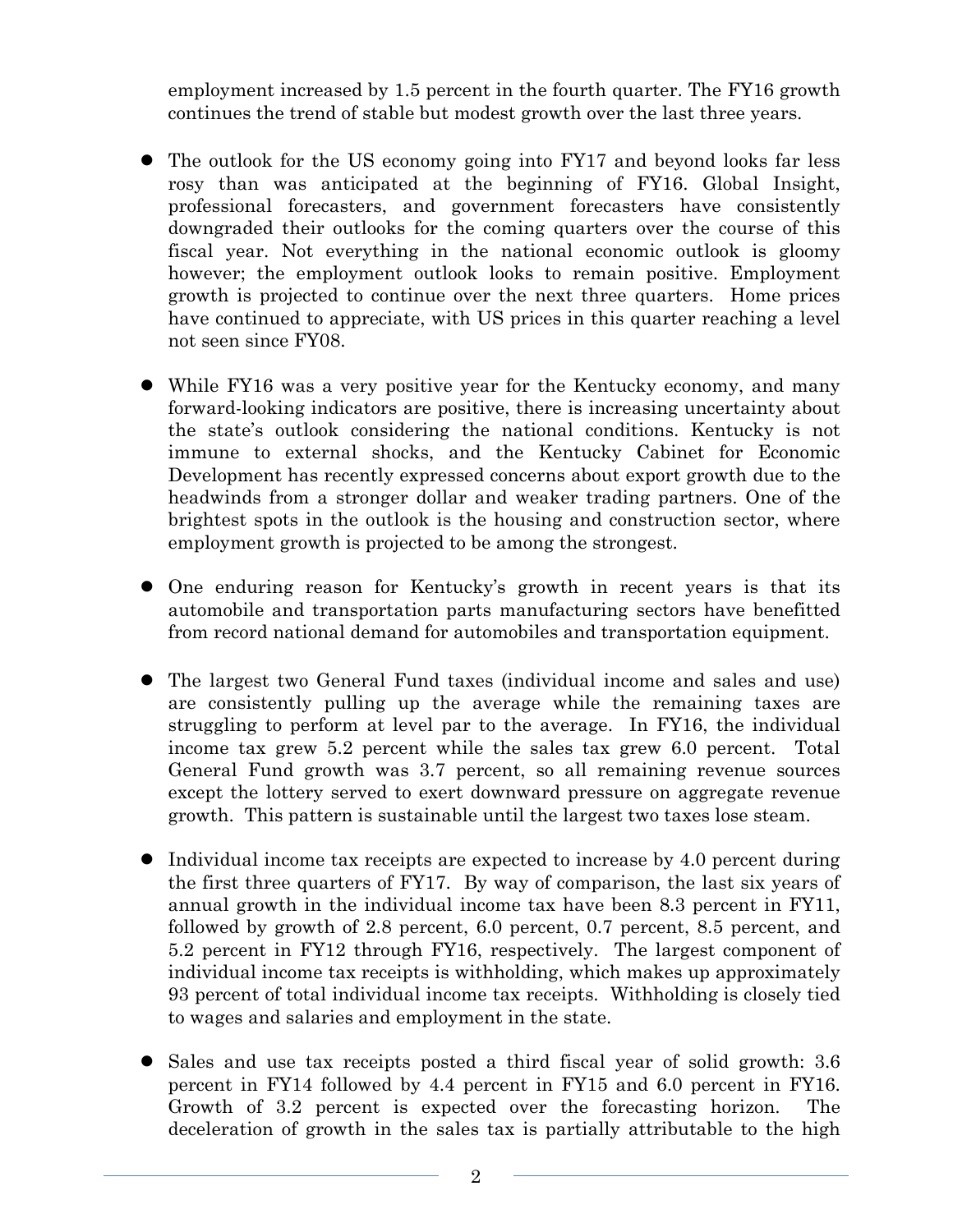base established in FY16, where the 6.0 percent surge was the highest since FY06. Consumption has been one of the stronger components of US GDP growth in recent quarters. The strong housing market surge is also propping up consumption of durables over the forecasting horizon.

 On a positive note, total Road Fund revenues are forecasted to show an improvement relative to the previous two years. The downside is that growth in collections will continue to be negative; albeit at a rate much closer to zero. Motor fuels collections should see a small increase over the forecast horizon as an unchanged tax rate coupled with an increase in consumption will drive the expansion. The gains from motor fuels revenue will be offset by an expected decline in motor vehicle usage tax receipts. The remaining accounts taken together are forecasted to decline 1.3 percent.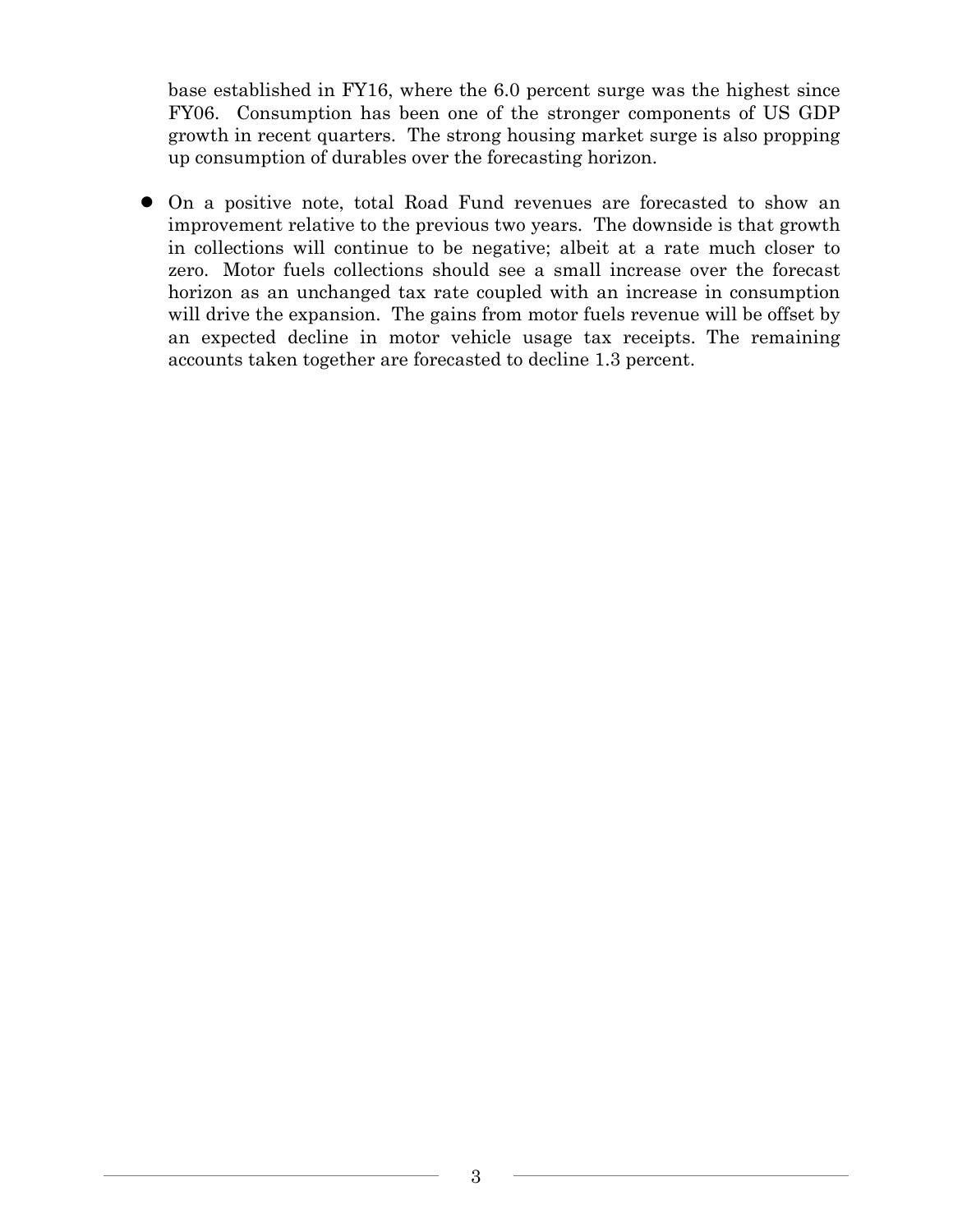# Revenue Receipts

## **GENERAL FUND Fourth Quarter, FY16**

General Fund receipts in the fourth quarter of FY16 totaled \$2,824.9 million compared to \$2,809.4 million in the fourth quarter of FY15, an increase of 0.6 percent. The fourth quarter increase continues a trend of 10 quarters of quarterly growth in the General Fund. Collections in the major revenue categories are shown in summary form in Table 1. Detailed information on these and other accounts is available in Appendix A.

Individual income tax receipts decreased 0.1 percent in the fourth quarter of FY16 compared to collections in the fourth quarter of FY15. Receipts of \$1,252.3 million were \$1.1 million less than collected in the fourth quarter of the previous fiscal year.

| Table 1<br><b>Summary General Fund Receipts</b><br>\$ millions |         |             |             |             |  |  |  |  |
|----------------------------------------------------------------|---------|-------------|-------------|-------------|--|--|--|--|
|                                                                | FY16    | <b>FY15</b> | <b>Diff</b> | <b>Diff</b> |  |  |  |  |
|                                                                | Q4      | Q4          | \$          | ℅           |  |  |  |  |
| Individual Income                                              | 1,252.3 | 1,253.4     | $-1.1$      | $-0.1$      |  |  |  |  |
| Sales and Use                                                  | 899.1   | 854.5       | 44.6        | 5.2         |  |  |  |  |
| Property                                                       | 59.8    | 58.7        | 1.0         | 1.8         |  |  |  |  |
| Corporation Income                                             | 207.1   | 232.6       | $-25.5$     | $-10.9$     |  |  |  |  |
| Coal Severance                                                 | 23.0    | 42.1        | $-19.1$     | $-45.3$     |  |  |  |  |
| Cigarette Taxes                                                | 57.4    | 59.0        | $-1.6$      | $-2.7$      |  |  |  |  |
| LLET                                                           | 87.3    | 98.7        | $-11.4$     | $-11.5$     |  |  |  |  |
| Lottery                                                        | 72.5    | 56.5        | 16.0        | 28.3        |  |  |  |  |
| Other                                                          | 166.4   | 153.9       | 12.5        | 8.1         |  |  |  |  |
| <b>Total</b>                                                   | 2,824.9 | 2,809.4     | 15.5        | 0.6         |  |  |  |  |

The sales and use tax posted an increase of 5.2 percent in the fourth quarter of FY16. Receipts of \$899.1 million compare to the \$854.5 million collected in the fourth quarter of FY15. Positive growth in the fourth quarter marks the 12th consecutive quarter of growth in the sales tax following FY13, where the sales tax fell in three of the four fiscal quarters.

Property tax collections increased 1.8 percent in the fourth quarter of FY16. Collections of \$59.8 million compare

to \$58.7 million received in the fourth quarter of the prior fiscal year.

Corporation income collections decreased 10.9 percent in the fourth quarter of FY16. Receipts totaled \$207.1 million and were \$25.5 million less than collected a year earlier.

Coal severance tax receipts continue to decrease in the fourth quarter as receipts fell 45.3 percent. Receipts of \$23.0 million compare to \$42.1 million collected in the fourth quarter of FY15. Collections have fallen continuously since the fourth quarter of FY12.

Cigarette taxes decreased in the fourth quarter. Receipts of \$57.4 million were 2.7 percent less than collected in the fourth quarter of FY15.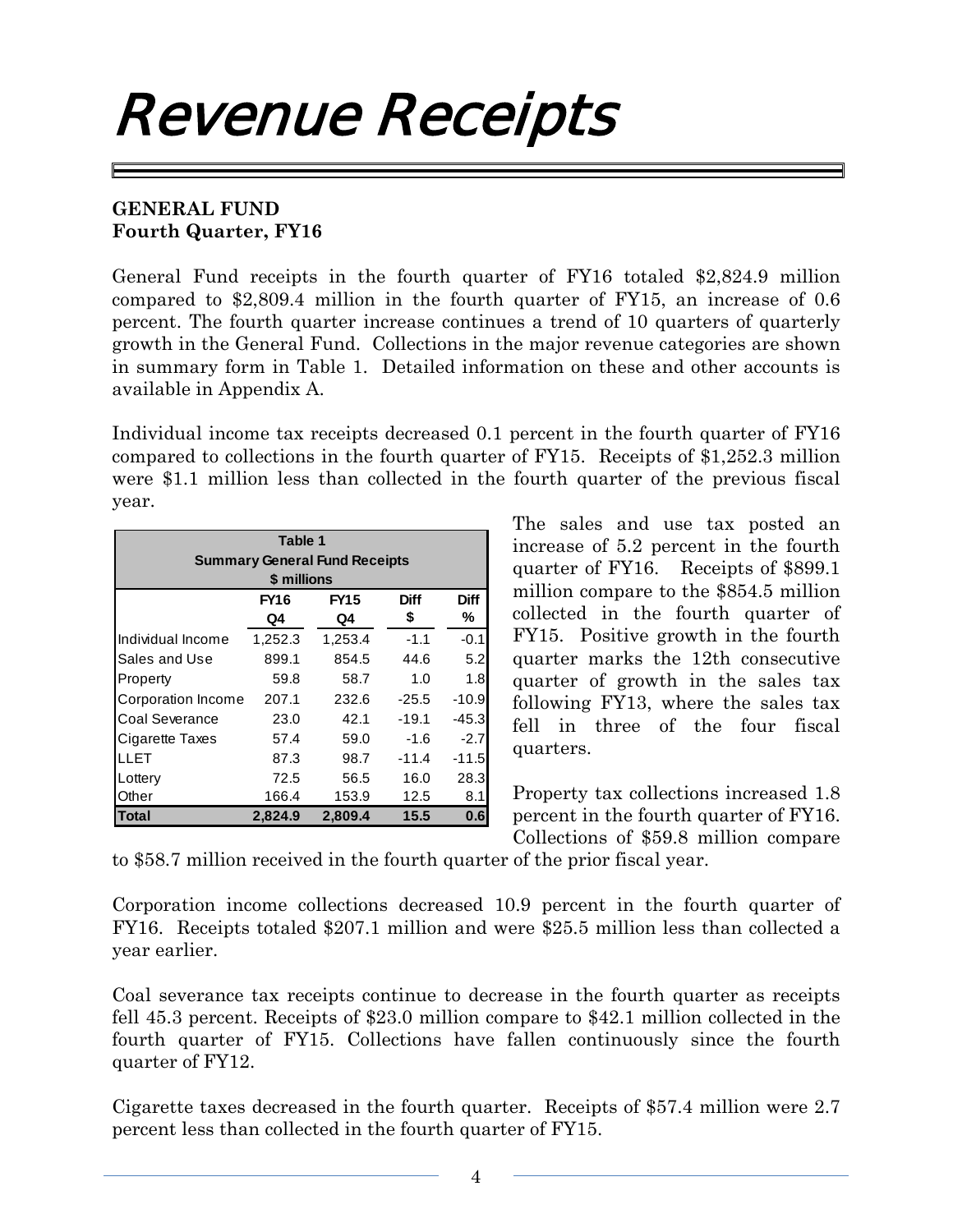The LLET receipts decreased 11.5 percent, or \$11.4 million in the fourth quarter of FY16 with revenues of \$87.3 million compared to \$98.7 million. Collections dropped sharply during the last three quarters of the fiscal year.

Lottery receipts increased 28.3 percent, or \$16.0 million, in the fourth quarter of FY16 with revenues of \$72.5 million. In addition to the normal distributions made by the Kentucky Lottery, an extra release of \$9.5 million was transferred to the General Fund at the end of the fiscal year.

The "Other" category represents the remaining accounts in the General Fund, and collections in this account increased 8.1 percent from FY15. Fourth quarter receipts for FY16 were \$166.4 million and compare to \$153.9 million in FY15.

Figure A details the composition of fourth quarter General Fund receipts by tax type. Seventy-six percent of General Fund revenues were in the areas of the individual income tax and the sales tax. The next-largest source of revenue was the corporation income category at seven percent followed by the "Other" accounted for six percent. The largest components in this category include the insurance premium tax, bank franchise tax, telecommunications tax and the beer wholesale tax. The LLET and lottery receipts accounted for three percent for each fund, followed by property and cigarette taxes which accounted for two percent each. Finally coal severance taxes accounted for one percent.

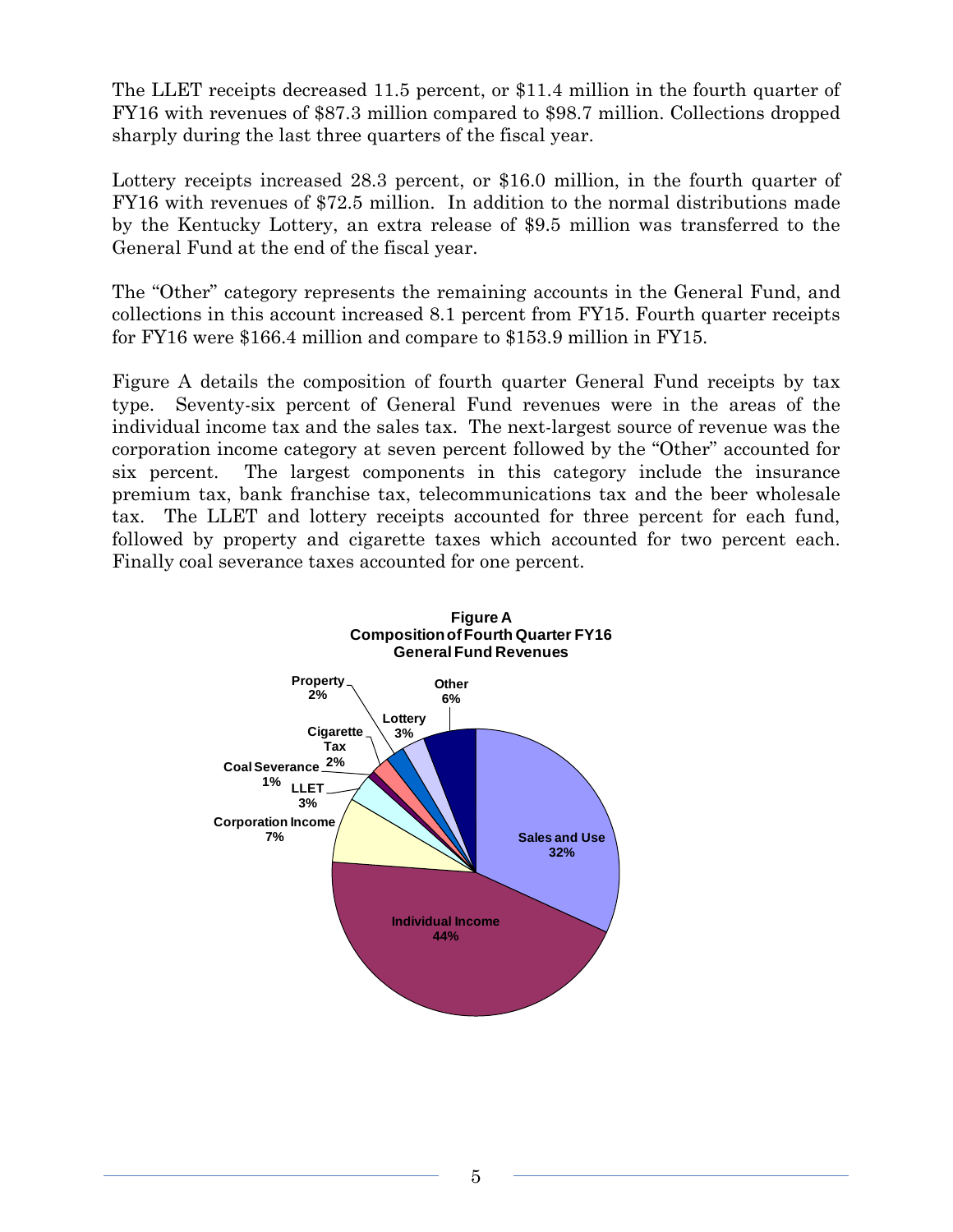# **ROAD FUND Fourth Quarter, FY16**

Road Fund receipts grew 5.4 percent in the fourth quarter of FY16. Receipts totaled \$383.1 million compared to the \$363.6 million received in the fourth quarter of FY15. Total Road Fund collections fell in each of the first three quarters of the fiscal year before growing in the final quarter, the first positive quarter following five consecutive declines. Growth rates for the four quarters were -8.3 percent, -2.3 percent, -5.6 percent and 5.4 percent, respectively. Summary data are contained in Table 2 and detailed data are shown in Appendix A.

| Table 2<br><b>Summary Road Fund Receipts</b><br>\$ millions |            |                   |                   |                  |  |  |  |
|-------------------------------------------------------------|------------|-------------------|-------------------|------------------|--|--|--|
|                                                             | FY16<br>Q4 | <b>FY15</b><br>Q4 | <b>Diff</b><br>\$ | <b>Diff</b><br>℅ |  |  |  |
| <b>Motor Fuels</b>                                          | 192.6      | 188.3             | 4.3               | 2.3              |  |  |  |
| Motor Vehicle Usage                                         | 123.6      | 109.5             | 14.0              | 12.8             |  |  |  |
| Motor Vehicle License                                       | 34.2       | 32.3              | 1.8               | 5.6              |  |  |  |
| <b>Motor Vehicle Operators</b>                              | 4.2        | 4.0               | 0.2               | 4.4              |  |  |  |
| <b>Weight Distance</b>                                      | 19.9       | 18.9              | 1.0               | 5.2              |  |  |  |
| Income on Investments                                       | 1.0        | 0.3               | 0.7               | 193.8            |  |  |  |
| Other                                                       | 7.8        | 10.2              | $-2.5$            | $-24.0$          |  |  |  |
| Total                                                       | 383.1      | 363.6             | 19.5              | 5.4              |  |  |  |

Motor fuels tax receipts increased 2.3 percent during the fourth quarter of FY16. Receipts were \$192.6 million and compare to \$188.3 million collected during the fourth quarter last year.

Motor vehicle usage tax receipts grew 12.8 percent during the fourth quarter of FY16. Receipts of \$123.6 million compared to \$109.5 million received during the same period last year.

Motor vehicle license tax receipts increased 5.6 percent during the fourth quarter of FY16. Receipts of \$34.2 million compare to \$32.3 million received during the fourth quarter of FY15.

Motor vehicle operator's license fees totaled \$4.2 million, a 4.4 percent increase compared to the level observed a year ago.

Weight distance tax receipts totaled \$19.9 million, an increase of 5.2 percent from the fourth quarter of last year.

Investment income was up in the fourth quarter of FY16, yielding \$1.0 million.

The remainder of the accounts in the Road Fund combined for a decrease of 24.0 percent. Receipts for the "Other" category totaled \$7.8 million during the fourth quarter, compared to \$10.2 million in the fourth quarter of FY15.

Figure B details the composition of Road Fund revenues by tax type in the fourth quarter of FY16. Motor fuels taxes and motor vehicle usage taxes comprised 83.0 percent of Road Fund revenues in the fourth quarter. The next largest source of revenue was the motor vehicle license tax with nine percent, followed by weight distance taxes with five percent. The "Other" category accounted for two percent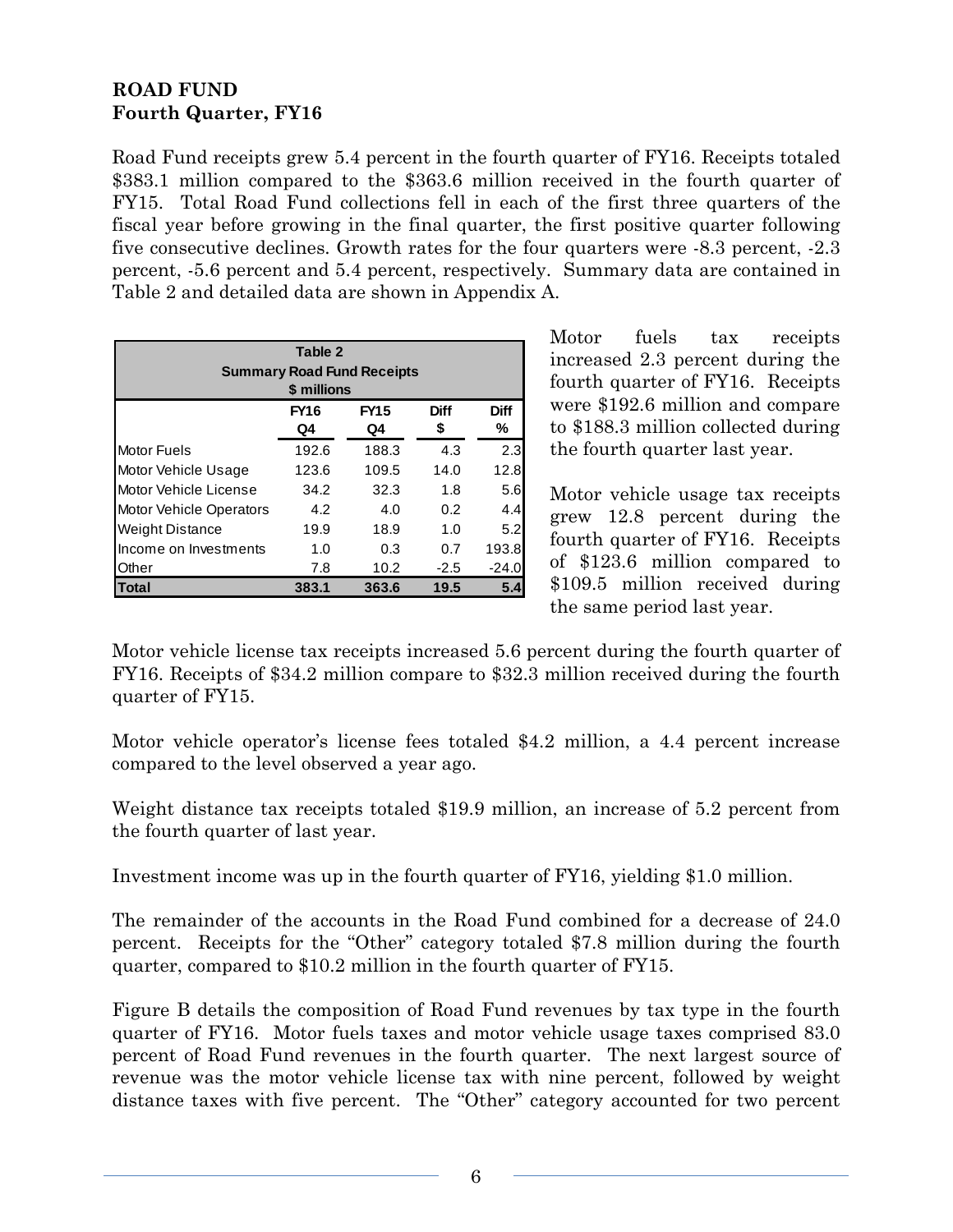and motor vehicle operators accounted for one percent. Income on investment accounted for a negligible amount of the total Road Fund receipts.



## **ANNUAL TOTALS, FY16 General Fund**

The General Fund receipts totaled \$10,338.9 million, which is \$372.3 million or 3.7 percent more than FY15 receipts. Revenue collections increased in all four quarters of the fiscal year. However, the rate of growth slowed to less than one percent in the fourth quarter after growing 5.0 percent through the first three quarters. Growth rates for the four quarters of FY16 were 4.5 percent, 3.5 percent, 7.2 percent and 0.6 percent, respectively.

For the year, all of the accounts were close to estimated totals with four revenue accounts exceeding forecasted values while five were below. The differences ranged from -\$17.8 million to \$48.6 million. The two largest revenue sources, sales and use and individual income, each missed the estimate by just over one percent. The remaining seven accounts combined were below the official estimate by \$41.8 million. Six of the 11 accounts were within 2.1 percent of the estimate. General Fund receipts in FY16 were \$49.0 million or 0.5 percent more than the official estimate.

Sales tax receipts grew \$195.4 million, or 6.0 percent over FY15 totals. Receipts of \$3,462.7 million compare to prior year receipts \$3,267.3 million. Quarterly growth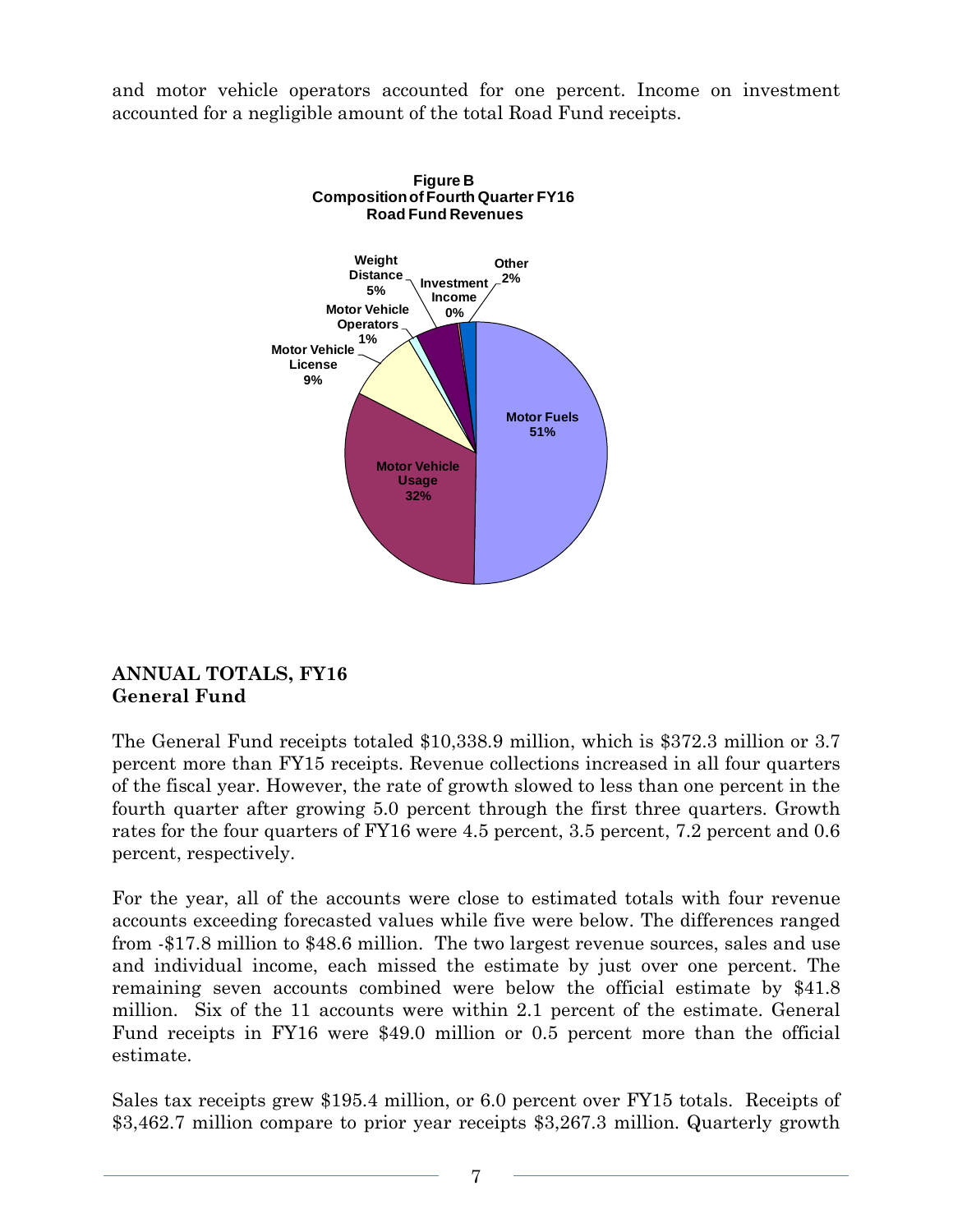rates were evenly distributed with 6.9 percent, 5.5 percent, 6.4 percent, and 5.2 percent, respectively. Growth in this account was the highest since FY06 as growth remained strong throughout the year. Sales and use tax receipts exceeded the estimate by \$42.2 million, or 1.2 percent.

Individual income tax receipts grew \$212.6 million from last year. Withholding and declarations, the two largest components of the tax, together grew \$232.8 million. Net balances on returns and fiduciary showed small declines. Overall growth of 5.2 percent is lower than in the previous fiscal year but still robust. Growth rates for the four quarters were 6.0 percent, 3.5 percent, 14.3 percent, and -0.1 percent, respectively. The individual income tax was above the forecasted level by \$48.6 million, or 1.1 percent.

Corporation income tax collections were essentially unchanged, falling \$1.5 million compared to last year. This tax has experienced rapid growth as collections have increased in excess of 11.0 percent in four of the past five years. Given the pattern of historical growth, the slowdown of receipts was not surprising. Quarterly growth rates were 11.5 percent, 5.4 percent, 6.8 percent, and -10.9 percent, respectively. Corporation income tax receipts were below forecasted levels by \$5.1 million, or 1.0 percent.

The LLET declined \$20.8 million, or 9.3 percent, from last year. Weakness in this account increased through most of the year. Growth rates for the four quarters were 0.5 percent, -7.9 percent, -15.7 percent, and -11.5 percent, respectively. Limited liability entity tax receipts were below forecasted level by \$16.8 million, or 7.6 percent.

Coal severance tax collections fell to a historic low level in FY16. Total receipts for the year were \$120.6 million and are the lowest in at least 29 years. The decline has been dramatic considering this account reached an all-time high in FY12 with collections of \$298.3 million. Quarterly growth rates for this account were -22.8 percent, -29.2 percent, -37.6 percent, and -45.3 percent, respectively. The coal severance tax was \$17.8 million, 12.9 percent below the official estimate.

Cigarette tax receipts reversed their long time decline, growing \$3.4 million, or 1.5 percent. Fiscal year 2016 marks the first increase in this account following five years of annual declines. Quarterly growth rates for the year were 1.5 percent, 4.6 percent, 3.3 percent and -2.7 percent, respectively. Receipts for the year totaled \$224.3 million and compare to \$220.9 million collected in FY15. Cigarette taxes were below the estimate by \$1.5 million, or 0.7 percent.

Total property taxes increased 2.5 percent or \$14.1 million, during the fiscal year. Receipts totaled \$577.5 million compared to \$563.4 million collected in FY15. Collections on real property, the largest account, grew 3.4 percent which is the most since FY08. Tangible personal property, the other significant account, increased 5.0 percent. Growth rates for the four quarters were 4.9 percent, 2.4 percent, 2.3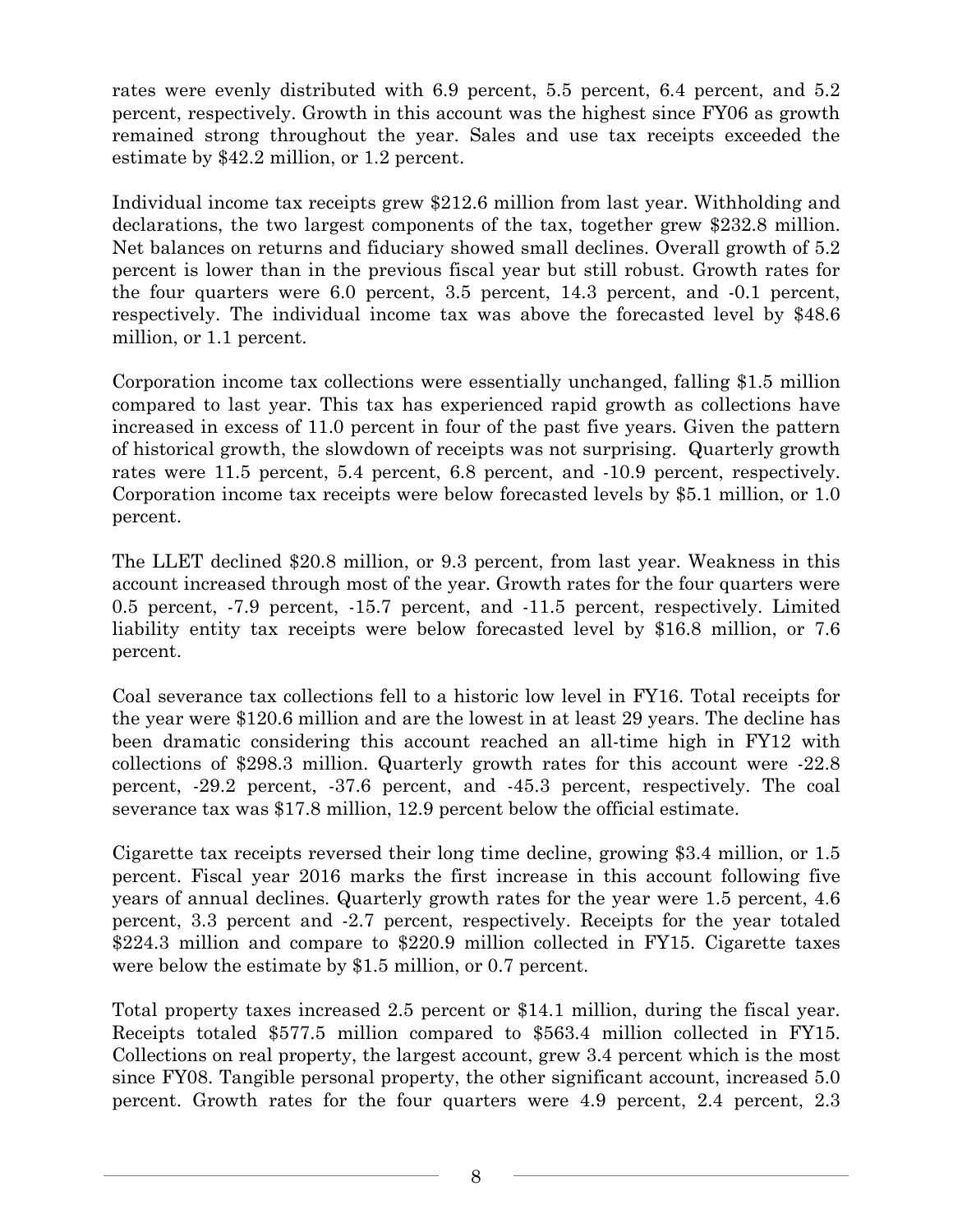percent and 1.8 percent, respectively. Property taxes were \$4.5 million, or 0.8 percent greater than forecasted.

Lottery receipts increased 9.2 percent, or \$20.3 million, from the previous year. Receipts of \$241.8 million compare favorably to \$221.5 million remitted to the state in FY15. Lottery receipts were \$9.8 million greater than estimated due to strength in draw games, such as the Powerball, and instant tickets. Lottery receipts exceeded the official forecast by \$9.8 million, or 4.2 percent.

The "Other" category, which includes over 50 taxes and fees such as investment income, bank franchise taxes, and insurance premium taxes increased 1.2 percent, or \$8.5 million. Receipts of \$700.2 million compare to \$691.8 million collected in FY15. Quarterly growth rates for the "Other" account were -11.1 percent, 8.4 percent, 0.5 percent and 8.1 percent, respectively. The "Other" category taxes were 2.1 percent below the official estimate.

| Table 3<br><b>General Fund Revenues Compared to Previous Years</b><br>\$ millions |             |                           |             |             |                  |             |  |  |
|-----------------------------------------------------------------------------------|-------------|---------------------------|-------------|-------------|------------------|-------------|--|--|
|                                                                                   |             | <b>Full Year Receipts</b> |             |             | Growth Rates (%) |             |  |  |
|                                                                                   | <b>FY16</b> | <b>FY15</b>               | <b>FY14</b> | <b>FY16</b> | <b>FY15</b>      | <b>FY14</b> |  |  |
| Individual Income                                                                 | 4,282.1     | 4,069.5                   | 3,749.3     | 5.2         | 8.5              | 0.7         |  |  |
| Sales and Use                                                                     | 3,462.7     | 3,267.3                   | 3,131.1     | 6.0         | 4.4              | 3.6         |  |  |
| Property                                                                          | 577.5       | 563.4                     | 562.4       | 2.5         | 0.2              | 0.7         |  |  |
| Corporate Income                                                                  | 526.6       | 528.1                     | 475.1       | $-0.3$      | 11.2             | 18.6        |  |  |
| LLET                                                                              | 203.0       | 223.8                     | 199.3       | $-9.3$      | 12.3             | $-19.0$     |  |  |
| Coal Severance                                                                    | 120.6       | 180.3                     | 197.5       | $-33.1$     | $-8.7$           | $-14.3$     |  |  |
| Cigarette Taxes                                                                   | 224.3       | 220.9                     | 228.1       | 1.5         | $-3.1$           | $-4.4$      |  |  |
| Lotterv                                                                           | 241.8       | 221.5                     | 219.5       | 9.2         | 0.9              | 2.0         |  |  |
| Other                                                                             | 700.2       | 691.8                     | 698.9       | 1.2         | $-1.0$           | $-2.1$      |  |  |
| Total                                                                             | 10,338.9    | 9,966.6                   | 9,462.0     | 3.7         | 5.3              | $1.2$       |  |  |

| Table 4                                                  |
|----------------------------------------------------------|
| FY14 General Fund Receipts Compared to Official Estimate |
| \$ millions                                              |

|                    | <b>FY16</b> | <b>Difference</b> |         |         |
|--------------------|-------------|-------------------|---------|---------|
|                    | Actual      | <b>Estimate</b>   | \$      | ℅       |
| Sales and Use      | 3,462.7     | 3,420.5           | 42.2    | 1.2     |
| Individual Income  | 4,282.1     | 4,233.5           | 48.6    | 1.1     |
| Corporation Income | 526.6       | 531.7             | $-5.1$  | $-1.0$  |
| <b>LLET</b>        | 203.0       | 219.8             | $-16.8$ | $-7.6$  |
| Coal Severance     | 120.6       | 138.4             | $-17.8$ | $-12.9$ |
| Cigarette Tax      | 224.3       | 225.8             | $-1.5$  | $-0.7$  |
| Property           | 577.5       | 573.0             | 4.5     | 0.8     |
| Lottery            | 241.8       | 232.0             | 9.8     | 4.2     |
| Other              | 700.2       | 715.2             | $-15.0$ | $-2.1$  |
| <b>TOTAL</b>       | 10.338.9    | 10.289.9          | 49.0    | 0.5     |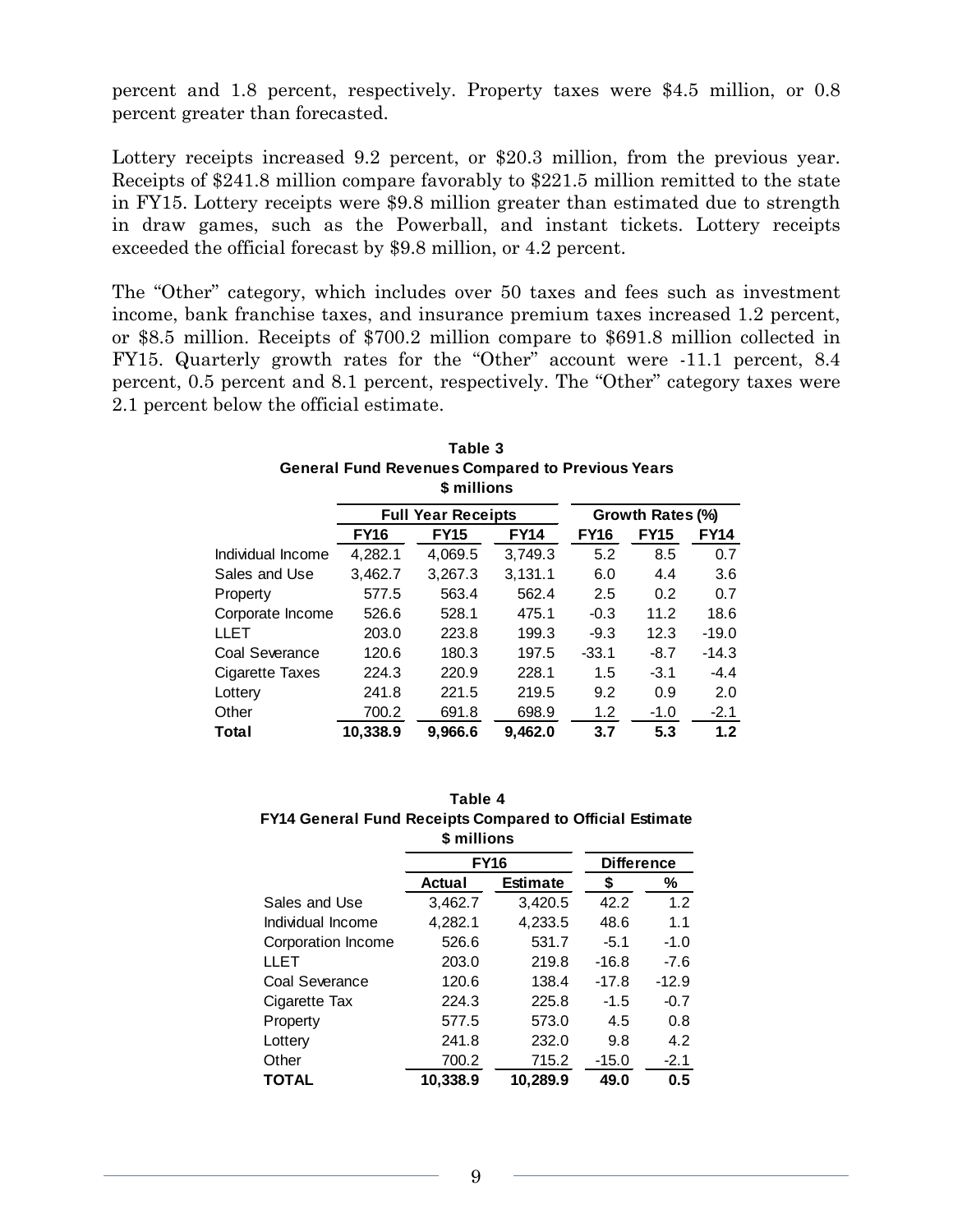Figure C details the composition of FY16 General Fund receipts by tax type. Seventy-five percent of General Fund revenues were in the areas of the individual income tax and the sales tax. The next largest source of revenue was the "Other" category accounted for seven percent. The largest components in this category include insurance premium tax, bank franchise tax, telecommunications tax, beer wholesale tax, miscellaneous taxes, non-tax receipts, and the inheritance tax. Property taxes made up six percent of the General Fund followed by corporation income which accounted for five percent. Cigarette tax, lottery and LLET each accounted for two percent of General Fund revenues. Finally, coal severance taxes accounted for one percent.



Table 5 and Figure D detail the growth rates in General Fund revenues by each fiscal quarter of FY16. General Fund receipts were positive in all four quarters of the fiscal year. Third quarter growth of 7.2 percent, marked the highest quarter for growth in FY16. Growth rates for the four quarters were 4.5 percent, 3.5 percent, 7.2 percent and 0.6 percent, respectively.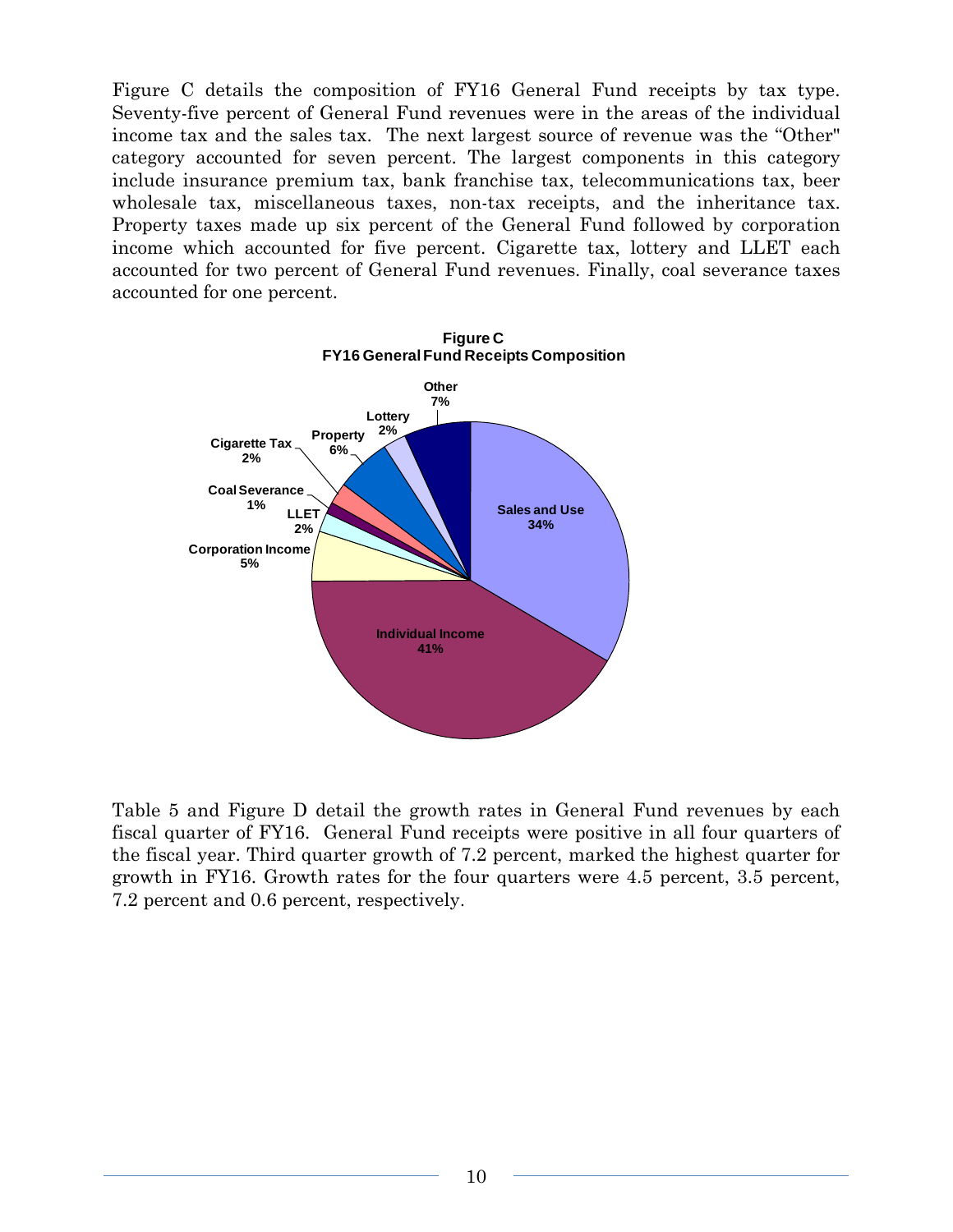|                    | percents |         |         |         |             |
|--------------------|----------|---------|---------|---------|-------------|
|                    | Q1       | Q2      | Q3      | Q4      | <b>FY16</b> |
| Sales and Use      | 6.9      | 5.5     | 6.4     | 5.2     | 6.0         |
| Individual Income  | 6.0      | 3.5     | 14.3    | $-0.1$  | 5.2         |
| Corporation Income | 11.5     | 5.4     | 6.8     | $-10.9$ | $-0.3$      |
| <b>LLET</b>        | 0.5      | $-7.9$  | $-15.7$ | $-11.5$ | $-9.3$      |
| Coal Severance     | $-22.8$  | $-29.2$ | $-37.6$ | -45.3   | -33.1       |
| Cigarette Tax      | 1.5      | 4.6     | 3.3     | $-2.7$  | 1.5         |
| Property           | 4.9      | 2.4     | 2.4     | 1.8     | 2.5         |
| Lottery            | 2.9      | $-1.3$  | 6.3     | 28.3    | 9.2         |
| Other              | $-11.1$  | 8.4     | 0.5     | 8.1     | 1.2         |
| <b>TOTAL</b>       | 4.5      | 3.5     | 7.2     | 0.6     | 3.7         |

# **Table 5 General Fund Quarterly Growth Rates**



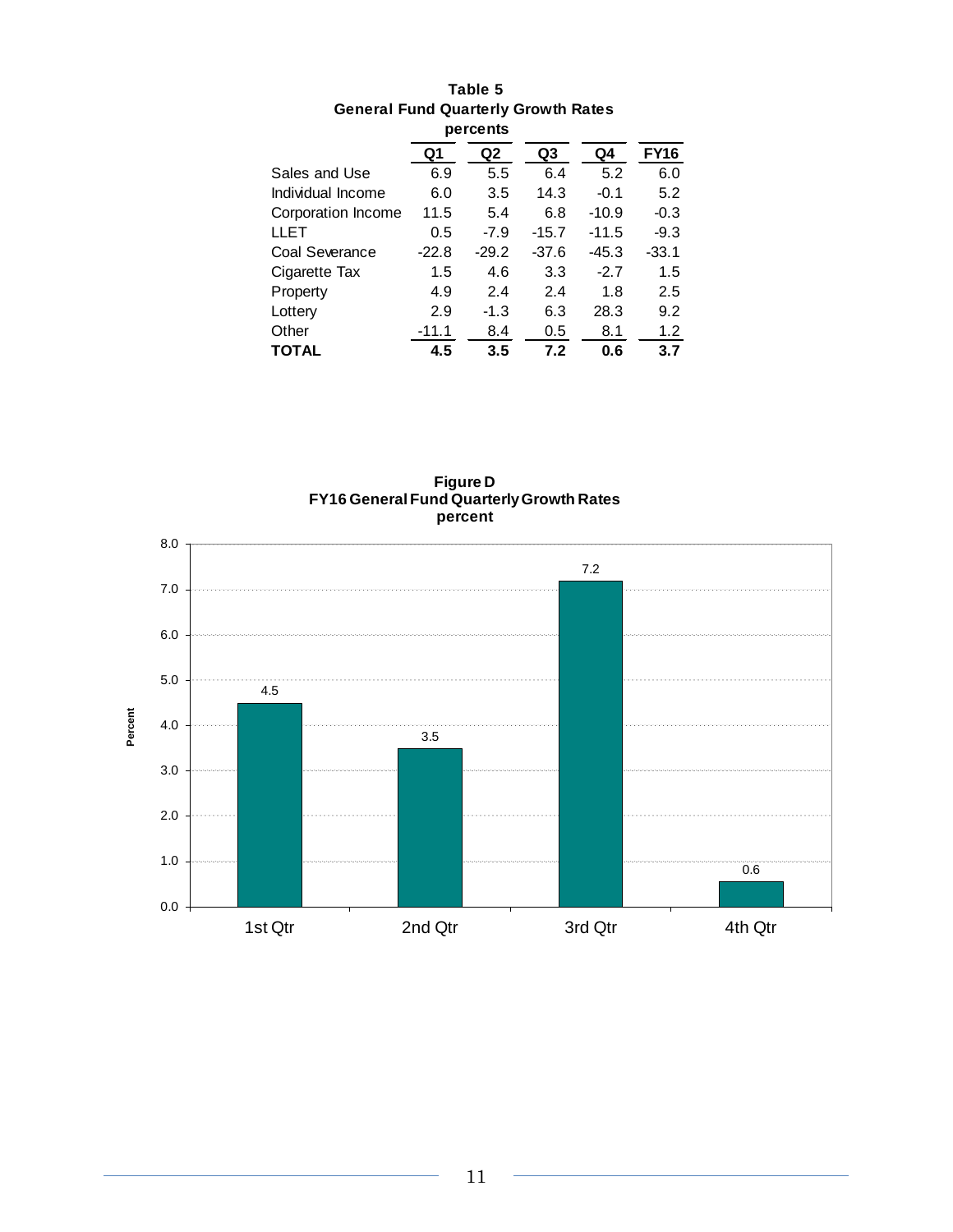|                    |         | טווטוווויש     |         |         |                  |  |  |
|--------------------|---------|----------------|---------|---------|------------------|--|--|
|                    |         | <b>FY16</b>    |         |         |                  |  |  |
|                    | Q1      | Q <sub>2</sub> | Q3      | Q4      | <b>Full Year</b> |  |  |
| Sales and Use      | 859.7   | 868.0          | 836.0   | 899.1   | 3,462.7          |  |  |
| Individual Income  | 1,039.9 | 1,029.6        | 960.3   | 1,252.3 | 4,282.1          |  |  |
| Corporation Income | 124.9   | 102.1          | 92.6    | 207.1   | 526.6            |  |  |
| <b>LLET</b>        | 44.7    | 35.5           | 35.5    | 87.3    | 203.0            |  |  |
| Coal Severance     | 37.7    | 34.5           | 25.4    | 23.0    | 120.6            |  |  |
| Cigarette Tax      | 58.1    | 57.6           | 51.2    | 57.4    | 224.3            |  |  |
| Property           | 46.8    | 333.5          | 137.4   | 59.8    | 577.5            |  |  |
| Lottery            | 53.5    | 56.8           | 59.0    | 72.5    | 241.8            |  |  |
| Other              | 136.3   | 151.2          | 246.2   | 166.4   | 700.2            |  |  |
| TOTAL              | 2.401.6 | 2.668.7        | 2.443.6 | 2.824.9 | 10,338.9         |  |  |

#### **Table 6 General Fund Quarterly Revenue Receipts \$ millions**

# **ANNUAL TOTALS, FY16 Road Fund**

Road Fund revenues for FY16 were \$1,482.5 million, a decrease of 2.9 percent from the previous fiscal year. Total receipts were \$44.2 million less than FY15 as motor fuels tax receipts fell by \$100.2 million. Motor vehicle usage tax collections were unexpectedly strong, exceeding the FY15 level by \$51.6 million. On net, the five remaining accounts increased \$4.4 million over FY15 levels.

Total Road Fund collections fell in each of the first three quarters of the fiscal years before growing in the final quarter, the first positive quarter following five consecutive declines. Growth rates for the four quarters were -8.3 percent, -2.3 percent, -5.6 percent and 5.4 percent, respectively. Road Fund collections are detailed in Table7.

Motor fuels tax receipts fell by \$100.2 million, or 11.8 percent, in FY16. Lower tax rates during the first three quarters of FY16 led to the decline in collections. Taxable gallons grew in each of the first three quarters but not enough to offset the lower tax rate. Quarterly growth rates for motor fuels taxes were -16.1 percent, -18.7 percent, -12.1 percent and 2.3 percent, respectively.

Motor vehicle usage tax receipts of \$484.4 million compared to the \$432.8 million collected in FY15. Motor vehicle usage taxes grew \$51.6 million, or 11.9 percent, in FY16 to reach an all-time high. Growth rates for the four quarters were 7.5 percent, 24.7 percent, 3.8 percent and 12.8 percent, respectively.

Weight distance tax receipts of \$81.4 million represent an increase of 2.8 percent compared to the \$79.1 million collected in FY15.

Motor vehicle license tax receipts grew \$5.6 million while motor vehicle operator's receipts rose by \$0.4 million. Investment income declined \$0.5 million and the "Other" income fell \$3.2 million from FY15.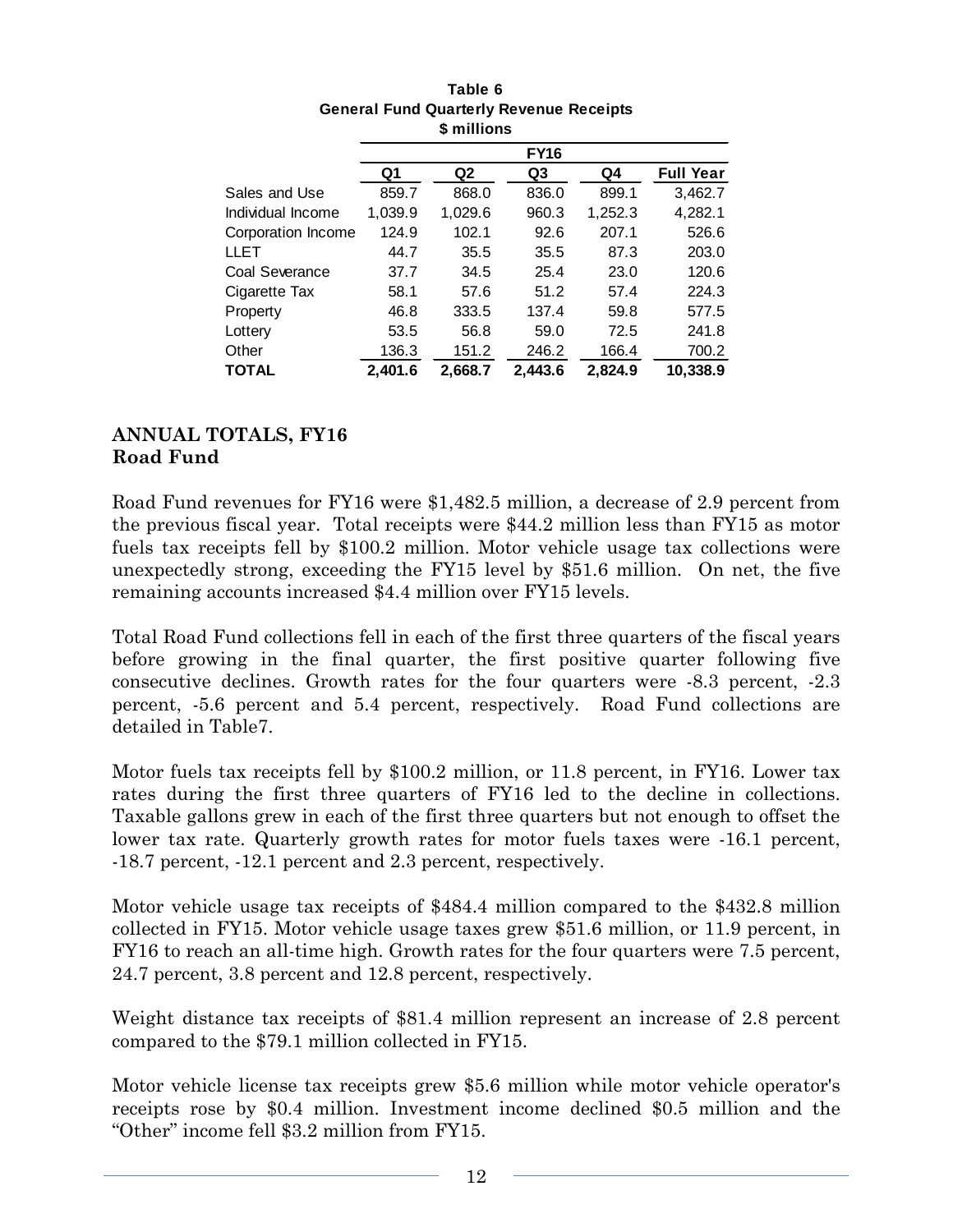Road Fund collections for FY16 exceeded the official consensus estimate by \$36.6 million, or 2.5 percent, see Table 9. It is the eighth time in the past 10 years that Road Fund revenues have been within 2.5 percent of the official estimate. All seven of the forecasted Road Fund accounts were above estimated levels. The motor fuels tax was \$7.1 million, or 1.0 percent, above the official estimate. The motor vehicle usage tax was \$21.3 million, or 4.6 percent, over the official estimate. All other accounts, taken together, were \$8.2 million over forecasted levels.

|                                |             | Road Fund Revenues Compared to Previous Tears<br>\$ millions |             |             |                  |             |
|--------------------------------|-------------|--------------------------------------------------------------|-------------|-------------|------------------|-------------|
|                                |             | <b>Full Year Receipts</b>                                    |             |             | Growth Rates (%) |             |
|                                | <b>FY16</b> | <b>FY15</b>                                                  | <b>FY14</b> | <b>FY16</b> | <b>FY15</b>      | <b>FY14</b> |
| <b>Motor Fuels</b>             | 750.0       | 850.3                                                        | 886.2       | $-11.8$     | $-4.0$           | 5.7         |
| Motor Vehicle Usage            | 484.4       | 432.8                                                        | 443.0       | 11.9        | $-2.3$           | 3.8         |
| Motor Vehicle License          | 113.1       | 107.6                                                        | 101.9       | 5.2         | 5.6              | $-0.4$      |
| <b>Motor Vehicle Operators</b> | 16.3        | 16.0                                                         | 16.2        | 2.3         | $-1.2$           | 0.6         |
| <b>Weight Distance</b>         | 81.4        | 79.1                                                         | 76.9        | 2.8         | 2.9              | 2.6         |
| Income on Investments          | 2.4         | 2.9                                                          | 4.0         | $-17.0$     | $-28.0$          | $-1,116.8$  |
| Other                          | 34.9        | 38.1                                                         | 32.3        | $-8.5$      | 18.0             | $-3.9$      |
| <b>Total</b>                   | 1.482.5     | 1.526.7                                                      | 1.560.5     | $-2.9$      | $-2.2$           | 4.6         |

| Table 7                                              |  |
|------------------------------------------------------|--|
| <b>Road Fund Revenues Compared to Previous Years</b> |  |
| \$ millions                                          |  |

Figure E details the composition of FY16 Road Fund receipts by tax type. Eightyfour percent of the Road Fund comes from motor vehicle usage and motor fuels taxes. The motor vehicle license tax accounted for eight percent and the weight distance tax accounted for five percent. "Other" taxes combined to account for two percent. Motor vehicle operators' revenue accounted for one percent.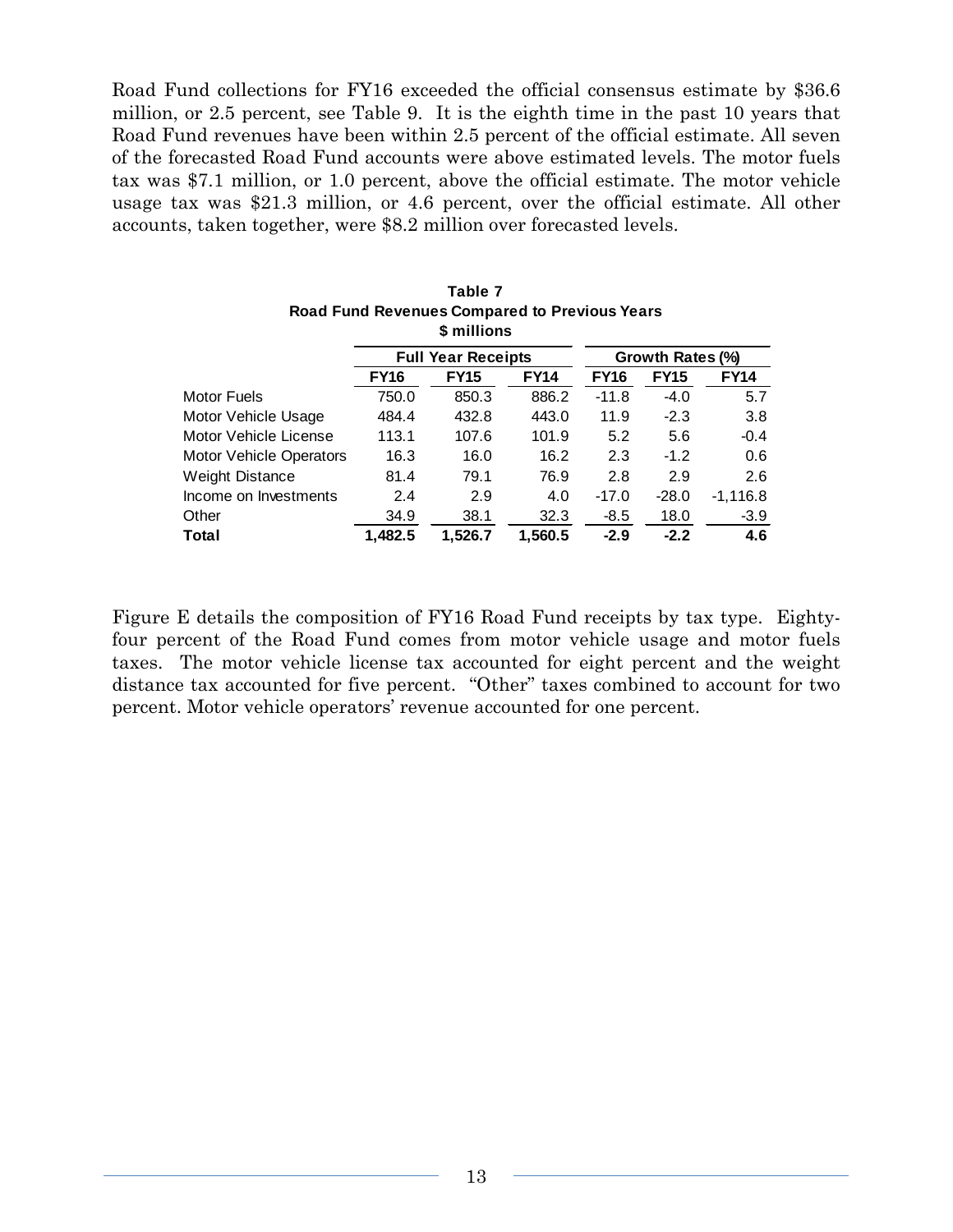

#### **Figure E FY16 Road Fund Receipts Composition**

| Table 8                                 |
|-----------------------------------------|
| <b>Road Fund Quarterly Growth Rates</b> |
| percents                                |

| Q1      | Q2       | Q3       | Q4      | <b>FY16</b> |
|---------|----------|----------|---------|-------------|
| $-16.1$ | $-18.7$  | $-12.1$  | 2.3     | $-11.8$     |
| 7.5     | 24.7     | 3.8      | 12.8    | 11.9        |
| $-16.7$ | 47.0     | $-3.0$   | 5.6     | 5.2         |
| 2.2     | $-0.1$   | 3.0      | 4.4     | 2.3         |
| 3.0     | 0.6      | 2.6      | 5.2     | 2.8         |
| $-26.5$ | $-131.8$ | $-6.4$   | 193.8   | $-15.2$     |
| $-18.4$ | 15.9     | $-4.4$   | $-24.0$ | $-8.7$      |
| $-8.3$  | $-2.3$   | $-5.6$   | 5.4     | $-2.9$      |
|         |          | percents |         |             |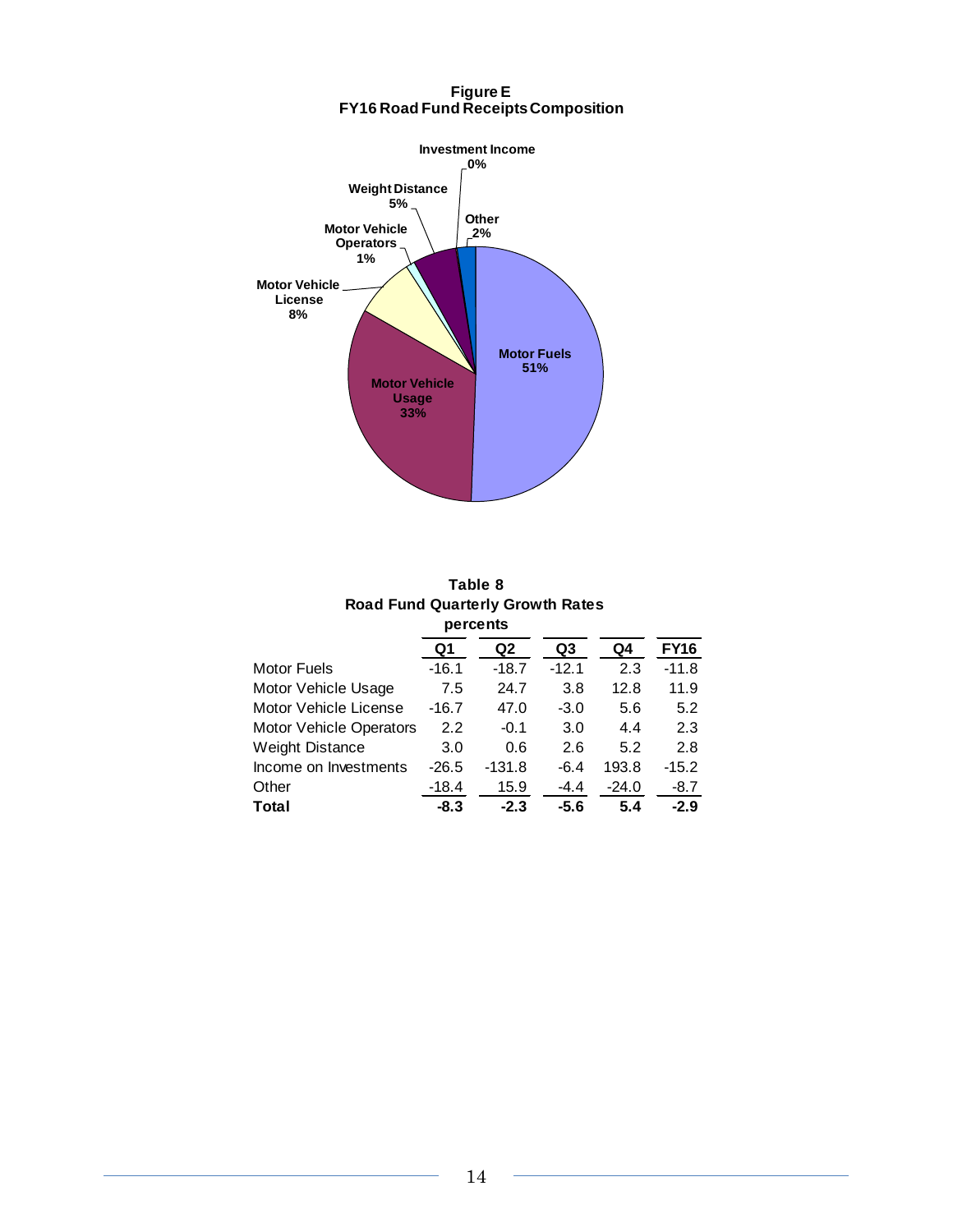**Figure F FY16 Road Fund Quarterly Growth Rates**



| FY16 Road Fund Receipts Compared to Official Estimate | \$ millions |                 |                   |         |
|-------------------------------------------------------|-------------|-----------------|-------------------|---------|
|                                                       | <b>FY16</b> |                 | <b>Difference</b> |         |
|                                                       | Actual      | <b>Estimate</b> |                   | ℅       |
| <b>Motor Fuels</b>                                    | 750.0       | 742.9           | 7.1               | 1.0     |
| Motor Vehicle Usage                                   | 484.4       | 463.1           | 21.3              | 4.6     |
| Motor Vehicle License                                 | 113.1       | 107.9           | 5.2               | 4.8     |
| <b>Motor Vehicle Operators</b>                        | 16.3        | 16.2            | 0.1               | 0.8     |
| <b>Weight Distance</b>                                | 81.4        | 79.9            | 1.5               | 1.8     |
| Income on Investments                                 | 2.4         | 1.2             | 1.2               | 101.4   |
| Other                                                 | 34.9        | 34.7            | 0.2               | $0.5\,$ |
| Total                                                 | 1.482.5     | 1,445.9         | 36.6              | 2.5     |

**Table 9 FY16 Road Fund Receipts Compared to Official Estimate**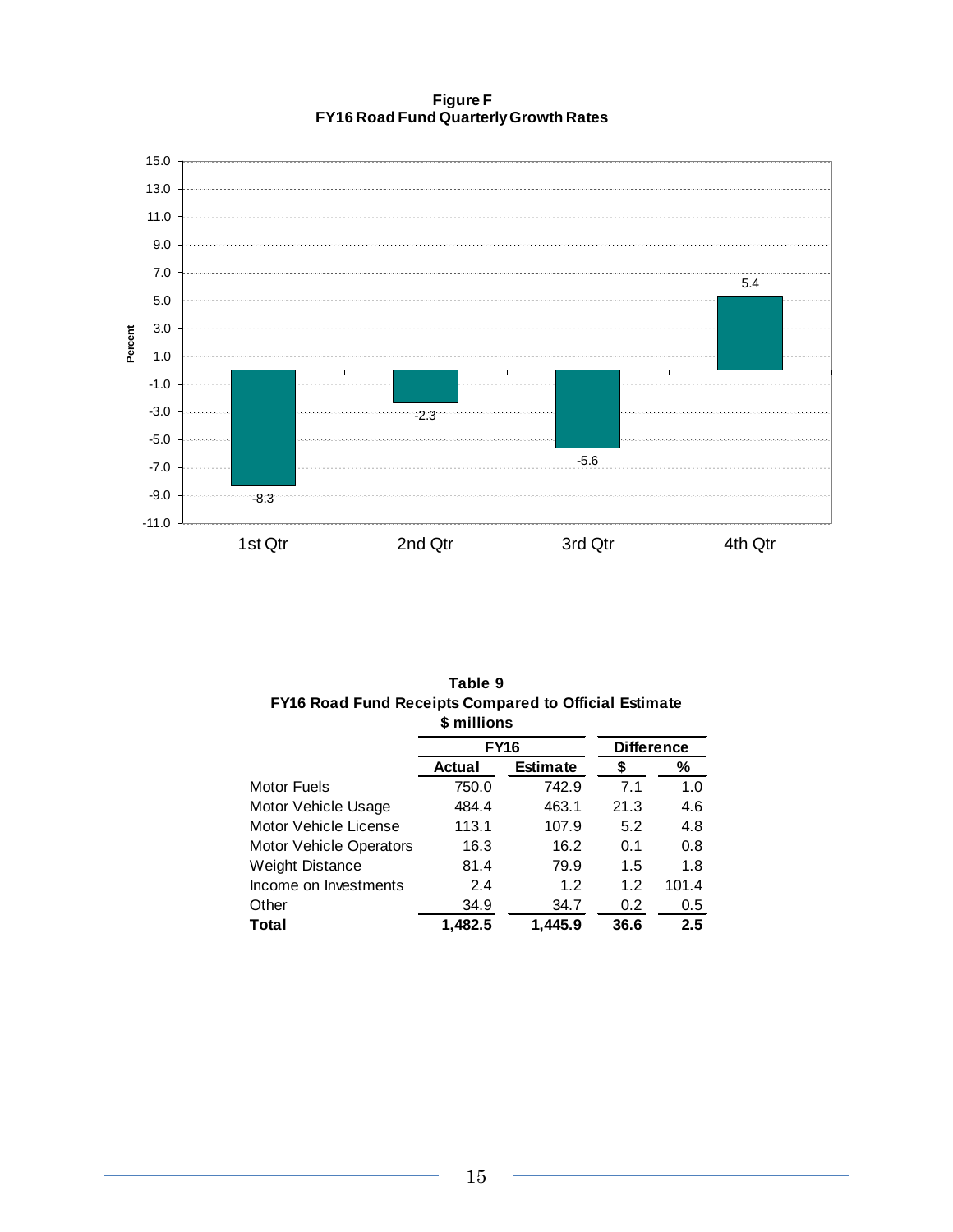| <b>Road Fund Quarterly Revenue Receipts</b> |       |                |       |       |             |  |  |  |  |
|---------------------------------------------|-------|----------------|-------|-------|-------------|--|--|--|--|
| \$ millions                                 |       |                |       |       |             |  |  |  |  |
|                                             | Q1    | Q <sub>2</sub> | Q3    | Q4    | <b>FY16</b> |  |  |  |  |
| <b>Motor Fuels</b>                          | 196.4 | 185.7          | 175.4 | 192.6 | 750.0       |  |  |  |  |
| Motor Vehicle Usage                         | 123.7 | 125.3          | 111.9 | 123.6 | 484.4       |  |  |  |  |
| Motor Vehicle License                       | 18.7  | 26.7           | 33.6  | 34.2  | 113.1       |  |  |  |  |
| Motor Vehicle Operators                     | 4.2   | 4.0            | 4.0   | 4.2   | 16.3        |  |  |  |  |
| <b>Weight Distance</b>                      | 20.6  | 20.7           | 20.2  | 19.9  | 81.4        |  |  |  |  |
| Income on Investments                       | 0.4   | $-0.2$         | 1.2   | 1.0   | 2.5         |  |  |  |  |
| Other                                       | 7.0   | 9.1            | 11.0  | 7.8   | 34.8        |  |  |  |  |
| Total                                       | 371.1 | 371.2          | 357.2 | 383.1 | 1.482.5     |  |  |  |  |

# **Table 10**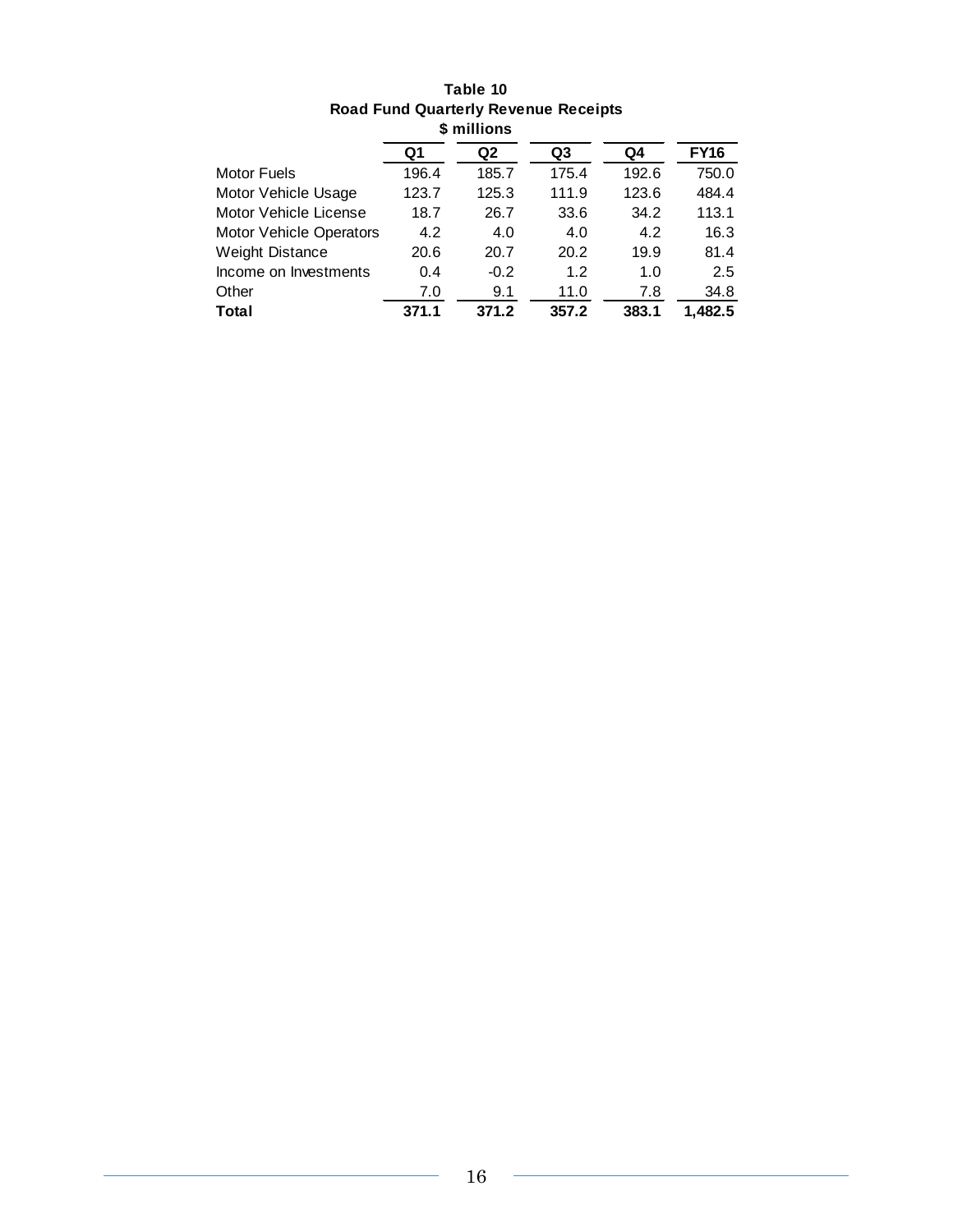# The Economy Fourth Quarter FY16

## **NATIONAL ECONOMY**

Real gross domestic product (real GDP) grew by 1.7 percent in the fourth quarter of FY16.[1](#page-20-0) See Table 11. This is the 28th quarter of the expansion following the 2007 recession and this is the ninth consecutive quarter without an adjacent-quarter contraction in real GDP. Growth rates have been declining for the last six quarters, falling from a high of 2.9 percent in the third quarter of FY15. Adjacent-quarter growth in the fourth quarter of FY16 was 0.6 percent.

This is the weakest recovery in terms of real GDP growth in many decades. The average adjacent-quarter growth from the 1975 recession recovery was 1.1 percent. Average growth from the 1981 recession recovery was 0.9 percent. Average growth from the 1990 recession recovery was 0.9 percent. Average growth from the 2001 recession recovery was 0.7 percent. It has been 28 quarters since the end of the 2007 recession and real GDP has grown a net 15.7 percent. Average recovery growth to date since the end of the 2007 recession has been 0.5 percent. That is the weakest average recovery growth since World War II.

Real consumption grew by 2.7 percent in the fourth quarter of FY16. Consumption was by far the largest contributor to real GDP in the fourth quarter. Real consumption grew a net \$300.4 billion, while the remaining components of real GDP combined for a loss of \$14.6 billion. Real consumption made up 69.1 percent of real GDP in the fourth quarter.

Real investment fell by 1.9 percent in the fourth quarter of FY16. Adjacent-quarter real investment declined in all four quarters in FY16. The net decline equaled \$53.1 billion over the fourth quarter of FY15. In the 28 quarters since the end of the recession, real investment has declined 10 times. The magnitude of these declines was small, with an average decline of 0.7 percent. Meanwhile, the other 18 quarters, which grew, averaged 2.9 percent growth. Real investment had been trending downward well before the recession of 2007 officially began. Real investment peaked in the third quarter of FY06 with \$2,773.8 billion. Real investment lost nearly a trillion by the time the recession ended. Real investment just recently recovered all of its recession losses in the third quarter of FY15. Real investment made up 16.9 percent share of real GDP in the fourth quarter.

<span id="page-20-0"></span><sup>&</sup>lt;sup>1</sup> Source: IHS Global Insight estimate, June 2016. Unless otherwise stated, all fourth quarter FY16 economic data are June 2016 estimates, rather than actual values, since final data released by the BEA and BLS are not available as of the release date of this report. Quarterly growth rates are quarter-over-same-quarter last year, unless otherwise noted.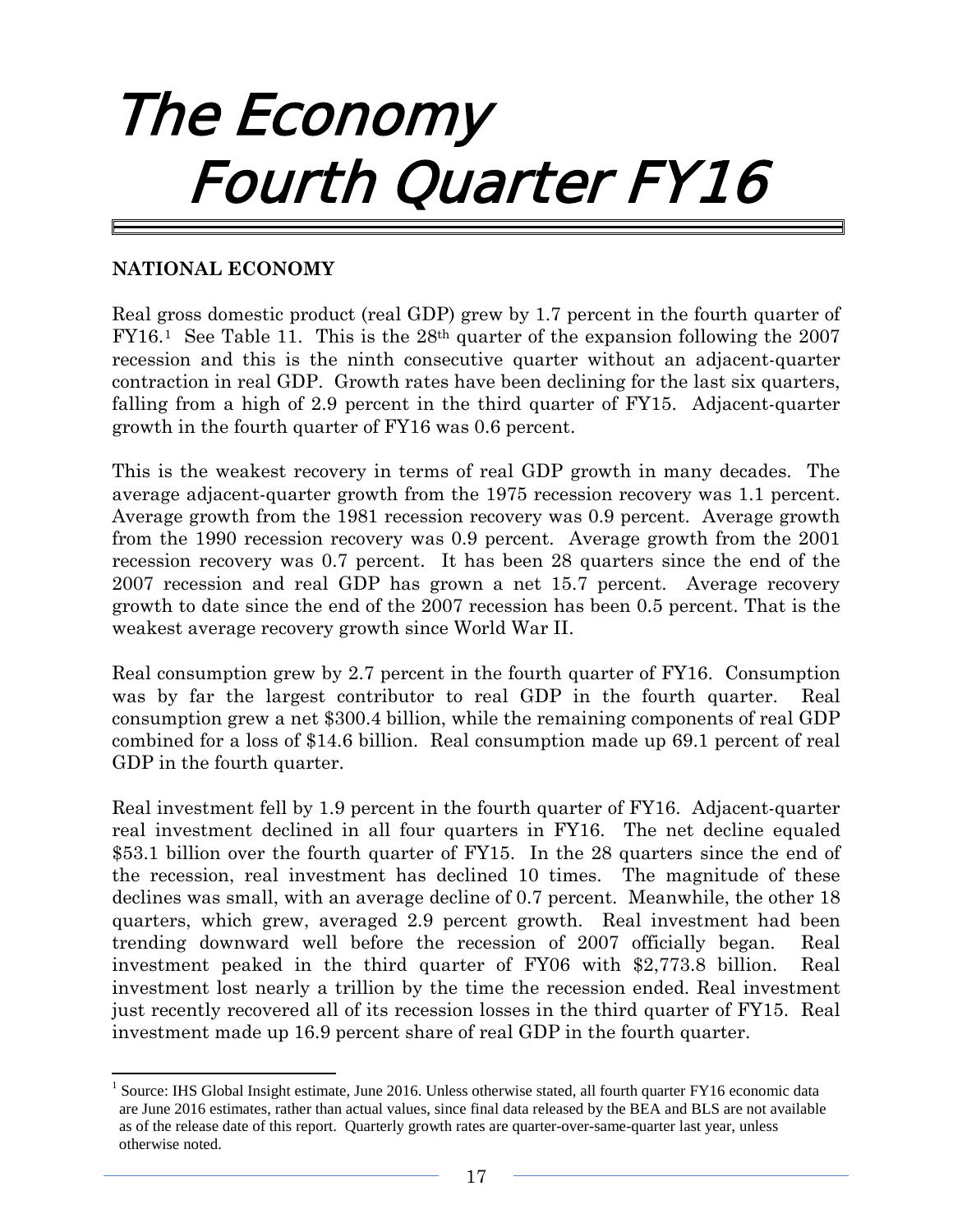#### **Table 11 Summary of US Economic Series Fourth Quarter FY16 & FY15**

|                                     |             | <b>Fourth Quarter</b> |           | <b>Full Year</b> |             |           |  |
|-------------------------------------|-------------|-----------------------|-----------|------------------|-------------|-----------|--|
|                                     | <b>FY16</b> | <b>FY15</b>           | $%$ Chg   | <b>FY16</b>      | <b>FY15</b> | % Chg     |  |
| Real GDP                            | 16,611.2    | 16,333.6              | 1.7       | 16,500.2         | 16,182.8    | 2.0       |  |
| <b>Real Consumption</b>             | 11,479.4    | 11,178.9              | 2.7       | 11,364.2         | 11,053.0    | 2.8       |  |
| Real Investment                     | 2,811.7     | 2,864.8               | $-1.9$    | 2,839.4          | 2,806.4     | 1.2       |  |
| Real Govt. Expenditures             | 2,887.8     | 2,856.9               | 1.1       | 2,876.8          | 2,845.9     | 1.1       |  |
| <b>Real Exports</b>                 | 2,120.7     | 2,117.5               | 0.1       | 2,112.9          | 2,107.2     | 0.3       |  |
| Real Imports                        | 2,656.5     | 2,652.1               | 0.2       | 2,661.6          | 2,599.3     | 2.4       |  |
| Inflation (% chg CPI)               | 1.0         | 0.0                   | <b>NA</b> | 0.7              | 0.7         | <b>NA</b> |  |
| Industrial Production Index (% chg) | $-1.1$      | 0.4                   | <b>NA</b> | $-1.0$           | 2.4         | <b>NA</b> |  |
| Civilian Labor Force (millions)     | 158.8       | 157.1                 | 1.1       | 158.0            | 156.6       | 0.9       |  |
| Unemployment Rate (%)               | 4.8         | 5.4                   | <b>NA</b> | 5.0              | 5.7         | <b>NA</b> |  |

Not Seasonally Adjusted. Real series are annual rate, billions of chained 2000 dollars.

Components do not sum to GDP because they are annualized independently.

Data for FY16 Q4 are June 2016 estimates.

Source: IHS Global Insight Inc., June 2016 data release.

Real government expenditures rose by 1.1 percent in the fourth quarter of FY16. Government expenditures are countercyclical by nature. That is, they decline during expansions and expand during recessions. In the several quarters following the end of the 2007 recession, government expenditures, predictably began contracting. By the third quarter of FY14 however, this common contraction in government expenditures ended. Government expenditures have now grown in eight of the last nine quarters. Government expenditures made up 17.4 percent of real GDP in the fourth quarter.

Real exports grew by 0.1 percent in the fourth quarter of FY16. Immediately following the end of the 2007 recession, real exports grew for several quarters by double digits. But ever since then, export growth has tapered. It appears that that period of export growth might be coming to an end. Real exports were quite weak in FY16, with growth rates of 1.2, -0.6, -0.4 and 0.1 percent, respectively. Real exports made up 12.8 percent of real GDP in the fourth quarter.

Real imports grew by 0.2 percent in the fourth quarter. On an adjacent-quarter basis, real imports declined by 0.2 percent. This was the third consecutive adjacentquarter decline in real imports. Real imports are a deduction from real GDP. As they are already counted in real consumption, they should not be counted twice. The trade deficit contracted slightly in the fourth quarter, falling to \$535.9 billion. A trade deficit simply indicates that on net, the United States imports more total goods and services than it exports to the rest of the world. There is no implied uncovered budget cost to this type of deficit as there is with a state or country's budget deficit.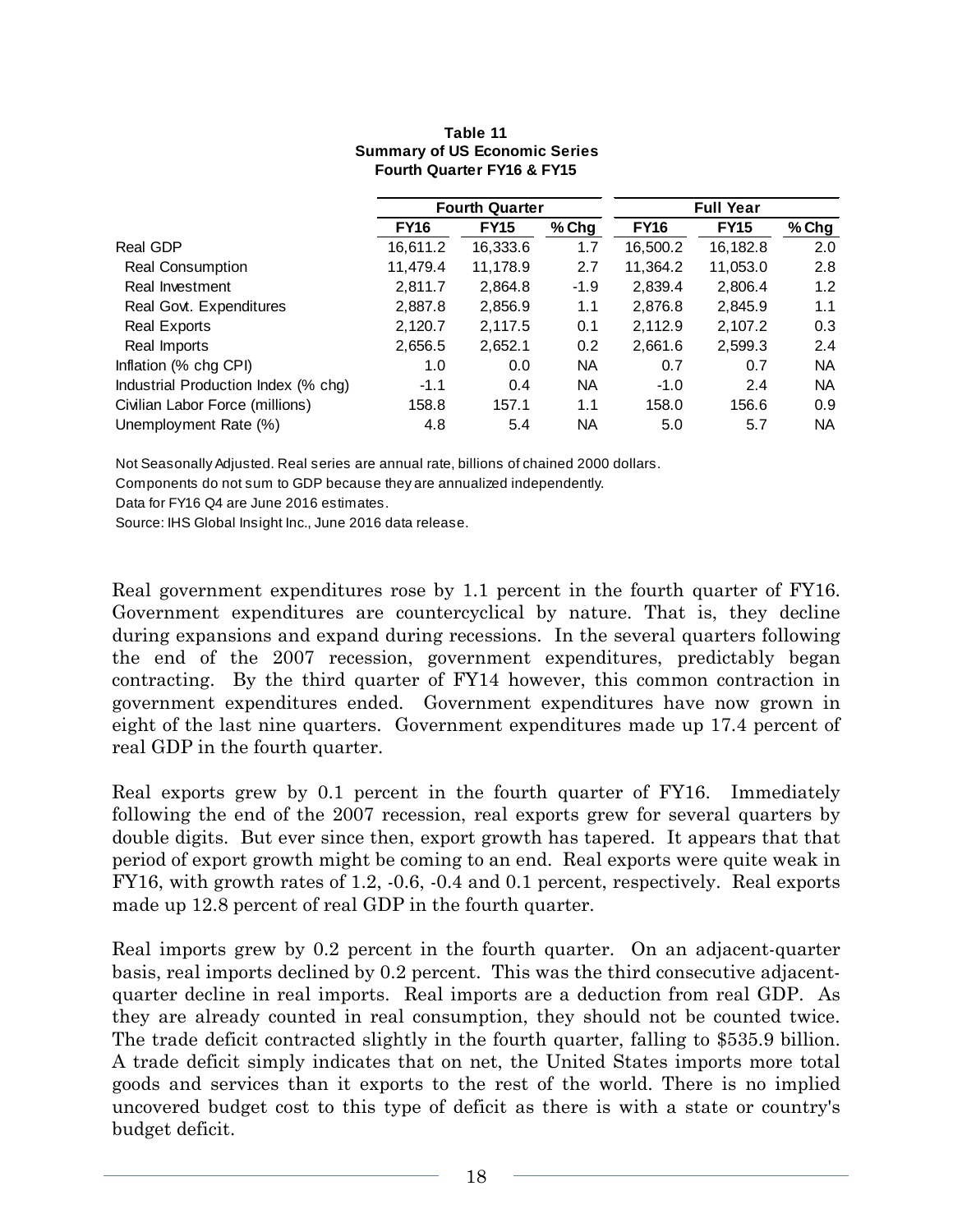US personal income rose by 4.1 percent in the fourth quarter see, Table 13. On an adjacent-quarter basis, US personal income grew by 1.0 percent in the fourth quarter. Adjacent-quarter growth hovered right near 1.0 percent for all of FY16. This is just slightly lower than FY15, when growth averaged 1.1 percent per quarter. On a year-over-year basis, wages and salaries rose the fastest among the personal income components, see Table 13. However, on an adjacent-quarter basis, US transfer payments rose by the most in the fourth quarter among all of the personal income components with 1.3 percent growth. US proprietary income had the slowest growth with 0.8 percent growth on the same adjacent-quarter basis.

Non-farm employment rose by 1.7 percent in the fourth quarter of FY16. Year-overyear growth peaked with 2.2 percent growth in the third quarter of FY15. It has slowly declined since then. Educational services employment had the highest growth rate (3.1 percent) and highest absolute contribution (700,000 jobs) to total non-farm employment. Mining employment was the largest loser among the components with a 16.2 percent drop for 100,000 lost jobs. This is the sixth consecutive quarter of losses for mining.

|                                   | US Q4 (millions) |             |         | KY Q4 (thousands) |             |        |  |
|-----------------------------------|------------------|-------------|---------|-------------------|-------------|--------|--|
|                                   | <b>FY16</b>      | <b>FY15</b> | % Chg   | <b>FY16</b>       | <b>FY15</b> | % Chg  |  |
| Non-farm Employment (thousands)   | 143.9            | 141.5       | 1.7     | 1.907.2           | 1,878.1     | 1.5    |  |
| Goods-producing                   | 19.6             | 19.6        | 0.3     | 333.6             | 328.6       | 1.5    |  |
| Construction                      | 6.7              | 6.4         | 3.7     | 78.1              | 75.1        | 4.0    |  |
| Mining                            | 0.7              | 0.8         | $-16.2$ | 13.6              | 14.5        | $-6.0$ |  |
| Manufacturing                     | 12.3             | 12.3        | $-0.3$  | 242.0             | 239.0       | 1.2    |  |
| Service-providing                 | 102.2            | 99.9        | 2.3     | 1,255.6           | 1,230.7     | 2.0    |  |
| Trade, Transportation & Utilities | 27.3             | 26.9        | 1.6     | 393.9             | 385.8       | 2.1    |  |
| <b>Information</b>                | 2.8              | 2.7         | 0.9     | 25.4              | 25.3        | 0.4    |  |
| Finance                           | 8.3              | 8.1         | 1.9     | 93.5              | 92.1        | 1.6    |  |
| <b>Business Services</b>          | 20.1             | 19.6        | 2.7     | 219.4             | 214.0       | 2.5    |  |
| <b>Educational Services</b>       | 22.6             | 22.0        | 3.1     | 269.0             | 263.3       | 2.2    |  |
| Leisure and Hospitality Services  | 15.5             | 15.1        | 2.7     | 191.7             | 186.7       | 2.6    |  |
| <b>Other Services</b>             | 5.7              | 5.6         | 1.2     | 62.7              | 63.5        | $-1.3$ |  |
| Government                        | 22.1             | 22.0        | 0.5     | 317.9             | 318.8       | $-0.3$ |  |

#### **Table 12 US and KY Employment Fourth Quarter FY16 & FY15**

Not Seasonally Adjusted. Data for FY16Q4 are June 2016 estimates. Source: IHS Global Insight Inc., June 2016 data release.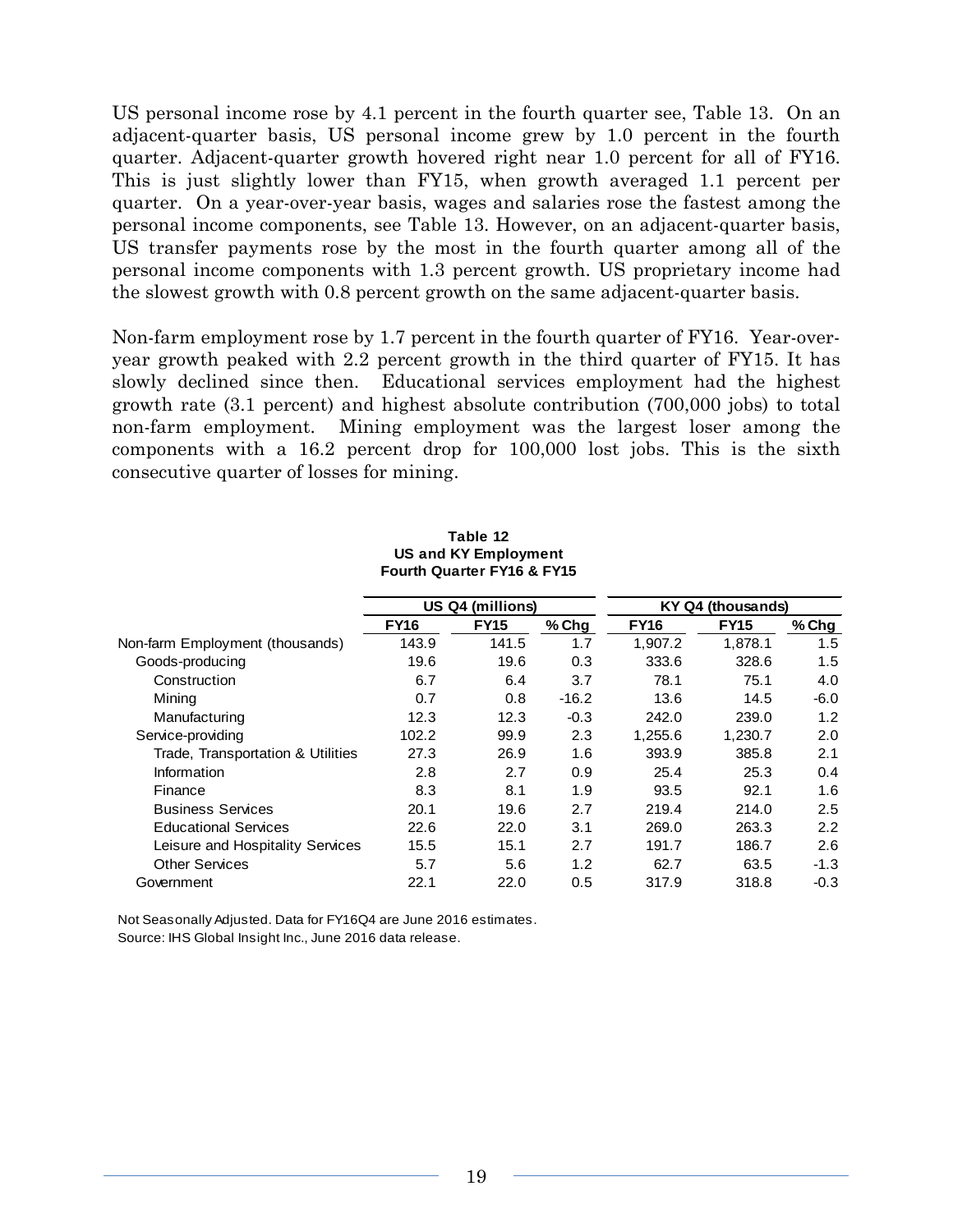# **KENTUCKY ECONOMY**

Kentucky personal income grew by 4.4 percent in the fourth quarter of FY16. An examination of adjacent-quarter growth in FY16 reveals a less optimistic picture with growth rates of 0.9, 1.2, 2.0, and 0.3 percent, respectively. While many of the same-quarter-over-last-year growth rates, which are reported in Table 13, are solid, much of that growth occurred in periods before the fourth quarter. The fourth quarter alone was rather weak compared to the third quarter. Kentucky personal income grew just 0.3 percent in the fourth quarter compared to the third quarter.

|                               |             | Q4          |         |        |
|-------------------------------|-------------|-------------|---------|--------|
|                               | <b>FY16</b> | <b>FY15</b> | \$ Diff | % Diff |
| <b>United States</b>          |             |             |         |        |
| Personal Income               | 15,911      | 15,277      | 634     | 4.1    |
| Social Insurance              | 1,249       | 1,199       | 50      | 4.2    |
| Residence Adjustments         | $-625$      | $-603$      | $-23$   | 3.7    |
| Dividends, Interest and Rents | 2,912       | 2,832       | 80      | 2.8    |
| <b>Transfer Receipts</b>      | 2,763       | 2,651       | 112     | 4.2    |
| Wages & Salaries              | 8,170       | 7,792       | 378     | 4.8    |
| Supplements to W&S            | 2,516       | 2,426       | 90      | 3.7    |
| Proprietor's Income           | 1,424       | 1,377       | 47      | 3.4    |
| Kentucky                      |             |             |         |        |
| Personal Income               | 179.5       | 171.9       | 7.6     | 4.4    |
| Social Insurance              | 14.5        | 14.0        | 0.5     | 3.9    |
| Residence Adjustments         | $-2.3$      | $-2.1$      | $-0.1$  | 5.5    |
| Dividends, Interest and Rents | 27.3        | 26.5        | 0.8     | 2.9    |
| <b>Transfer Receipts</b>      | 43.8        | 42.2        | 1.6     | 3.8    |
| Wages & Salaries              | 89.4        | 84.7        | 4.7     | 5.5    |
| Supplements to W&S            | 23.0        | 22.0        | 1.0     | 4.4    |
| Proprietor's Income           | 12.8        | 12.6        | 0.3     | 2.1    |

#### **\$ billions, SAAR Table 13 Personal Income**

Wages and salaries income had the highest growth in percent terms with 5.5 percent growth in the fourth quarter of FY16. Wages and salaries, the largest component of personal income, made up 49.8 percent of total personal income in Kentucky in the fourth quarter. Wages and salaries contributed \$4.7 billion of the \$7.6 billion in personal income growth in FY16.

Somewhat counter intuitively, wages and salaries declined by 0.5 percent in the fourth quarter when compared to the third quarter. The majority of the robust annual growth for wages and salaries occurred in the third quarter, when adjacentquarter growth was 3.5 percent over the second quarter. Adjacent-quarter wages and salaries growth in FY16 were 0.8, 1.7, 3.5, and -0.5 percent, respectively.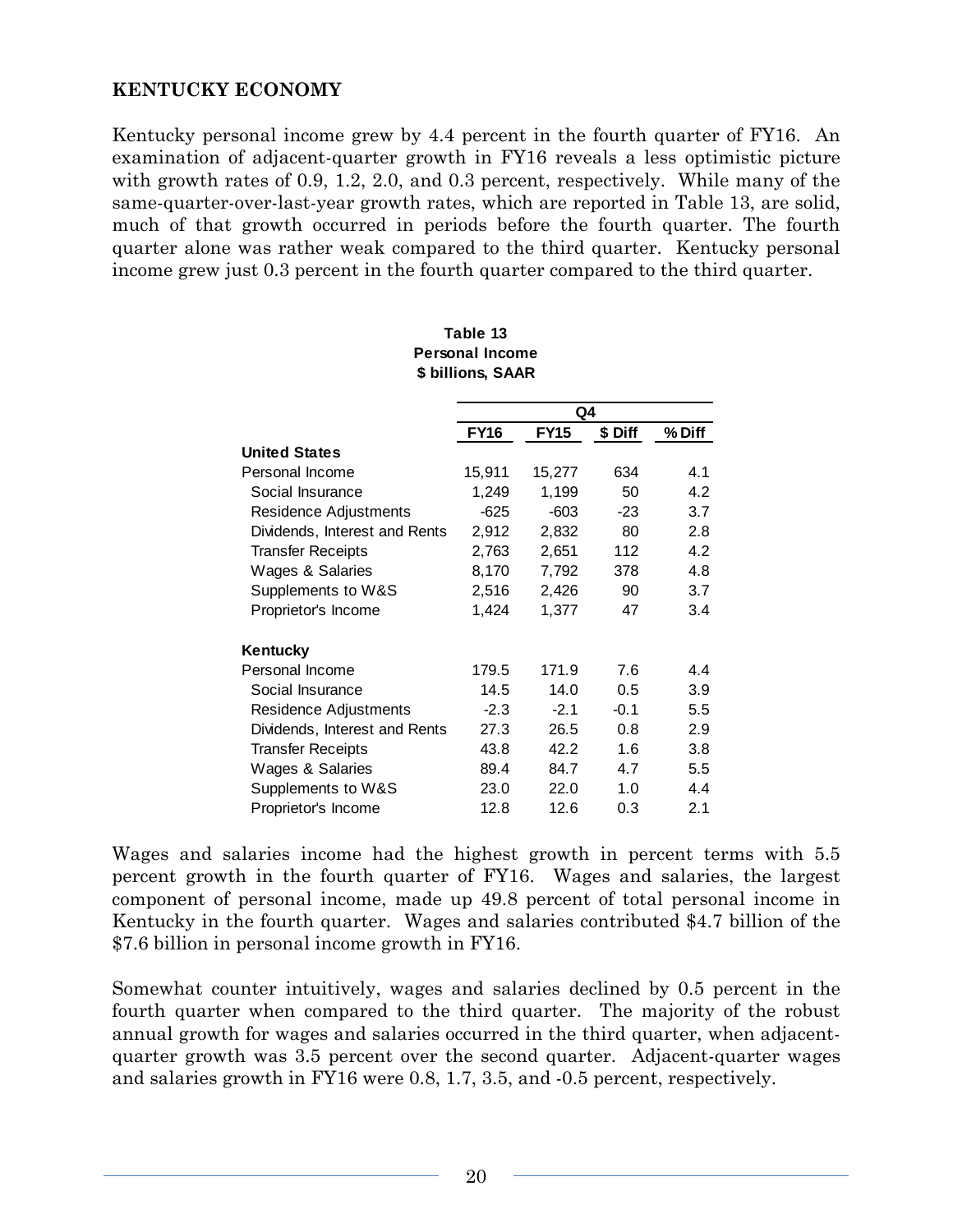Proprietor's income was the weakest component in the fourth quarter with only 2.1 percent growth. Proprietor's income is that income earned by Kentucky unincorporated businesses from current production. Proprietor's income is the smallest of the income accounts, making up just 7.1 percent of total personal income in the fourth quarter.

Kentucky non-farm employment increased by 1.5 percent in the fourth quarter of FY16, see Table 12. The fourth quarter growth rate can be thought of as the net growth in employment for the entire fiscal year. Growth in FY15 was 1.3 percent and growth in FY14 was 1.6 percent. These are modest not strong growth rates for an expansion period. Adjacent-quarter growth fell to 0.1 percent in the fourth quarter, which is the lowest in three years. The highest adjacent-quarter growth since the end of the recession was 0.8 percent and that occurred in the second quarter of FY16. So this is a tremendous slowdown which has occurred in just the last three quarters.

Construction employment grew by the highest growth rate in the fourth quarter among the components with 4.0 percent growth for a net gain of 3,000 jobs. Construction employment has been erratic at times, but has sustained a high level of growth for three years. Construction employment has grown by 10,900 net jobs in the last three years, a net growth of 16.2 percent. This is substantial growth considering the recent weaknesses in the residential housing market.

Trade, transportation, and utilities employment, which is the largest of the employment supersectors, grew by 8,100 jobs in the fourth quarter and grew the most in absolute terms among the components. Trade, transportation, and utilities employment made up 20.7 percent of total non-farm employment in the fourth quarter. High adjacent-quarter growth in the third quarter of FY16 was the main source of growth for the year-over-year growth. The adjacent-quarter growth in the fourth quarter of FY16 was not helpful, falling 0.9 percent over the third quarter.

Kentucky mining employment, like the national figures, has performed poorly. Mining employment fell by 6.0 percent in the fourth quarter, or a net loss of 900 jobs for the year. Kentucky mining employment is one of the smallest of the supersectors in Kentucky making up 0.7 percent of total non-farm employment in the fourth quarter. Mining employment in Kentucky reached its previous peak in the third quarter of FY09 with 25,500 jobs. At that time, mining employment made up 1.4 percent of total non-farm jobs. So while both shares are small, that share has been cut in half in seven years. Continued tough EPA regulations have caused many coal-fired power plants to shut down in the last eight years. This decline in coal demand has caused many mines to decrease production and somehow even declared bankruptcy.

Government employment (which includes all levels of government employment, federal, state and local) declined by 0.3 percent in the fourth quarter of FY16, or a decline of 900 net jobs. Government employment on an adjacent-quarter basis had been declining every quarter for six consecutive quarters, until this quarter.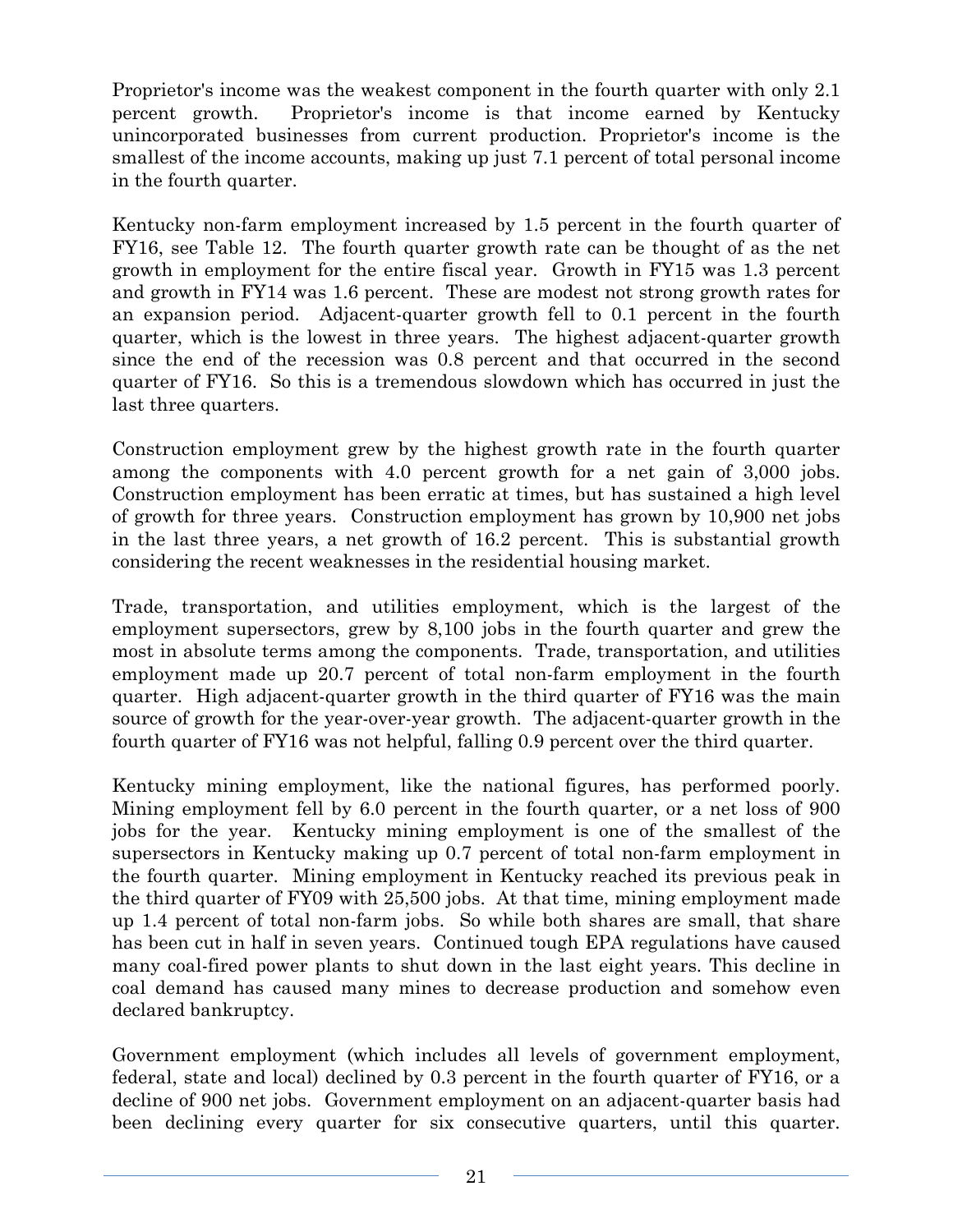Following adjacent-quarter declines of 1.2, 0.6, 0.4, 0.4, 0.3, and 0.6 percent, government employment rose by 1.0 percent in the fourth quarter of FY16 over the third quarter. As government expenditures are countercyclical, it is not unusual for government employment to follow a similar countercyclical pattern. Total US government employment, which includes all levels of government employment, federal, state, and local, for all states, stopped contracting about nine quarters ago and then began to expand again. No conclusions can be drawn about the nature or meaning of these shifts. Government employment made up 16.7 percent of total non-farm employment in Kentucky in the fourth quarter. This share has fallen in the last six years from a peak of 18.2 percent in FY10.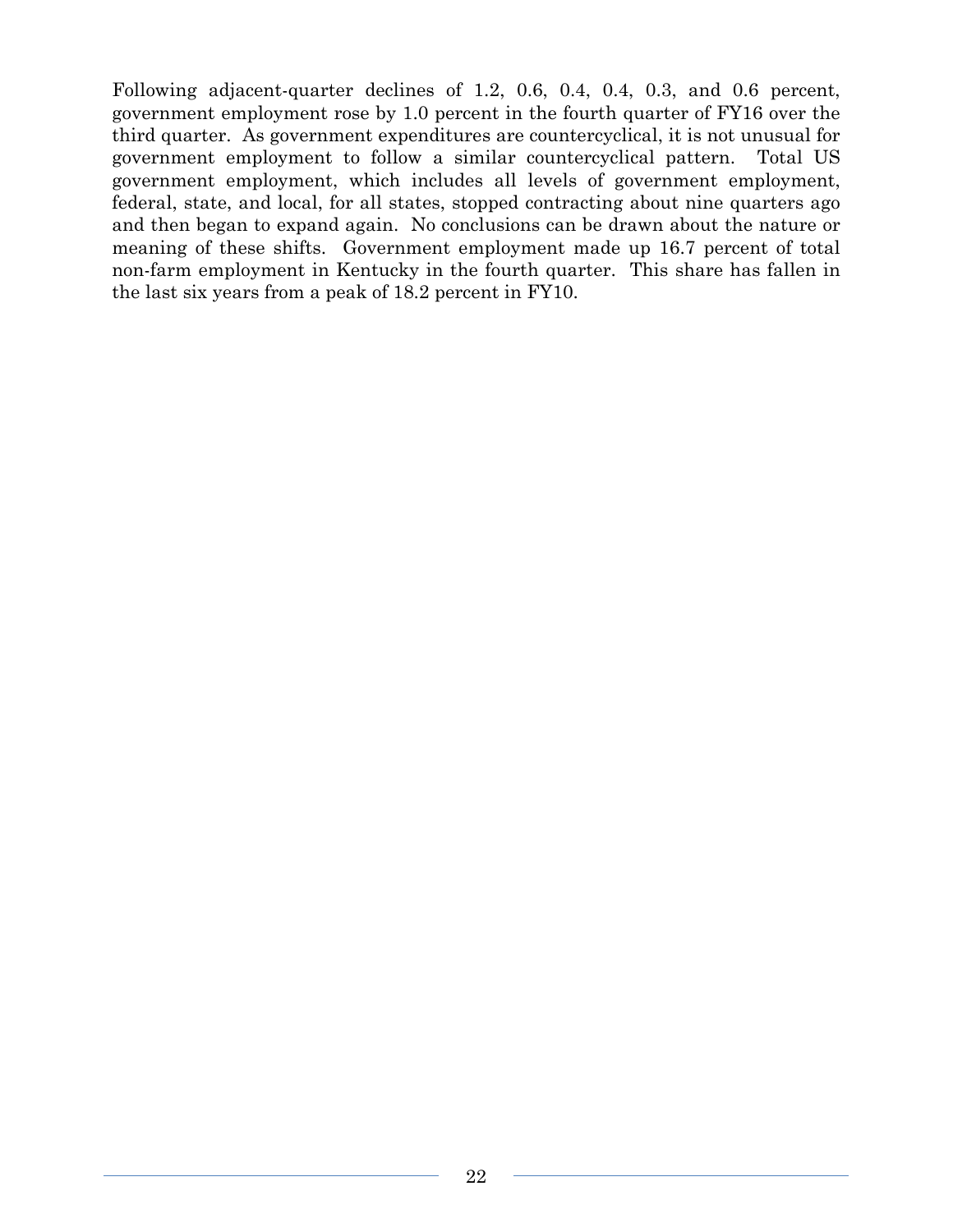# Interim Outlook

### **GENERAL FUND**

Kentucky's General Fund receipts rose for the sixth consecutive year in FY16 and exceeded \$10 billion for the first time ever. The FY16 General Fund receipts totaled \$10,338.9 million or 3.7 percent more than FY15 collections. Final FY16 General Fund revenues were \$49.0 million, or 0.5 percent, more than the official revenue estimate which had projected 3.2 percent growth. The CFG estimate for FY17 had called for growth of 3.2 percent over the *projected* FY16 ending balance. Taking into account the actual FY16 revenue total, the official estimate for FY17 of \$10,616.4 million can be obtained with growth of 2.7 percent  $-$  a seemingly manageable hurdle.

The revenue forecasts presented in Table 14 and Table 15 were estimated using the June 2016 "control scenario" economic forecast from both IHS Global Insight (hereafter Global Insight) and the Kentucky MAK model. The FY17 estimates presented here highlight the first three fiscal quarters of the year. Projected General Fund revenues are shown in Table 14. As the table indicates, General Fund growth is projected to be 2.6 percent for the first three quarters of FY17. One should not assume that fourth quarter receipts' growth in FY17 will be similar to growth in the first three quarters since the fourth quarter receipts include the months of April and June, which are two of the most pivotal and volatile months of the fiscal year.

|                                      |         |             | Table 14         |         |                     |             |                 |         |
|--------------------------------------|---------|-------------|------------------|---------|---------------------|-------------|-----------------|---------|
| <b>General Fund Interim Forecast</b> |         |             |                  |         |                     |             |                 |         |
|                                      |         |             | \$ millions      |         |                     |             |                 |         |
|                                      |         | <b>FY16</b> | <b>FY16</b>      |         | <b>FY17</b>         |             |                 |         |
|                                      | Q4      |             | <b>Full Year</b> |         | <b>Official CFG</b> |             | Q1, Q2, & Q3    |         |
|                                      | Actual  | % Chg       | Actual           | % Chg   | Estimate \$ Diff    |             | <b>Estimate</b> | % Chg   |
| Individual Income                    | 1,252.3 | $-0.1$      | 4,282.1          | 5.2     | 4,233.5             | 48.6        | 3,152.3         | 4.0     |
| Sales & Use                          | 899.1   | 5.2         | 3,462.7          | 6.0     | 3,420.5             | 42.2        | 2,645.7         | 3.2     |
| Property                             | 59.8    | 1.8         | 577.5            | 2.5     | 573.0               | 4.5         | 532.8           | 2.9     |
| Corporate Income                     | 207.1   | $-10.9$     | 526.6            | $-0.3$  | 531.7               | $-5.1$      | 317.6           | -0.6    |
| Coal Severance                       | 23.0    | $-45.3$     | 120.6            | $-33.1$ | 138.4               | $-17.8$     | 62.7            | $-35.7$ |
| Cigarette Tax                        | 57.4    | $-2.7$      | 224.3            | 1.5     | 225.8               | $-1.5$      | 169.0           | 1.3     |
| <b>LLET</b>                          | 87.3    | $-11.5$     | 203.0            | $-9.3$  | 219.8               | 4.0         | 116.3           | 0.5     |
| Lottery                              | 72.5    | 28.3        | 241.8            | 9.2     | 232.0               | $-10.5$     | 172.5           | 1.9     |
| Other                                | 166.4   | 8.1         | 700.2            | 1.1     |                     | 715.2 -15.5 | 537.8           | 0.8     |
| <b>General Fund</b>                  | 2.824.9 | 0.6         | 10,338.9         | 3.7     | 10,289.9            | 49.0        | 7.706.7         | 2.6     |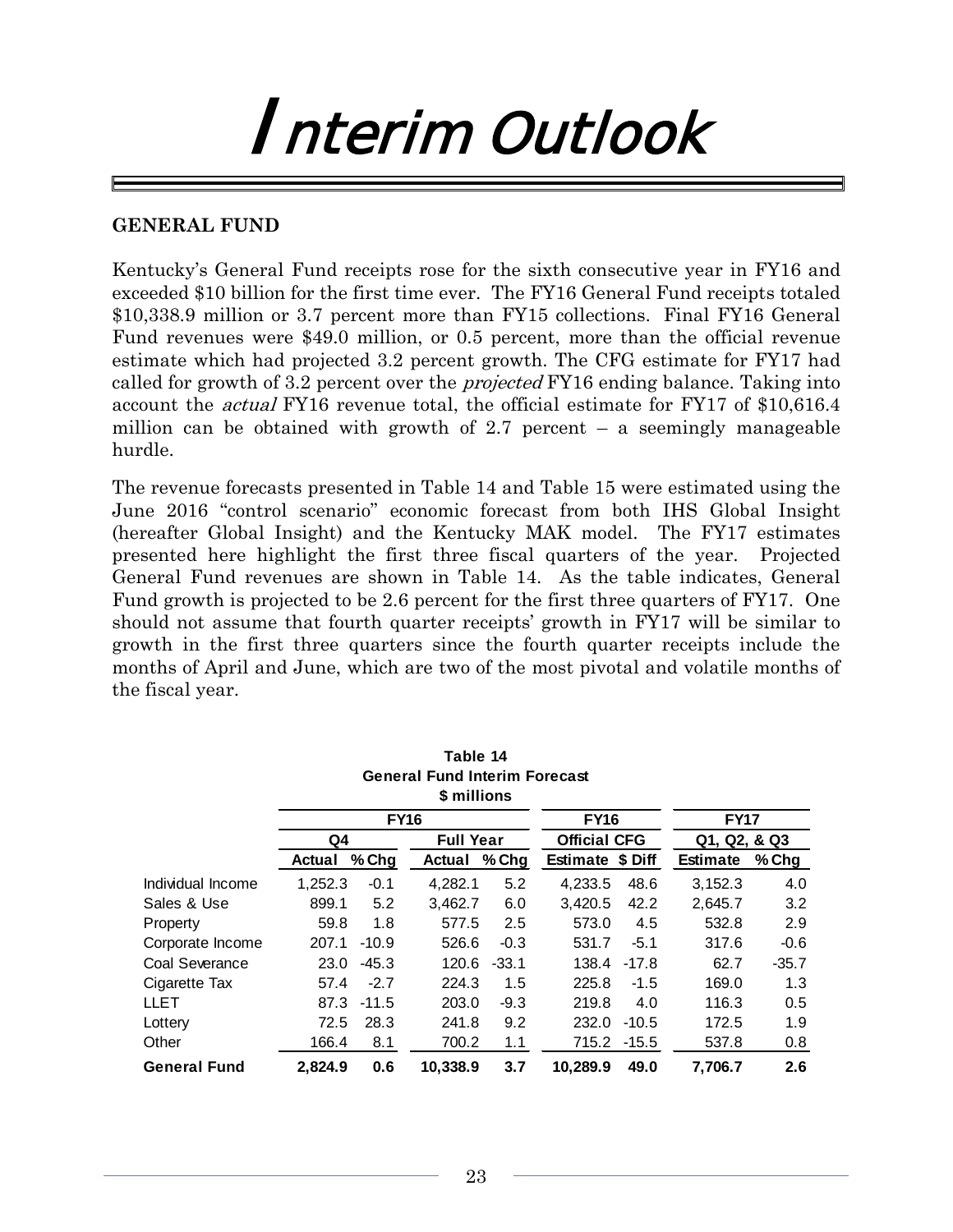The small FY16 revenue surplus of \$49.0 million has made the FY17 forecast hurdle more manageable. The three-quarter interim forecast calls for General Fund growth of 2.6 percent growth and the newly-computed growth rate for the FY17 official estimate is now just 2.7 percent. As the remainder of this section will highlight, the largest two General Fund taxes (individual income and sales and use) are consistently pulling up the average while the remaining taxes have been struggling to perform at level par to the average. In FY16, the individual income tax grew 5.2 percent while the sales tax grew 6.0 percent. The remaining accounts (except for Lottery) each grew at a rate below 2.6 percent. The high level of General Fund growth has been heavily reliant on the two largest taxes.

Individual income tax receipts are expected to increase by 4.0 percent during the first three quarters of FY17. By way of comparison, the last six years of annual growth in the individual income tax have been 8.3 percent in FY11, followed by growth of 2.8 percent, 6.0 percent, 0.7 percent, 8.5 percent, and 5.2 percent, respectively. The largest component of individual income tax receipts is withholding, which makes up approximately 93 percent of total individual income tax receipts. Withholding is closely tied to wages and salaries and employment in the state.

Sales and use tax receipts posted a third fiscal year of solid growth: 3.6 percent in FY14 followed by 4.4 percent in FY15 and 6.0 percent in FY16. Growth of 3.2 percent is expected over the forecasting horizon. The deceleration of growth in the sales tax is partially attributable to the high base established in FY16, where the 6.0 percent surge was the highest since FY06, which also grew at 6.0 percent. Consumption has been one of the stronger components of US GDP growth in recent quarters. The strong housing market surge is also propping up consumption of durables over the forecasting horizon.

Property tax revenues are expected to increase by 2.9 percent over the forecasting horizon. While the rate of growth may seem low, property tax growth has been only 0.7 percent in FY14, 0.2 percent in FY15, and 2.5 percent in FY16. The state rate on real property will remain at 12.2 cents per \$100 in valuation for property assessed as of January 1, 2017. Due to the effects of the recession on the housing market, the state rate has remained at 12.2 cents since valuation year 2008, an unprecedented run of nine consecutive years without a rate decline. As the housing market shores up, growth in new property and existing values can be expected to eventually return to more traditional growth patterns, but this interim forecast assumes that this reversion to normal will not occur immediately.

The corporation income tax and the LLET were both strong performers in FY15 but tapered off in FY16. Corporation income tax receipts fell 0.3 percent while the LLET dropped 9.3 percent. Corporation income taxes had grown by double digits in four of the previous five years before FY16. For the forecasting horizon, the interim forecast calls for a 0.6 percent decline in the corporation income tax and 0.5 percent growth in the LLET. Lackluster corporate profits are the primary culprit for the reversal of fortune in the business taxes.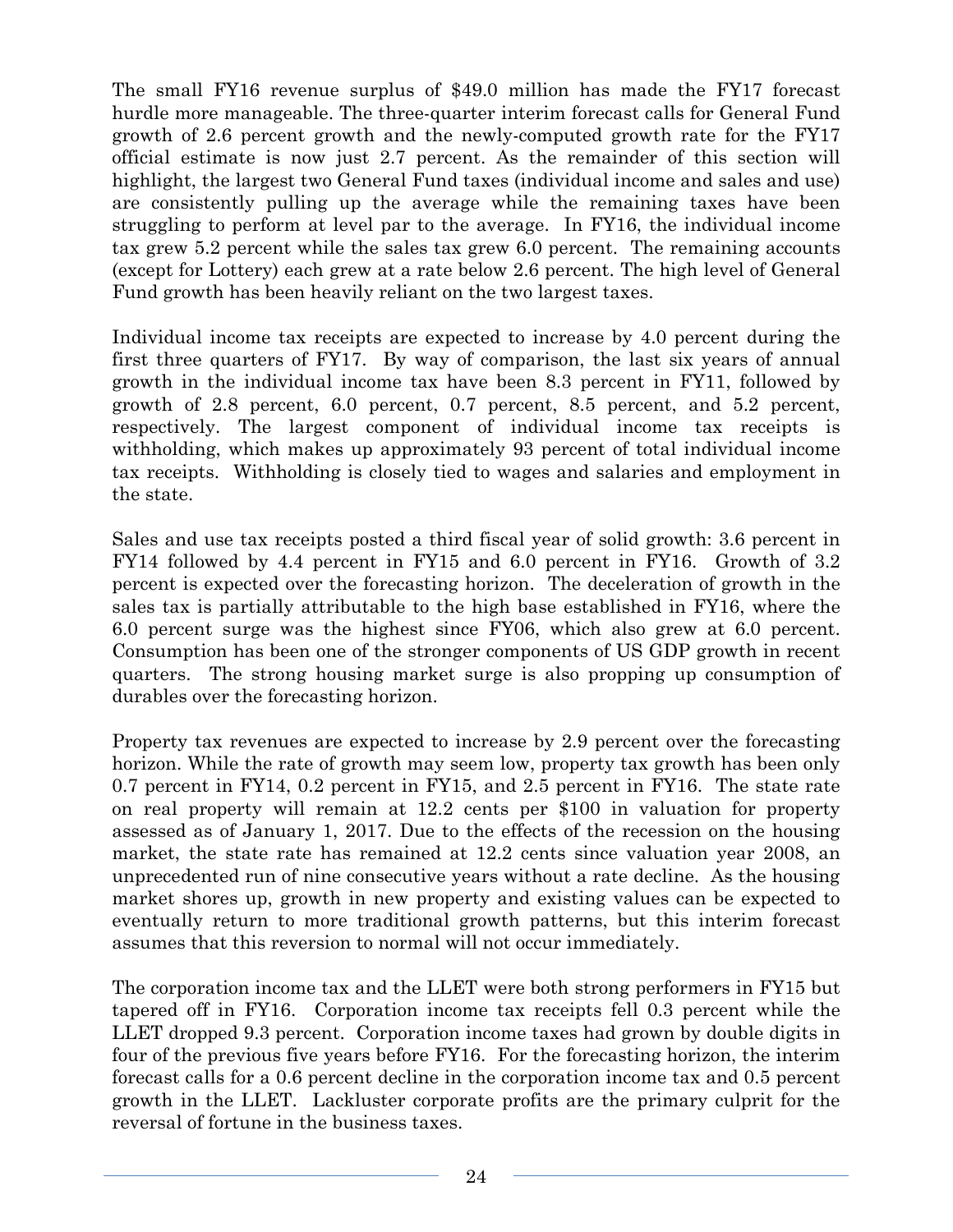Coal severance receipts fell 12.9 percent short of the official estimate in FY16 and are expected to decline further in FY17. Coal severance receipts have fallen from \$298.3 million in FY12 to \$120.6 million in FY16. The energy market continues to be quite volatile and the outlook for coal will continue to be depressed due to new regulatory requirements. The interim estimate is for a 35.7 percent decline over the forecasting horizon.

Cigarette tax receipts increased 1.5 percent in FY16, the first such growth since the stamp price was increased in FY09. Kentucky sales have been buoyed by rate increases in Illinois, Ohio, and most recently West Virginia. The outlook for cigarette tax receipts is for a 1.3 percent increase in the first three quarters of FY17. A downward trend in smoking rates is still expected, but the tax increases in neighboring states is expected to have a small positive revenue impact for cigarette purchases in Kentucky. Notwithstanding the minor border impact, the consumption of cigarettes has steadily been trending downward over the last decade.

Lottery dividends exceeded the FY16 estimate by \$9.8 million, largely due to strength in the mega-jackpot online games and solid growth in the instant ticket marketplace. While the dividend schedule for FY17 has not been released, improvement is expected over the \$241.8 million received in FY16. Collections of dividend payments are expected to be \$172.5 million for the first three quarters of FY16.

The "Other" category contains dozens of smaller accounts which make up the remainder of the General Fund. Insurance premiums tax, bank franchise and telecommunications tax are the three largest accounts in the "Other" category. The "Other" category of taxes is expected to rise 0.8 percent during the forecasting horizon, a lackluster increase coming off FY16 where revenues increased by 1.1 percent. Each account was re-examined after FY16 and the proper adjustments were made to calibrate the models. The "Other" accounts totaled \$700.2 million in FY16. "Other" collections are estimated to be \$537.8 million for the three-quarter forecasting horizon.

# **ROAD FUND**

Road Fund revenues are forecasted to improve relative to the past two years; however, growth in collections is expected to still be negative for the first three quarters of FY17. Total Road Fund revenues declined 2.2 percent in FY15 and 2.9 percent in FY16, but should improve to -0.6 percent over the forecast horizon as shown in Table 15. Revenues fell in each of the first three quarters of FY16 before growing in the final quarter. Rates of growth for the four quarters were -8.3 percent, -2.3 percent, -5.6 percent, and 5.4 percent, respectively. Among the major accounts, motor fuels collections are expected to increase slightly while motor vehicle usage tax receipts are expected to decline.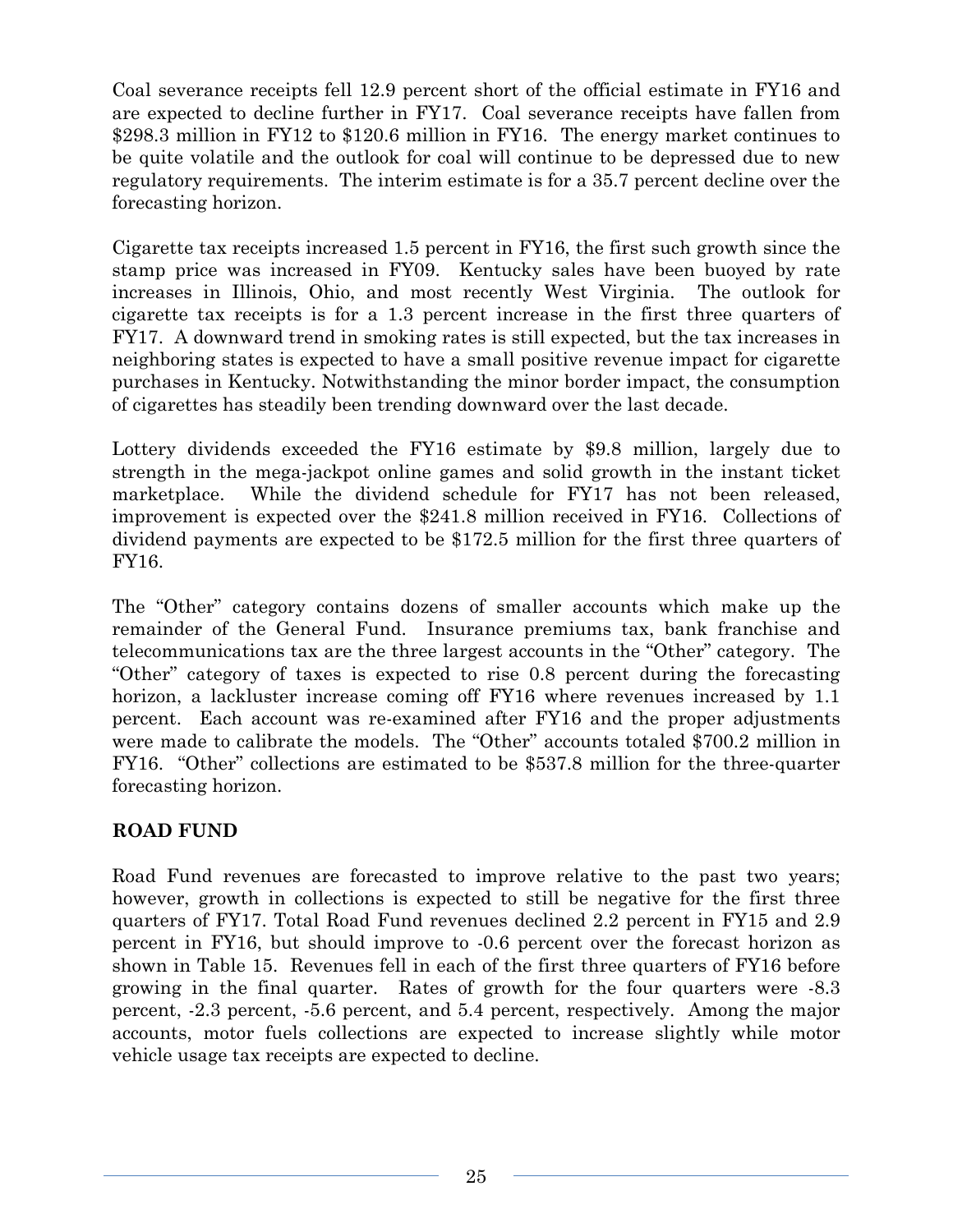|                        |        |             |                  |         | <b>FY16</b>         |         | <b>FY17</b>    |        |  |
|------------------------|--------|-------------|------------------|---------|---------------------|---------|----------------|--------|--|
|                        |        | <b>FY16</b> |                  |         |                     |         |                |        |  |
|                        | Q4     |             | <b>Full Year</b> |         | <b>Official CFG</b> |         | Q1, Q2 & Q3    |        |  |
|                        | Actual | $%$ Chg     | <b>Actual</b>    | $%$ Chg | <b>Estimate</b>     | \$ Diff | Estimate % Chg |        |  |
| Motor Fuels            | 192.6  | 2.3         | 750.0            | $-11.8$ | 742.9               | 7.1     | 565.2          | 1.4    |  |
| Motor Vehicle Usage    | 123.6  | 12.8        | 484.4            | 11.9    | 463.1               | 21.3    | 349.0          | $-3.3$ |  |
| Motor Vehicle License  | 34.2   | 5.6         | 113.1            | 5.2     | 107.9               | 5.2     | 75.6           | $-4.2$ |  |
| Motor Vehicle Operator | 4.2    | 4.3         | 16.3             | 2.3     | 16.2                | 0.1     | 12.3           | 1.0    |  |
| <b>Weight Distance</b> | 19.9   | 5.2         | 81.4             | 2.8     | 79.9                | 1.5     | 60.4           | 0.2    |  |
| Income on Investments  | 1.0    | 193.8       | 2.5              | $-15.3$ | 1.2                 | 1.3     | 1.6            | 8.5    |  |
| Other                  | 7.8    | $-24.0$     | 34.8             | $-8.7$  | 34.7                | 0.1     | 28.9           | 2.1    |  |
| <b>Road Fund</b>       | 383.1  | 5.4         | 1,482.5          | $-2.9$  | 1,445.9             | 36.6    | 1,093.0        | $-0.6$ |  |

#### **Table 15 Road Fund Interim Forecast (\$ millions)**

Total Road Fund collections fell 2.9 percent, or \$44.2 million, in FY16 due to a steep decline in motor fuels revenue. That drop was partially offset by strong growth in motor vehicle usage tax receipts. Taken together, motor fuels and motor vehicle collections fell \$48.6 million. The remaining five accounts combined to increase by \$4.4 million.

Motor fuels tax receipts fell by \$100.2 million, or 11.8 percent, in FY16 due to a lower tax rate in the first three quarters. The tax rate in effect for the final quarter of the fiscal year was unchanged from FY15. Taxable gallons grew 2.6 percent in the first ten months of the year but the rise in consumption was not enough to offset the decline in the tax rate. Quarterly growth rates for motor fuels taxes were -16.1 percent, -18.7 percent, -12.1 percent and 2.3 percent, respectively.

Motor vehicle usage taxes grew \$51.6 million, or 11.9 percent, to reach an all-time high of \$484.4 million. Growth in this account was the highest since FY11 and was only the second time in the past 22 years which collections rose by more than 10 percent. Rates of growth for the four quarters were 7.5 percent, 24.7 percent, 3.8 percent, and 12.8 percent, respectively.

Motor fuels tax receipts are expected to grow 1.4 percent over the first nine months of FY17 as the tax rate is unchanged from FY16. Therefore, any revenue growth from this account is directly tied to a change in consumption. Total taxable gallons are projected to increase slightly over last year's total.

Motor vehicle usage taxes are forecasted to decline 3.3 percent during the first three quarters of FY17. Motor vehicle usage tax collections were unusually strong during FY16, thereby satiating the pent-up demand and creating a high base of comparison for FY17. Moreover, FY16 collections were bolstered by an additional payment of approximately \$8.0 million which posted in FY16 but was attributable to FY15 economic activity. These factors will act as a brake to dampen FY17 growth in this account.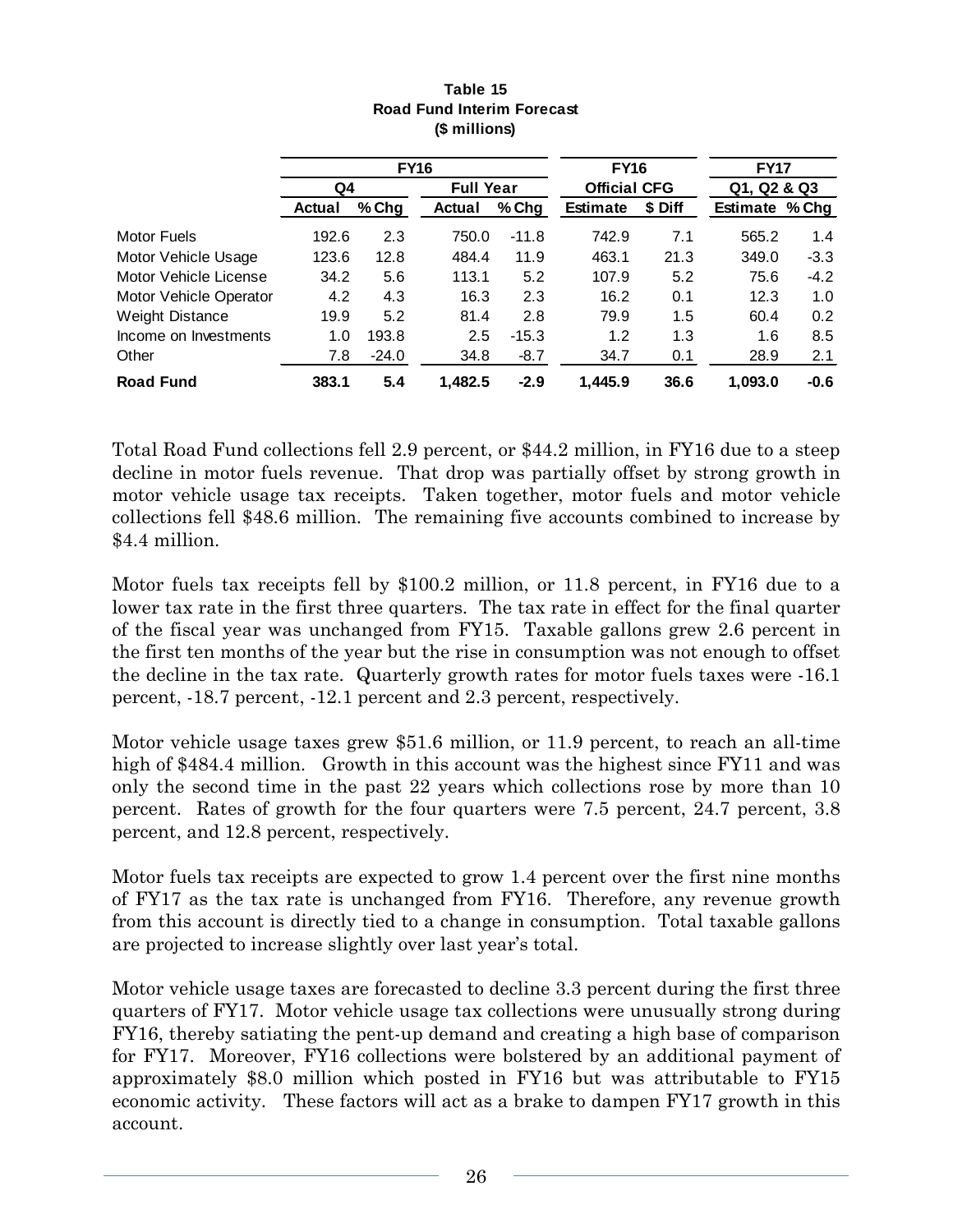Motor vehicle license fees are expected to decrease 4.2 percent as FY16 collections were augmented by some one-time money. Weight distance taxes are expected to remain essentially unchanged, with 0.2 percent growth. Motor vehicle operator's license (driver's license) taxes are forecasted to grow 1.0 percent and investment income collections are projected to be \$1.6 million. The "Other" category is expected to increase 2.1 percent.

## **NATIONAL ECONOMY**

The outlook for the US economy going into FY17 and beyond looks far less rosy now than was anticipated at the beginning of FY16. Global Insight and various other professional and government forecasters have consistently downgraded their outlooks for the coming quarters over the course of this fiscal year. The forecast in this Quarterly Report was generated prior to the referendum in which the UK elected to leave the European Union. This referendum has since increased uncertainty and rattled the markets. It remains unclear what, if any, impact Brexit will have on the US and global economy. It is now highly unlikely the FOMC will raise rates in the first half of FY17. More concerning is the FOMC's median projections for US real GDP growth in calendar years 2016-2018 and the "longer run" are now 2.0 percent.[2](#page-30-0) The FOMC and other prognosticators seem to have resigned themselves to a new normal for growth; one which is considerably slower than that of the last 30 years.

Not everything in the national economic outlook is gloomy, however; the employment outlook looks to remain positive. Table 16 indicates that employment growth will steadily continue over the next three quarters as the unemployment rate continues to fall. As shown on Table 17, US Wage and Salary growth in FY17 will be on par with the steady growth experienced in FY16. Eventually, the increase in wages will put upward pressure on prices, and by the third quarter, inflation (as measured by the CPI) will be at its highest rate since FY12 (not pictured). The projected increase in personal income is good news for tax receipts, and real government expenditures are projected to increase their contribution to real GDP compared to FY15 and FY16.

Tables 16 and 17 also show that higher income growth will continue to boost consumer spending. Consumers' disposable incomes have benefited from low fuel prices, which have boosted miles driven on US roads and correlated with strong demand for automobiles, a trend projected to continue through  $FY17<sup>3,4</sup>$  $FY17<sup>3,4</sup>$  $FY17<sup>3,4</sup>$  Home prices have continued to appreciate, with US prices in this quarter reaching a level not seen since FY08. This should continue to encourage spending through the wealth effect.<sup>[5](#page-30-3)</sup> Rising home values, along with low mortgage rates and low prices for

<span id="page-30-0"></span><sup>&</sup>lt;sup>2</sup> Board of Governors of the Federal Reserve System (June 15, 2016). Advance release of Table 1 of the Summary of Economic Projections. https://www.federalreserve.gov/monetarypolicy/fomcprojtabl20160615.htm <sup>3</sup> Federal Highway Administration (April 2016). Traffic volume trends.

<span id="page-30-1"></span>

<span id="page-30-3"></span><span id="page-30-2"></span>

http://www.fhwa.dot.gov/policyinformation/travel\_monitoring/16aprtvt/16aprtvt.pdf<br>
<sup>4</sup> IHS Economics (June 2016). US Economic Outlook. p. 25.<br>
<sup>5</sup> S&P Dow Jones Indices (June, 2016). S&P/Case-Shiller U.S. National Home Pri http://us.spindices.com/indices/real-estate/sp-Case-Shiller-US-National-Home-Price-Index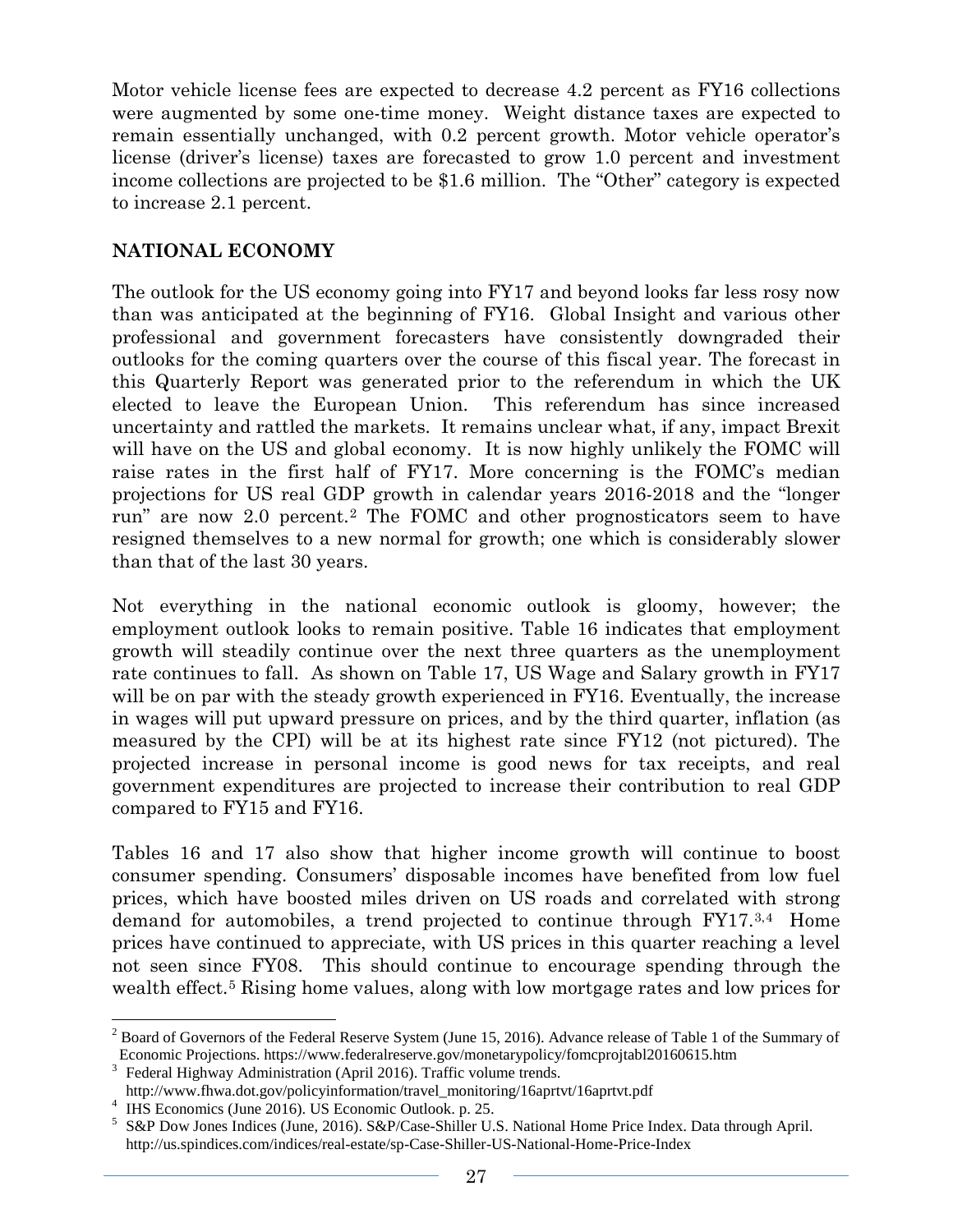building supplies, should encourage greater demand for construction. The most recent data show that single-unit housing permits issued are up 7.5 percent in the current quarter compared to the same period in FY15. This is a higher rate of growth than last year suggesting that new home starts and construction in the coming quarters of FY17 will be higher than were seen in FY16.[6](#page-31-0) Global Insight's forecast accordingly projects that growth in construction employment will be well above overall US employment growth. New home sales will grow at a pace not seen since FY08.[7](#page-31-1)

The increase in housing and commercial construction does not completely offset declines in investment in the energy sector and durable goods. Real investment will be a major drag on GDP growth until the end of FY17, see Table 17. It is forecast for FY17 that businesses will increase spending on intellectual property. The price of Brent crude and other energy prices will rise sufficiently to encourage an increase in drilling and mining.[8](#page-31-2)

Table 17 shows that export growth is forecast to markedly increase in FY17. There are few indicators abroad which provide optimism. The Organization for Economic Cooperation and Development's international Composite Leading Index has continued its long and steady decline, and the World Bank downgraded its forecasts of world GDP for calendar 2016 and 2017 for the fourth consecutive six-month period.[9](#page-31-3),[10](#page-31-4) Developing countries dependent upon commodity exports continue to struggle, while developed countries show sluggish growth in commercial investment, similar to the US. China's government-sanctioned index of expected future production and business activities fell in every month of this quarter.<sup>[11](#page-31-5)</sup> Brexit may exacerbate already-existing problems in Europe.

While there is much to like in the current forecast, there is perhaps even more to be concerned about. As long as employment growth remains steady and incomes rise as forecasted, then the fundamentals of the US economy should be able to weather any temporary shock from abroad. The recent downgrade of forecasts in the medium to long-term by Global Insight, the Federal Reserve, and many others warrant concerns about what may be on the horizon.

<span id="page-31-0"></span>US Census Bureau (June, 2016). Building Permits Survey. Data through May.<br>http://www.census.gov/construction/bps/uspermits.html

<span id="page-31-2"></span><span id="page-31-1"></span><sup>&</sup>lt;sup>7</sup> IHS Economics (June 2016). US Economic Outlook. p. 7, 57. 8 ibid p. 7, 12.

<span id="page-31-3"></span><sup>&</sup>lt;sup>9</sup> Organization for Economic Co-Operation and Development (June, 2016). Composite Leading Indicators (MEI),

<span id="page-31-4"></span>Amplitude Adjusted. http://stats.oecd.org/Index.aspx?DataSetCode=MEI\_CLI<br><sup>10</sup> The World Bank (June, 2016). Global Economic Prospects: Divergences and Risks.<br>http://www.worldbank.org/en/publication/global-economic-prospects

<span id="page-31-5"></span>http://www.worldbank.org/en/publication/global-economic-prospects 11 National Bureau of Statistics China (June, 2016). Manufacturing Purchasing Manager's Index. National Data, NBS. http://data.stats.gov.cn/english/easyquery.htm?cn=A01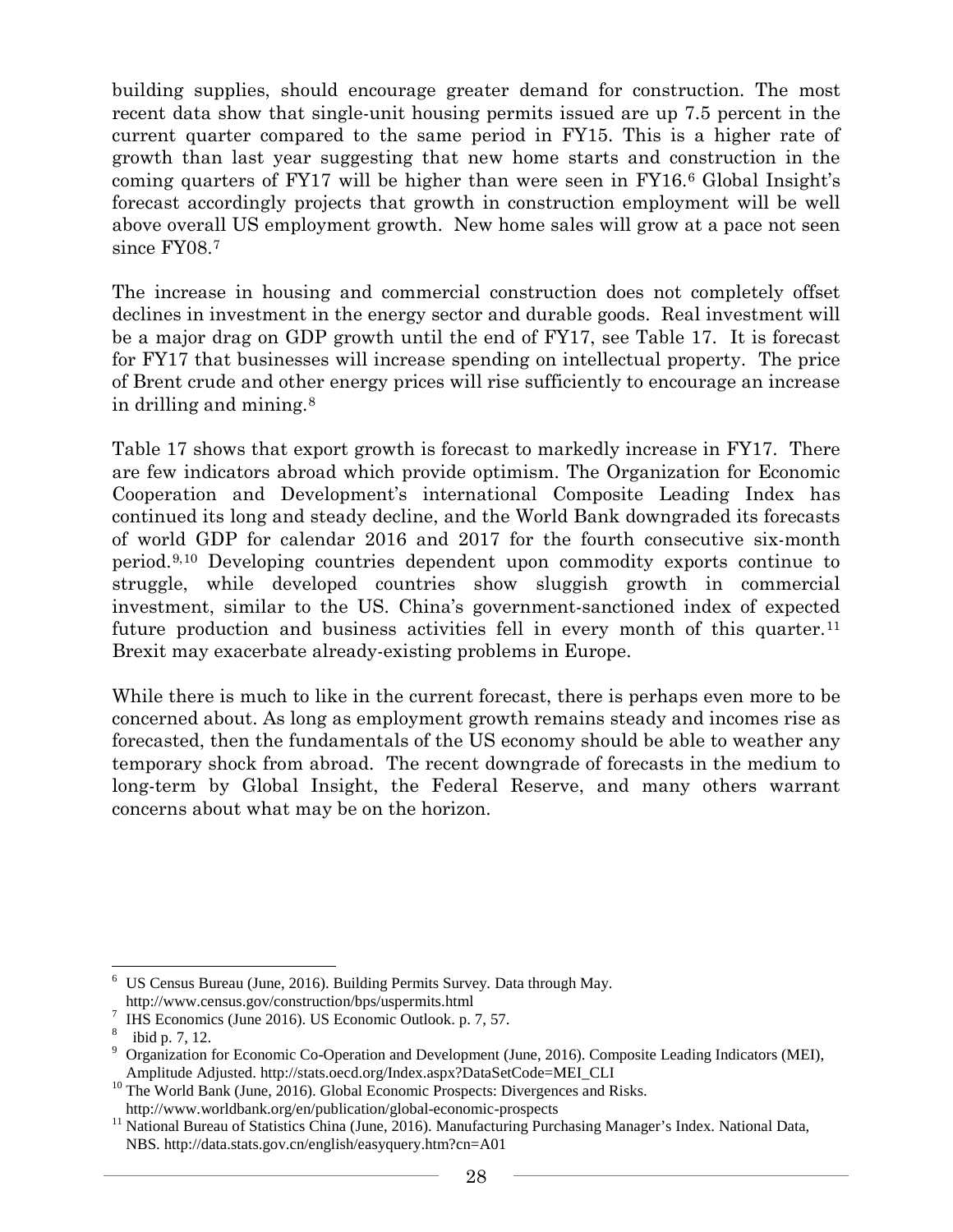#### **Table 16 US Economic Outlook Quarters 1, 2, & 3**

|                                      | Q1, Q2, & Q3 |             |       |               |  |  |  |
|--------------------------------------|--------------|-------------|-------|---------------|--|--|--|
|                                      | <b>FY17</b>  | <b>FY16</b> | Chg   | $%$ Chg       |  |  |  |
| <b>United States</b>                 |              |             |       |               |  |  |  |
| Real GDP                             | 16,821.1     | 16,463.2    | 357.8 | $2.2^{\circ}$ |  |  |  |
| <b>Real Consumption</b>              | 11,650.0     | 11,325.8    | 324.2 | 2.9           |  |  |  |
| Real Investment                      | 2,854.1      | 2,848.7     | 5.4   | 0.2           |  |  |  |
| Real Govt. Expenditures              | 2,913.6      | 2,873.1     | 40.5  | 1.4           |  |  |  |
| <b>Real Exports</b>                  | 2,157.0      | 2,110.3     | 46.7  | 2.2           |  |  |  |
| Real Imports                         | 2,723.4      | 2,663.3     | 60.0  | 2.3           |  |  |  |
| Personal Income (\$ billions)        | 16,262.9     | 15,597.3    | 665.7 | 4.3           |  |  |  |
| Wages and Salaries (\$ billions)     | 8,392.5      | 7,984.4     | 408.1 | 5.1           |  |  |  |
| Inflation (% chg CPI)                | 1.7          | 0.5         | NA.   | <b>NA</b>     |  |  |  |
| Industrial Production Index (% chg)  | $-0.8$       | $-1.0$      | NA.   | <b>NA</b>     |  |  |  |
| Civilian Labor Force (millions)      | 159.9        | 157.8       | 2.2   | 1.4           |  |  |  |
| Total Non-farm Employment (millions) | 145.0        | 142.9       | 2.1   | 1.5           |  |  |  |
| Manufacturing Employment (millions)  | 12.3         | 12.3        | 0.0   | 0.1           |  |  |  |
| Unemployment Rate (%)                | 4.7          | 5.0         | NA    | NA.           |  |  |  |

Not Seasonally Adjusted. Real series are annual rate, billions of chained 2000 dollars.

Components do not sum to GDP because they are annualized independently.

Data for FY17 Q1 through Q3 are June 2016 estimates.

Source: IHS Global Insight Inc., June 2016 data release.

|                                     |     | <b>FY15</b> |                |        |        | <b>FY16</b>    |        |        | <b>FY17</b>    |                |                |
|-------------------------------------|-----|-------------|----------------|--------|--------|----------------|--------|--------|----------------|----------------|----------------|
|                                     | Q1  | Q2          | Q <sub>3</sub> | Q4     | Q1     | Q <sub>2</sub> | Q3     | Q4     | Q1             | Q <sub>2</sub> | Q <sub>3</sub> |
| <b>United States</b>                |     |             |                |        |        |                |        |        |                |                |                |
| Real GDP                            | 2.9 | 2.5         | 2.9            | 2.7    | 2.1    | 2.0            | 2.0    | 1.7    | 1.8            | 2.1            | 2.6            |
| <b>Real Consumption</b>             | 3.0 | 3.2         | 3.3            | 3.3    | 3.1    | 2.7            | 2.7    | 2.7    | 2.7            | 2.8            | 3.0            |
| <b>Real Investment</b>              | 5.3 | 4.7         | 7.6            | 5.7    | 3.7    | 2.9            | 0.1    | $-1.9$ | $-1.5$         | 0.0            | 2.1            |
| <b>Real Government Expenditures</b> | 0.0 | 0.4         | 0.4            | 0.7    | 0.7    | 1.1            | 1.4    | 1.1    | 1.1            | 1.5            | 1.6            |
| <b>Real Exports</b>                 | 3.7 | 2.4         | 2.6            | 1.5    | 1.2    | $-0.6$         | 0.4    | 0.1    | 0.7            | 2.2            | 3.8            |
| Real Imports                        | 3.1 | 5.4         | 6.5            | 4.8    | 5.6    | 2.9            | 1.1    | 0.2    | 1.0            | 2.2            | 3.5            |
| Personal Income                     | 4.5 | 5.2         | 4.5            | 4.5    | 4.5    | 4.3            | 4.4    | 4.1    | 4.0            | 4.2            | 4.6            |
| Wage & Salary                       | 5.2 | 5.7         | 4.5            | 5.1    | 4.7    | 4.8            | 5.3    | 4.8    | 5.2            | 4.9            | 5.2            |
| <b>CPI</b>                          | 1.8 | 1.2         | $-0.1$         | 0.0    | 0.1    | 0.4            | 1.1    | 1.0    | 1.1            | 1.7            | 2.4            |
| <b>Industrial Production Index</b>  | 3.4 | 3.5         | 2.4            | 0.4    | 0.1    | $-1.6$         | $-1.6$ | $-1.1$ | $-2.1$         | $-0.9$         | 0.5            |
| <b>Civilian Labor Force</b>         | 0.3 | 0.8         | 0.8            | 1.0    | 0.6    | 0.7            | 1.2    | 1.1    | 1.5            | 1.6            | 1.0            |
| <b>Total Non-farm Employment</b>    | 2.0 | 2.1         | 2.2            | 2.1    | 2.0    | 2.0            | 1.9    | 1.7    | 1.5            | 1.5            | 1.5            |
| <b>Manufacturing Employment</b>     | 1.6 | 1.6         | 1.7            | 1.4    | 1.0    | 0.4            | 0.0    | $-0.3$ | $-0.4$         | 0.2            | 0.4            |
| Unemployment Rate                   | 6.1 | 5.7         | 5.6            | 5.4    | 5.2    | 5.0            | 4.9    | 4.8    | 4.8            | 4.7            | 4.7            |
| Kentucky                            |     |             |                |        |        |                |        |        |                |                |                |
| Personal Income                     | 4.4 | 5.7         | 4.5            | 4.6    | 4.6    | 44             | 5.6    | 4.4    | 4.6            | 4.9            | 4.1            |
| Wage & Salary                       | 4.1 | 5.5         | 3.3            | 4.4    | 4.4    | 4.4            | 8.3    | 5.5    | 6.1            | 6.2            | 3.8            |
| Non-farm Employment                 | 1.7 | 1.7         | 1.7            | 1.3    | 1.2    | 1.7            | 1.7    | 1.5    | 1.3            | 0.9            | 0.9            |
| <b>Goods Producing</b>              | 3.8 | 3.7         | 3.1            | 1.8    | 1.3    | 2.0            | 1.0    | 1.5    | 0.6            | 0.1            | 1.3            |
| Service Providing                   | 1.5 | 1.8         | 2.1            | 2.0    | 2.2    | 2.5            | 2.7    | 2.0    | 1.8            | 1.1            | 0.8            |
| Government                          | 0.1 | $-0.4$      | $-0.8$         | $-1.3$ | $-2.6$ | $-1.6$         | $-1.6$ | $-0.3$ | 0 <sub>1</sub> | 0.4            | 1.0            |

#### Table 17 History and Outlook for US and Kentucky Economic Series Annual Growth Rates (%)

Data for FY16Q4 are June 2016 estimates.

Source: IHS Global Insight Inc., June 2016 data release.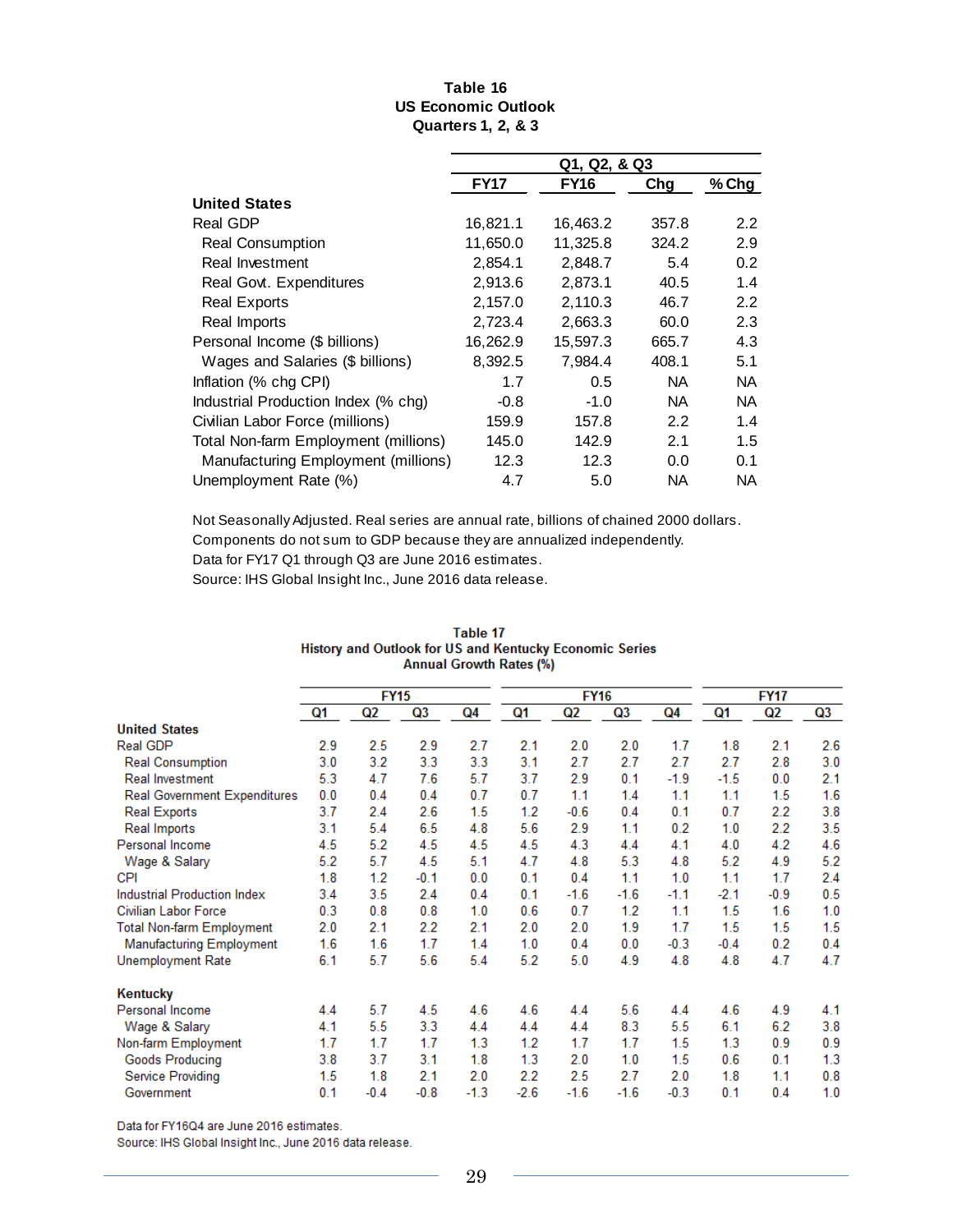### **KENTUCKY ECONOMY**

While FY16 was a very favorable year for the Kentucky economy, and many forward-looking indicators are positive, there is increasing uncertainty about the state's outlook reflective of conditions nationally. Multiple entities have revised their GDP forecasts downward throughout the fourth quarter, partially due to discouraging news from abroad. Kentucky is not immune to external shocks, and the Kentucky Cabinet for Economic Development has recently expressed concerns about export growth due to the headwinds from a stronger dollar and weaker trading partners.[12](#page-33-0) Kentucky currently ranks in the top ten among US states for growth of international exports; exports grew 1.2 percent in the third quarter despite declining US export growth overall.[13](#page-33-1) The United Kingdom has traditionally been the Commonwealth's second-largest destination for exports, so the recent weakening of the pound due to Brexit could have negative implications for Kentucky's manufacturing sector.<sup>[14](#page-33-2)</sup> This event happened after the forecast for this report was generated, and its implications have not yet been incorporated.

Slower international economic growth, however, is helping keep downward pressure on the prices for gasoline, construction supplies, and interest rates. One of the brightest spots in the outlook is the housing and construction sector. The most recent Burgundy Book produced by the Louisville office of the St. Louis Federal Reserve noted that office construction has been remarkably higher than last year and that there was evidence of increases in speculative multi-family building.[15](#page-33-3) The latest Census data indicate that new permits to build single-family housing units in Kentucky are up almost 12 percent from the same quarter last year, indicating an increased expectation of building in the coming months.[16](#page-33-4) Accordingly, the GOEA MAK model projects that construction employment growth will be 3.3 percent over the first three quarters of FY17, stronger than employment growth overall.

A majority of businesses surveyed by the Federal Reserve report that they expect to raise wages for at least some positions at a higher rate than in previous years.<sup>[17](#page-33-5)</sup>

<span id="page-33-0"></span> $12$  Wheatley, Kevin (2016). "Observers watch for ripple effect in U.S., Kentucky after United Kingdom's decision to slip from European Union." CN|2 Pure Politics. June 26, 2016. http://mycn2.com/politics/observers-watch-for-

<span id="page-33-1"></span>ripple-effect-in-us-kentucky-after-united-kingdom-s-decision-to-split-from-european-union <sup>13</sup> Cabinet for Economic Development. "Aerospace, automotive parts lead growth in Kentucky's first-quarter 2016 exports." June 8, 2016.

<span id="page-33-2"></span>http://thinkkentucky.com/Newsletter/articlePage.aspx?x=06032016\_Kentucky\_Exports.html 14 United States Census Bureau, Foreign Trade. State Exports from Kentucky. https://www.census.gov/foreign-<br>trade/statistics/state/data/

<span id="page-33-3"></span><sup>&</sup>lt;sup>15</sup> McGillicuddy, Joseph (2016). "Home sales and house prices strengthen, industrial real estate activity picks up." St. Louis Federal Reserve Louisville Burgundy Book, p. 5. https://research.stlouisfed.org/publications/burgundy-

<span id="page-33-4"></span><sup>&</sup>lt;sup>16</sup> Federal Reserve Bank of St. Louis. New Private Housing Units Authorized by Building Permits: 1-Unit Structures for Kentucky, retrieved from FRED, Federal Reserve Bank of St. Louis.

<span id="page-33-5"></span>https://fred.stlouisfed.org/series/KYBP1FHSA<br><sup>17</sup> Kliesen, Kevin L. (2016). "Strong job growth and rising optimism typify conditions in Louisville zone." St. Louis Federal Reserve Louisville Burgundy Book, p. 1[. https://research.](https://research/)stlouisfed.org/publications/burgundybook/2016-06-21/30ouisville.pdf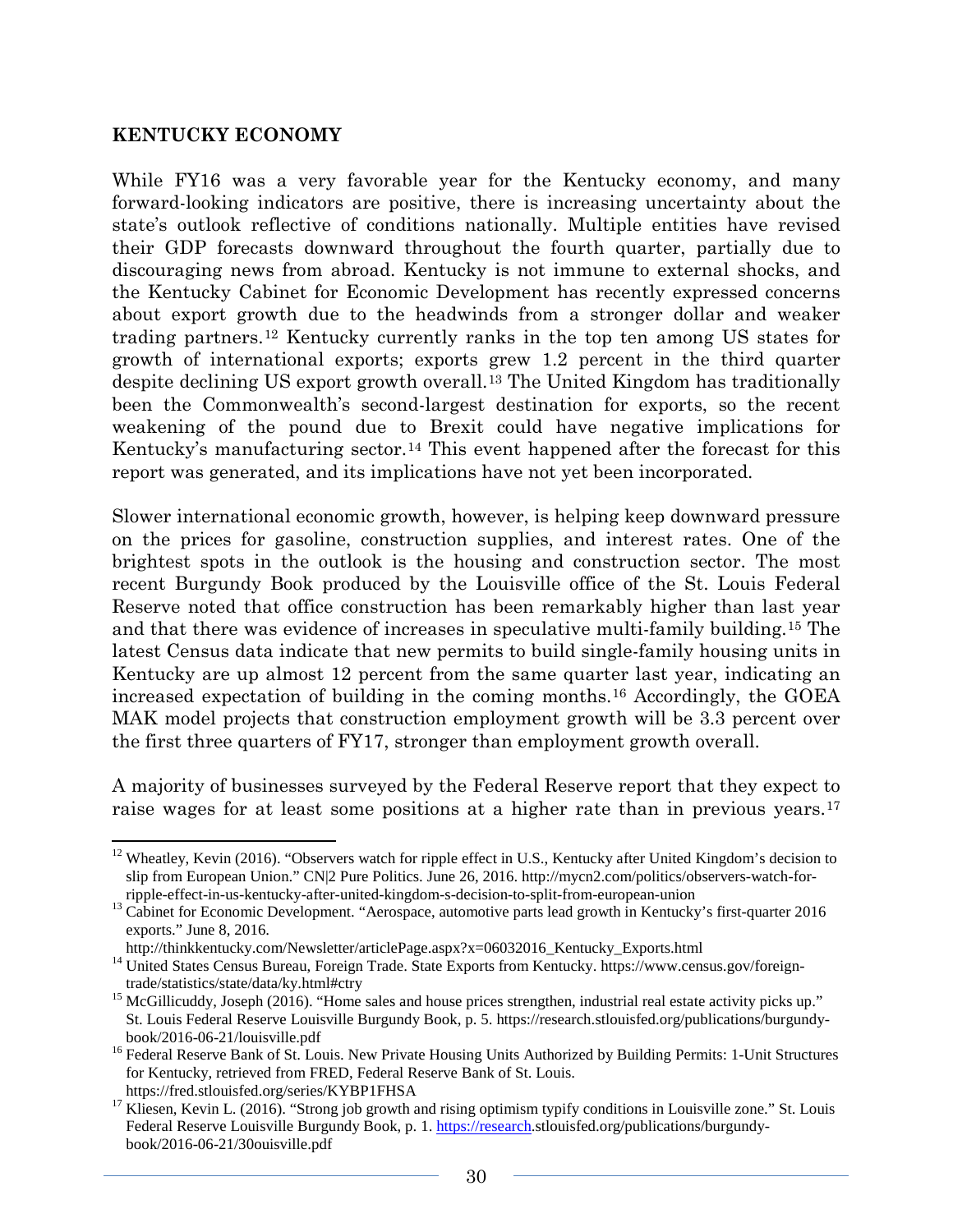Indeed, Table 17 indicates that Kentuckians' wages and salaries will grow at a rate above five percent in the first two quarters of FY17, and that Kentuckians' personal incomes will grow at or just above the US average. Should it hold, this rate of growth would be the envy of several states. The latest leading index for the 50 states as published by the Philadelphia Federal Reserve indicates that Kentucky's economy will be among the highest in growth over the next two quarters.[18](#page-34-0)

One enduring reason for Kentucky's growth in recent years is its automobile and transportation parts manufacturing sectors benefiting from record national demand for automobiles and transportation equipment. A recent study by Toyota found that its payroll alone now accounts for 1.6 percent of total employee compensation in Kentucky.[19](#page-34-1) The latest data from the Bureau of Labor Statistics show that employment growth in durable goods transportation equipment is up 7.1 percent year-over-year.[20](#page-34-2) Motor vehicle manufacturing employment is up 9.3 percent.[21](#page-34-3) The announced expansions and additions of major automobile manufacturers in the Commonwealth last year are have yet to reach completion, thus additional jobs in these sectors will be created moving forward into FY17. While the latest data for the quarter from the US Census suggest the growth of US new orders for transportation equipment, motor vehicles, and parts are decelerating, new orders are still up significantly from the same period in FY15 and suggest further growth in employment in these areas. $22,23$  $22,23$  The deceleration in the growth of new orders, however, warrants some concern and revisions will be monitored closely, especially in light of the fact that many auto parts are exported to the UK and the Eurozone.

One reason for the boom in automobile and automotive parts manufacturing is low gasoline prices. This encourages greater miles driven. The Federal Highway Administration's latest report in this quarter indicates cumulative travel on US roads is up 3.7 percent year-over-year.<sup>[24](#page-34-6)</sup> This bodes well for the state's travel and tourism industry and should continue, since energy prices and unemployment are widely forecast to remain low. But the low energy prices continue to be a drag on mining output and related employment, adversely affecting several counties. However, the Kentucky MAK model's forecast, based on Global Insight's national

<span id="page-34-0"></span><sup>&</sup>lt;sup>18</sup> Federal Reserve Bank of Philadelphia. State Leading Indexes. https://philadelphiafed.org/research-anddata/regional-economy/indexes/leading

<span id="page-34-1"></span><sup>&</sup>lt;sup>19</sup> Meehan, Mary (2016). "Toyota celebrates 30<sup>th</sup> anniversary with reopening of visitor center." Lexington Herald-<br>Leader, June 8, 2016. http://www.kentucky.com/news/business/article82477112.html#storylink=cpy

<span id="page-34-2"></span><sup>&</sup>lt;sup>20</sup> US Bureau of Labor Statistics. All Employees: Durable Goods: Transportation Equipment Manufacturing in Kentucky. State and Metro Area Employment, Hours, and Earnings. Retrieved from FRED, Federal Reserve Bank

<span id="page-34-3"></span>of St. Louis. https://fred.stlouisfed.org/series/SMU21000003133600001SA <sup>21</sup> US Bureau of Labor Statistics. All Employees: Durable Goods: Motor Vehicle Manufacturing in Kentucky. State and Metro Area Employment, Hours, and Earnings. Retrieved from FRED, Federal Reserve Bank of St. Louis.

<span id="page-34-4"></span>https://fred.stlouisfed.org/series/SMU21000003133610001SA<br><sup>22</sup> US Bureau of the Census. Value of Manufacturers' New Orders for Motor Vehicles and Parts Industries. Manufacturers' Shipments, Inventories, and Orders (M3) Survey. Retrieved from FRED, Federal Reserve Bank of

<span id="page-34-5"></span>St. Louis. https://fred.stlouisfed.org/series/AMVPNO <sup>23</sup> US Bureau of the Census. Value of Manufacturers' New Orders for Durable Goods Industries: Transportation Equipment: Motor Vehicle Bodies, Parts, and Trailers. Retrieved from FRED, Federal Reserve Bank of St. Louis.

<span id="page-34-6"></span>https://fred.stlouisfed.org/series/ABTPNO <sup>24</sup> US Dept. of Transportation Federal Highway Administration. April 2016 Traffic Volume Trends. http://www.fhwa.dot.gov/policyinformation/travel\_monitoring/16aprtvt/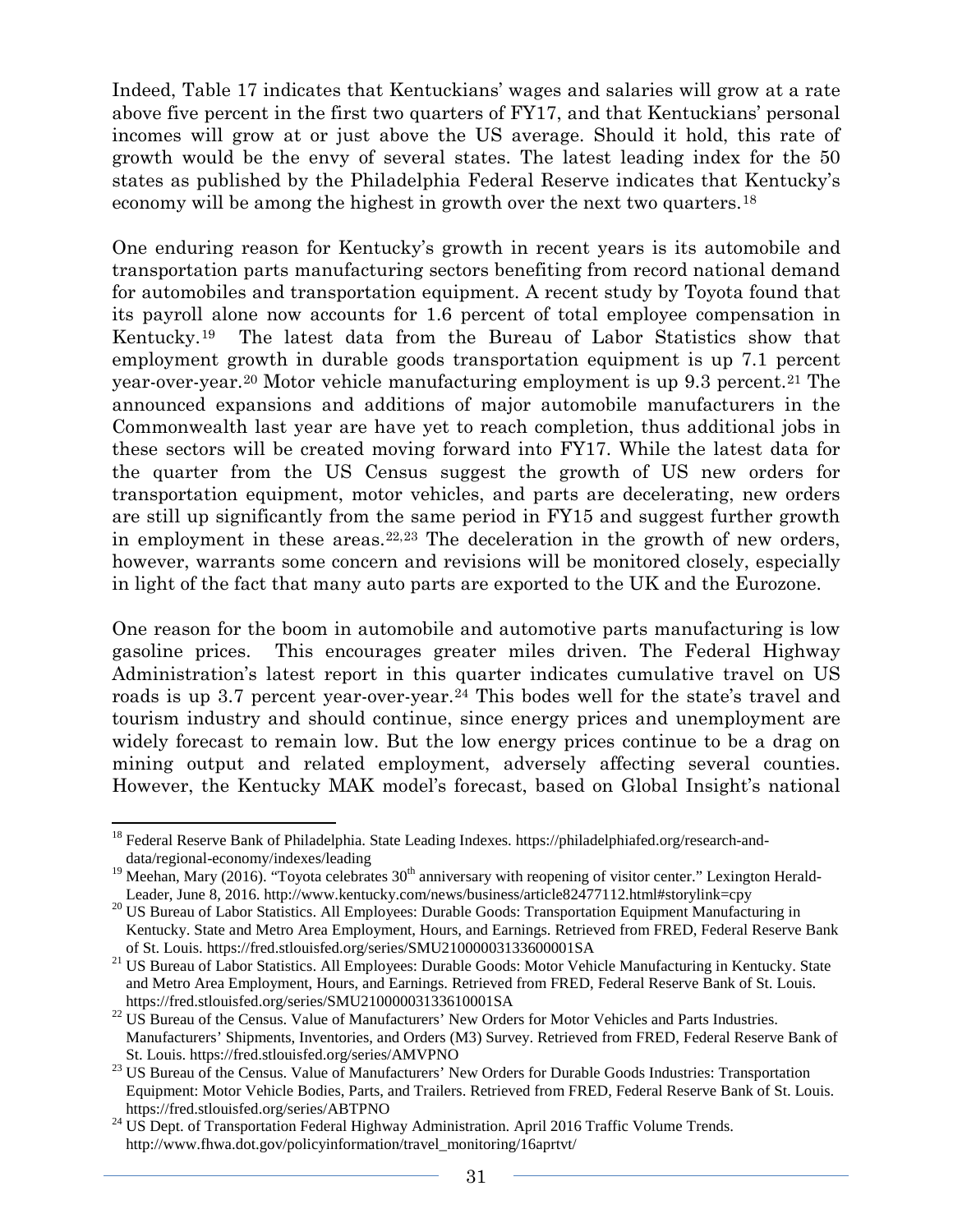forecast, suggests that mining and natural resources employment may have hit its bottom and can expect some relief as energy prices pick up later in FY17.

As a whole, the forecast is positive and suggests Kentuckians can be optimistic about employment prospects and income growth. However, this depends upon how the US economy weathers the coming months. This in turn will have a great bearing on whether the Kentucky Outlook holds up.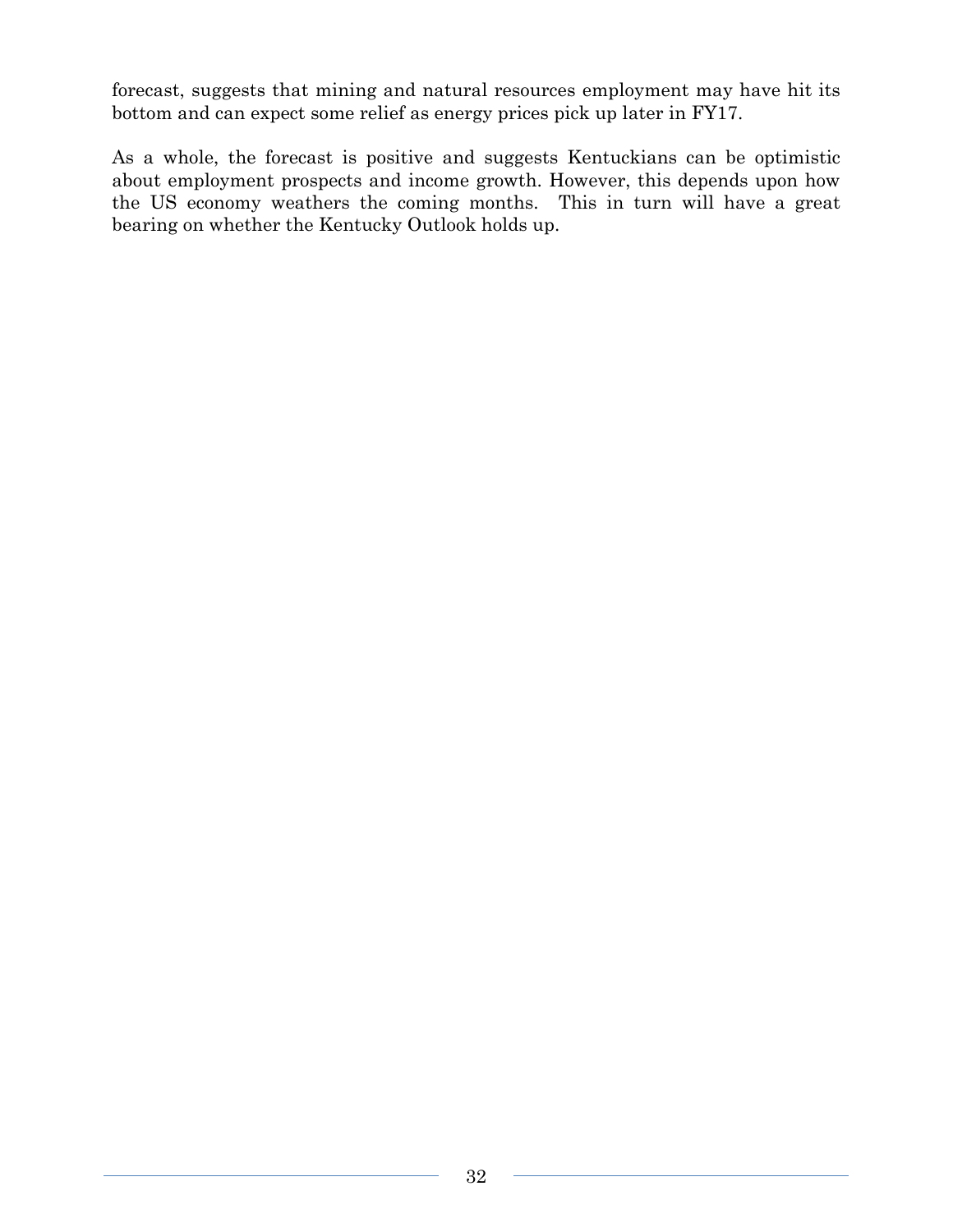# **APPENDIX A**

# **General and Road Fund Receipts Fourth Quarter FY16**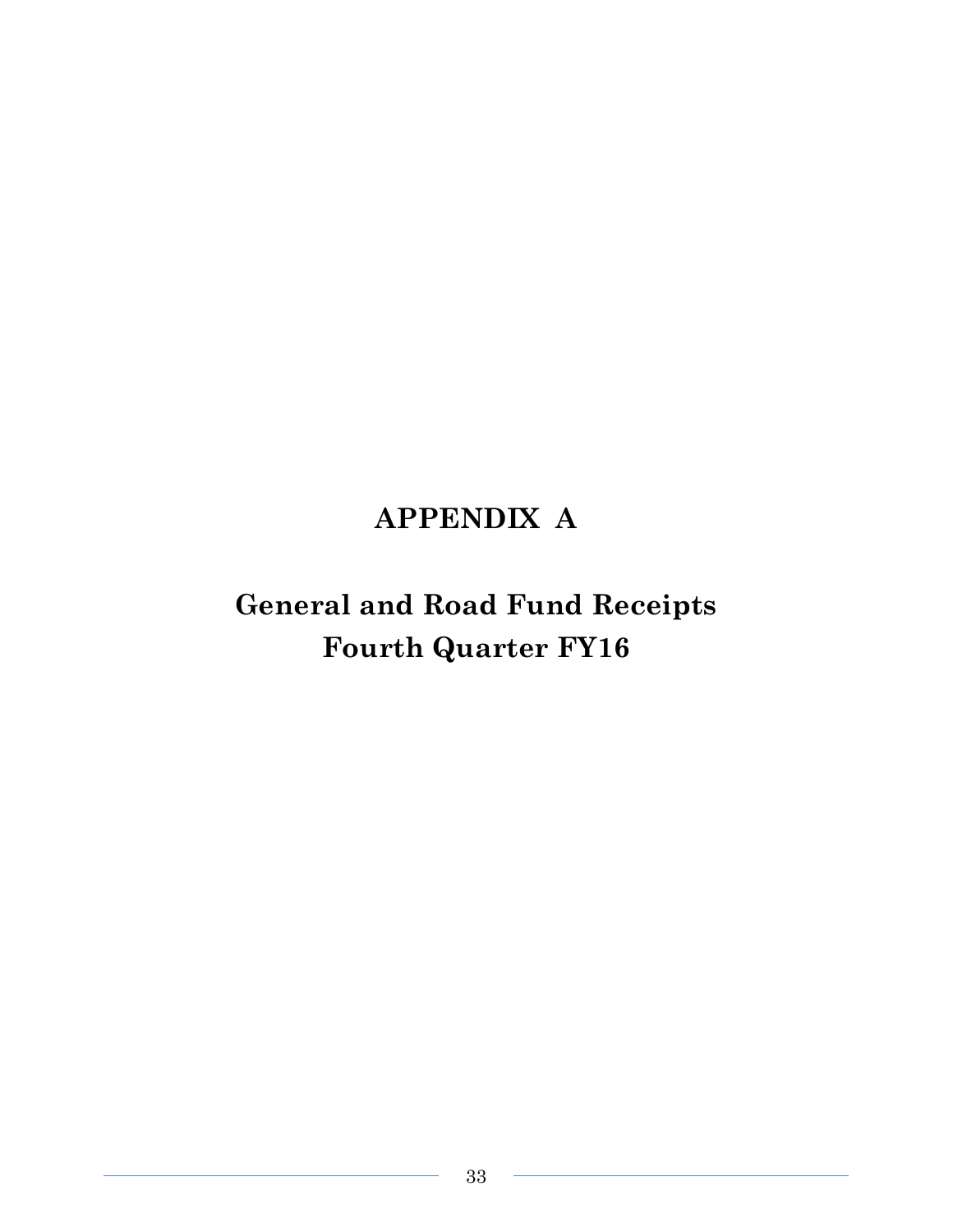# **KENTUCKY STATE GOVERNMENT – GENERAL FUND REVENUE**

|                                      | <b>Fourth Quarter</b><br>FY 2016 | <b>Fourth Quarter</b><br>FY 2015 | %<br>Change    | Year-To-Date<br>FY 2016 | Year-To-Date<br>FY 2015 | %<br>Change |
|--------------------------------------|----------------------------------|----------------------------------|----------------|-------------------------|-------------------------|-------------|
| <b>TOTAL GENERAL FUND</b>            | \$2,824,901.151                  | \$2,809,373,528                  | 0.6%           | \$10,338,884,795        | \$9,966,630,897         | 3.7%        |
| <b>Tax Receipts</b>                  | \$2,720,706,190                  | \$2,733,719,665                  | $-0.5%$        | \$9,988,342,493         | \$9,637,987,521         | 3.6%        |
| <b>Sales and Gross Receipts</b>      | \$1,063,077,250                  | \$1,016,877,516                  | 4.5%           | \$4,062,700,416         | \$3,854,700,860         | 5.4%        |
| <b>Beer Consumption</b>              | 1,798,612                        | 1,546,066                        | 16.3%          | 6,557,744               | 6,071,389               | 8.0%        |
| <b>Beer Wholesale</b>                | 16,082,606                       | 14,873,336                       | 8.1%           | 61, 161, 655            | 57,570,011              | 6.2%        |
| Cigarette                            | 57,412,581                       | 59,017,076                       | $-2.7%$        | 224,303,658             | 220,902,529             | 1.5%        |
| <b>Distilled Spirits Case Sales</b>  | 31,129                           | 33,831                           | $-8.0%$        | 136,488                 | 132,802                 | 2.8%        |
| <b>Distilled Spirits Consumption</b> | 2,923,867                        | 3,176,454                        | $-8.0%$        | 12,823,273              | 12,468,749              | 2.8%        |
| <b>Distilled Spirits Wholesale</b>   | 9,213,197                        | 9,546,763                        | $-3.5%$        | 38,886,865              | 36,471,357              | 6.6%        |
| Insurance Premium                    | 47,894,715                       | 46,771,976                       | 2.4%           | 145,250,375             | 146,480,663             | $-0.8%$     |
| Pari-Mutuel                          | 2,221,846                        | 922,791                          | 140.8%         | 4,993,574               | 2.964.884               | 68.4%       |
| Race Track Admission                 | 38,436                           | 6,528                            | 488.8%         | 229,316                 | 155,426                 | 47.5%       |
| Sales and Use                        | 899,050,025                      | 854,489,920                      | 5.2%           | 3,462,704,116           | 3,267,331,025           | 6.0%        |
| Wine Consumption                     | 673,842                          | 701,580                          | $-4.0%$        | 3,102,163               | 2,912,784               | 6.5%        |
| Wine Wholesale                       | 3,831,184                        | 4,049,374                        | $-5.4%$        | 16,583,413              | 16,323,658              | 1.6%        |
| <b>Telecommunications Tax</b>        | 16,345,702                       | 16,380,718                       | $-0.2%$        | 64,681,001              | 63,575,235              | 1.7%        |
| Other Tobacco Products               | 5,559,306                        | 5,354,857                        | 3.8%           | 21,278,667              | 21,328,845              | $-0.2%$     |
| Floor Stock Tax                      | 202                              | 6,247                            | $-96.8%$       | 8,108                   | 11,502                  | $-29.5%$    |
| <b>License and Privilege</b>         | \$2,187,913                      | \$2,497,398                      | $-12.4%$       | \$111,094,998           | \$101,926,283           | 9.0%        |
| Alc. Bev. License Suspension         | 107,174                          | 179,570                          | $-40.3%$       | 480,675                 | 450,542                 | 6.7%        |
| <b>Corporation License</b>           | (7, 890)                         | (190,009)                        | ---            | 135,698                 | 188,600                 | $-28.0%$    |
| <b>Corporation Organization</b>      | 45,035                           | 118,343                          | $-61.9%$       | 136,720                 | 186,635                 | $-26.7%$    |
| Occupational Licenses                | 151,766                          | 93,663                           | 62.0%          | 289,193                 | 202,297                 | 43.0%       |
| Race Track License                   | 48,225                           | 6,475                            | 644.8%         | 324,375                 | 247,766                 | 30.9%       |
| <b>Bank Franchise Tax</b>            | 1,646,592                        | 2,132,778                        | $-22.8%$       | 109,049,728             | 99,990,669              | 9.1%        |
| <b>Driver License Fees</b>           | 197,010                          | 156,578                          | 25.8%          | 678,609                 | 659,776                 | 2.9%        |
| <b>Natural Resources</b>             | \$29,131,651                     | \$49,897,459                     | -41.6%         | \$149,405,137           | \$220.613.349           | $-32.3%$    |
| Coal Severance                       | 23,037,226                       | 42,112,387                       | $-45.3%$       | 120,610,311             | 180,283,352             | $-33.1%$    |
| Oil Production                       | 1,075,642                        | 1,681,367                        | $-36.0%$       | 4,748,862               | 9,840,015               | $-51.7%$    |
| Minerals Severance                   | 3,955,522                        | 3,753,989                        | 5.4%           | 17.596.331              | 15,128,385              | 16.3%       |
| Natural Gas Severance                | 1,063,261                        | 2,349,716                        | $-54.7%$       | 6,449,632               | 15,361,597              | $-58.0%$    |
| Income                               | \$1,546,708,226                  | \$1,584,594,707                  | $-2.4%$        | \$5,011,709,475         | \$4,821,410,590         | 3.9%        |
| Corporation                          | 207,096,888                      | 232,553,188                      | $-10.9%$       | 526,637,870             | 528,118,737             | $-0.3%$     |
| Individual                           | 1,252,297,779                    | 1,253,373,981                    | $-0.1%$        | 4,282,080,975           | 4,069,500,570           | 5.2%        |
| <b>Limited Liability Entity</b>      | 87,313,559                       | 98,667,538                       | $-11.5%$       | 202,990,630             | 223,791,283             | $-9.3%$     |
| Property                             | \$59,763,473                     | \$58,714,607                     | 1.8%           | \$577,548,052           | \$563,435,472           | 2.5%        |
| Building & Loan Association          | 2,203,586                        | 1,980,201                        | 11.3%          | 2,191,706               | 1,482,051               | 47.9%       |
| General - Real                       | 5,584,927                        | 5,667,444                        | $-1.5%$        | 268,087,934             | 259,228,298             | 3.4%        |
| General - Tangible                   | 47,368,567                       | 42,312,531                       | 11.9%          | 237,464,692             | 226, 137, 118           | 5.0%        |
| Omitted & Delinquent                 | 542,241                          | 3,024,198                        | $-82.1%$       | 11,991,240              | 16,237,196              | $-26.1%$    |
| <b>Public Service</b>                | 4,003,174                        | 5.731.061                        | $-30.1%$       | 56,210,797              | 58,864,760              | $-4.5%$     |
| Other                                | 60,979                           | (827)                            | $\overline{a}$ | 1,601,684               | 1,486,050               | 7.8%        |
| <b>Inheritance Tax</b>               | \$13,872,229                     | \$14,823,224                     | $-6.4%$        | \$51,247,149            | \$50,975,858            | 0.5%        |
| <b>Miscellaneous</b>                 | \$5,965,447                      | \$6,314,754                      | $-5.5%$        | \$24,637,267            | \$24,925,107            | -1.2%       |
| <b>Legal Process</b>                 | 3,412,120                        | 3,958,074                        | $-13.8%$       | 14,479,452              | 15,435,811              | $-6.2%$     |
| T. V. A. In Lieu Payments            | 2,545,668                        | 2,352,675                        | 8.2%           | 10,119,811              | 9,452,432               | 7.1%        |
| Other                                | 7,660                            | 4,005                            | 91.3%          | 38,005                  | 36,863                  | 3.1%        |
| <b>Nontax Receipts</b>               | \$103.083.319                    | \$75,190,892                     | 37.1%          | \$344,822,276           | \$326.949.419           | 5.5%        |
| <b>Departmental Fees</b>             | 7,617,046                        | 7,860,851                        | $-3.1%$        | 21,891,588              | 22,036,475              | $-0.7%$     |
| PSC Assessment Fee                   | 3,499,092                        | 6,133,205                        | $-42.9%$       | 14,367,915              | 20,829,264              | $-31.0%$    |
| Fines & Forfeitures                  | 5,471,854                        | 5,817,029                        | $-5.9%$        | 21,204,392              | 22,771,487              | $-6.9%$     |
| Income on Investments                | 927,028                          | 797,081                          | 16.3%          | 287,789                 | 213,267                 | 34.9%       |
| Lottery                              | 72,500,000                       | 56,500,000                       | 28.3%          | 241,778,429             | 221,500,000             | 9.2%        |
| Sale of NO <sub>x</sub> Credits      | 0                                | 0                                | ---            | 0                       | 27,594                  | $-100.0\%$  |
| Miscellaneous                        | 13,068,299                       | (1, 917, 274)                    | ---            | 45,292,162              | 39,571,333              | 14.5%       |
|                                      |                                  | \$462,971                        |                |                         |                         |             |
| <b>Redeposit of State Funds</b>      | \$1,111,642                      |                                  | 140.1%         | \$5,720,026             | \$1,693,958             | 237.7%      |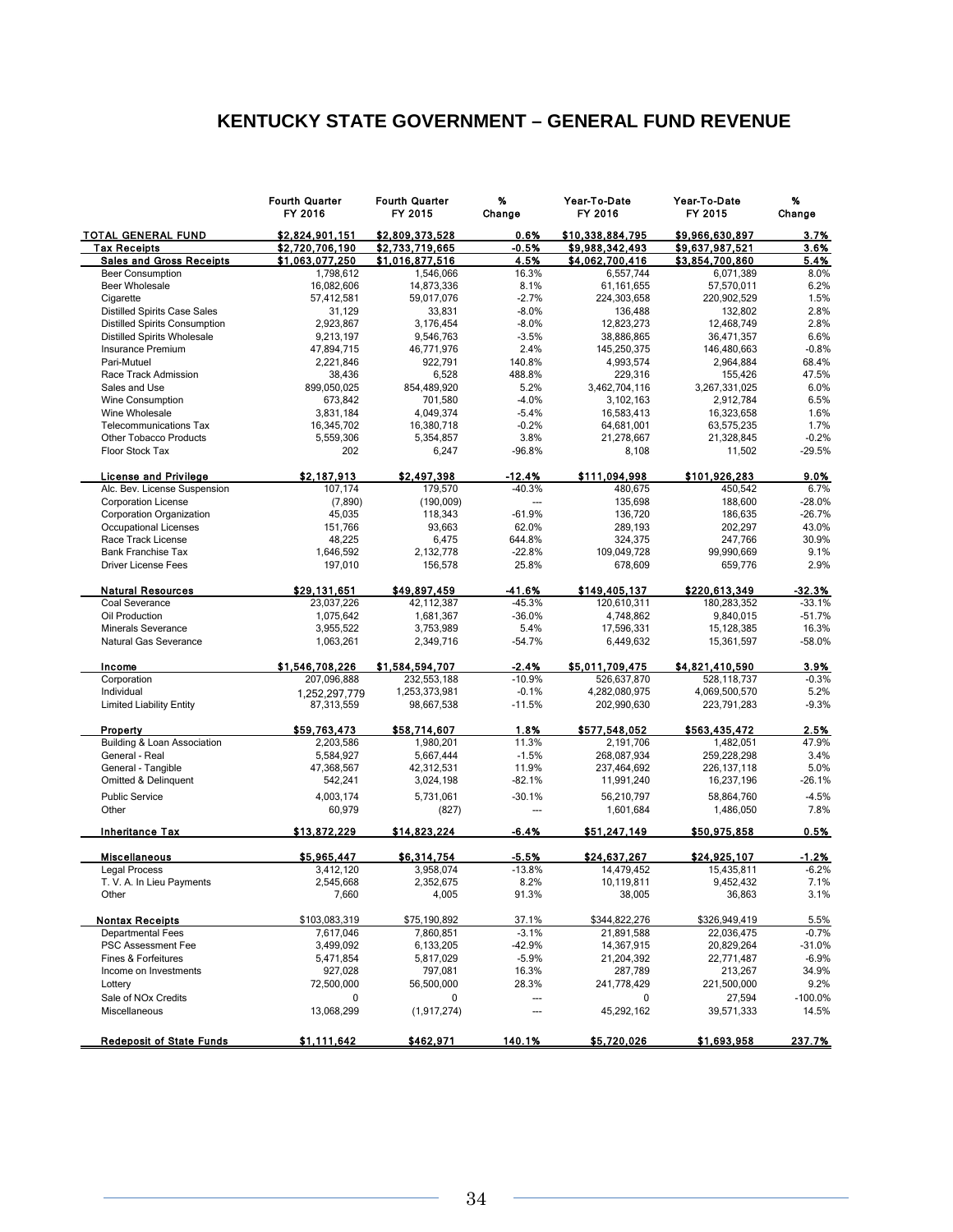# **KENTUCKY STATE GOVERNMENT - ROAD FUND REVENUE**

|                                 | <b>Fourth Quarter</b><br>FY 2016 | <b>Fourth Quarter</b><br>FY 2015 | %<br>Change | Year-To-Date<br>FY 2016 | Year-To-Date<br>FY 2015 | %<br>Change |
|---------------------------------|----------------------------------|----------------------------------|-------------|-------------------------|-------------------------|-------------|
| <b>TOTAL ROAD FUND</b>          | \$383,090,174                    | \$363,595,054                    | 5.4%        | \$1,482,541,978         | \$1,526,738,658         | -2.9%       |
| <b>Tax Receipts-</b>            | \$376,614,738                    | \$358,508.739                    | 5.1%        | \$1,458,382,671         | \$1,501,667,661         | -2.9%       |
| <b>Sales and Gross Receipts</b> | \$316,146,525                    | \$297,829,953                    | 6.2%        | \$1,234,432,155         | \$1,283,046,179         | $-3.8%$     |
| <b>Motor Fuels Taxes</b>        | 192,595,050                      | 188,286,347                      | 2.3%        | 750,034,840             | 850,276,246             | $-11.8%$    |
| Motor Vehicle Usage             | 123,551,474                      | 109,543,606                      | 12.8%       | 484,397,314             | 432,769,932             | 11.9%       |
| <b>License and Privilege</b>    | \$60.468,214                     | \$60,678,786                     | $-0.3%$     | \$223,950,517           | \$218,621.482           | 2.4%        |
| <b>Motor Vehicles</b>           | 34, 161, 222                     | 32,338,085                       | 5.6%        | 113,114,908             | 107,554,129             | 5.2%        |
| Motor Vehicle Operators         | 4,154,641                        | 3,981,312                        | 4.4%        | 16,331,496              | 15,958,491              | 2.3%        |
| <b>Weight Distance</b>          | 19,861,064                       | 18,881,165                       | 5.2%        | 81,375,028              | 79,147,533              | 2.8%        |
| <b>Truck Decal Fees</b>         | 244.642                          | 366.157                          | $-33.2%$    | 283.942                 | 404,906                 | $-29.9%$    |
| <b>Other Special Fees</b>       | 2,046,646                        | 5,112,066                        | $-60.0%$    | 12,845,142              | 15,556,424              | $-17.4%$    |
| <b>Nontax Receipts</b>          | \$5,941,857                      | \$5,693,740                      | 4.4%        | \$23,041,935            | \$22,358,605            | 3.1%        |
| Departmental Fees               | 4,570,663                        | 4,775,143                        | $-4.3%$     | 19,308,449              | 17,766,834              | 8.7%        |
| In Lieu of Traffic Fines        | 115,976                          | 111,300                          | 4.2%        | 427,255                 | 465,304                 | $-8.2%$     |
| Income on Investments           | 993,465                          | 338.401                          | 193.6%      | 2,468,620               | 2,913,784               | $-15.3%$    |
| Miscellaneous                   | 261,754                          | 468,896                          | $-44.2%$    | 837,611                 | 1,212,683               | $-30.9%$    |
| <b>Redeposit of State Funds</b> | \$533,578                        | ( \$607, 426)                    |             | \$1,117,372             | \$2,712,393             | -58.8%      |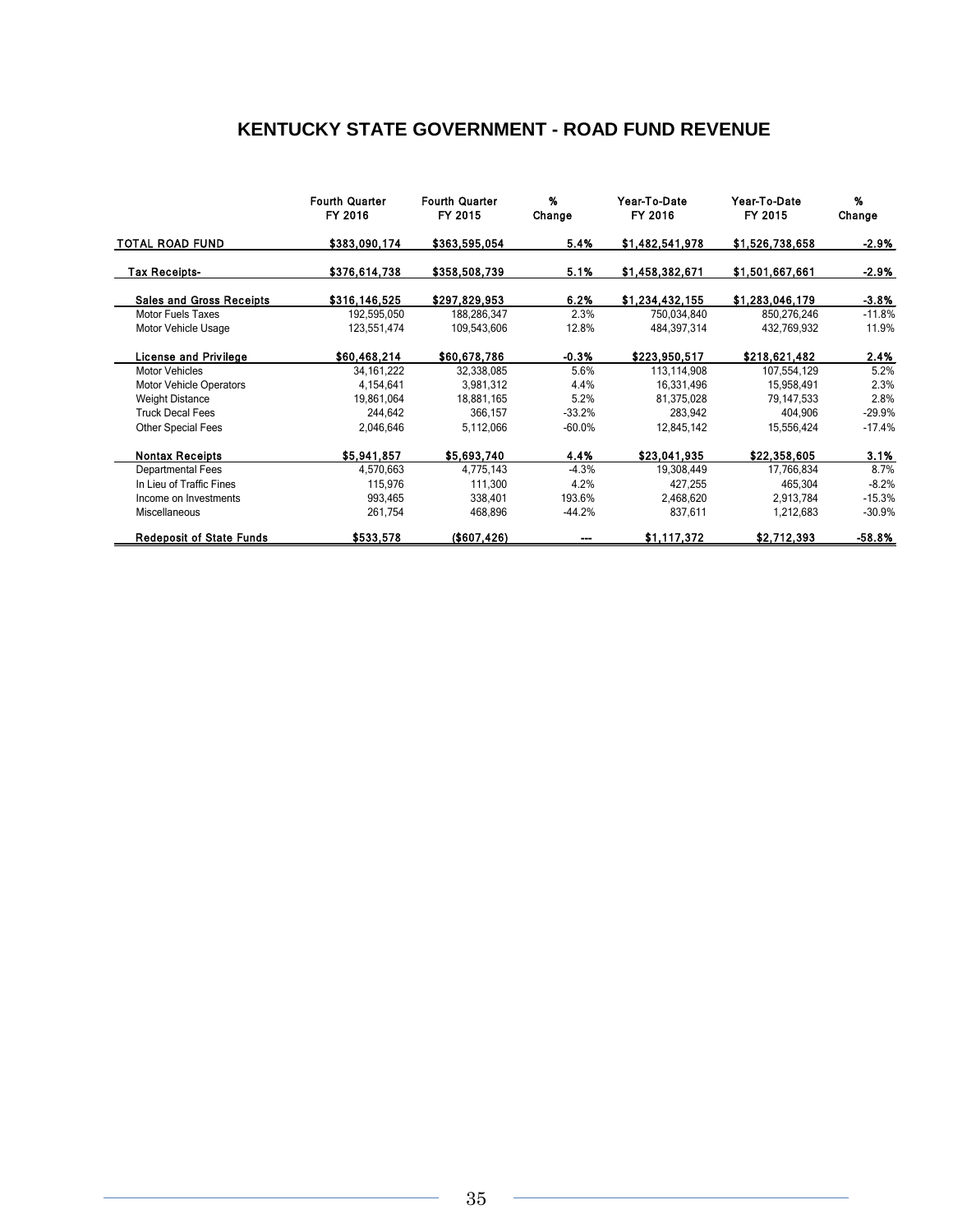# **APPENDIX B**

**Summary Statistics for General Fund Major Revenue Sources Fiscal Years 2007 -2016 (\$ millions)**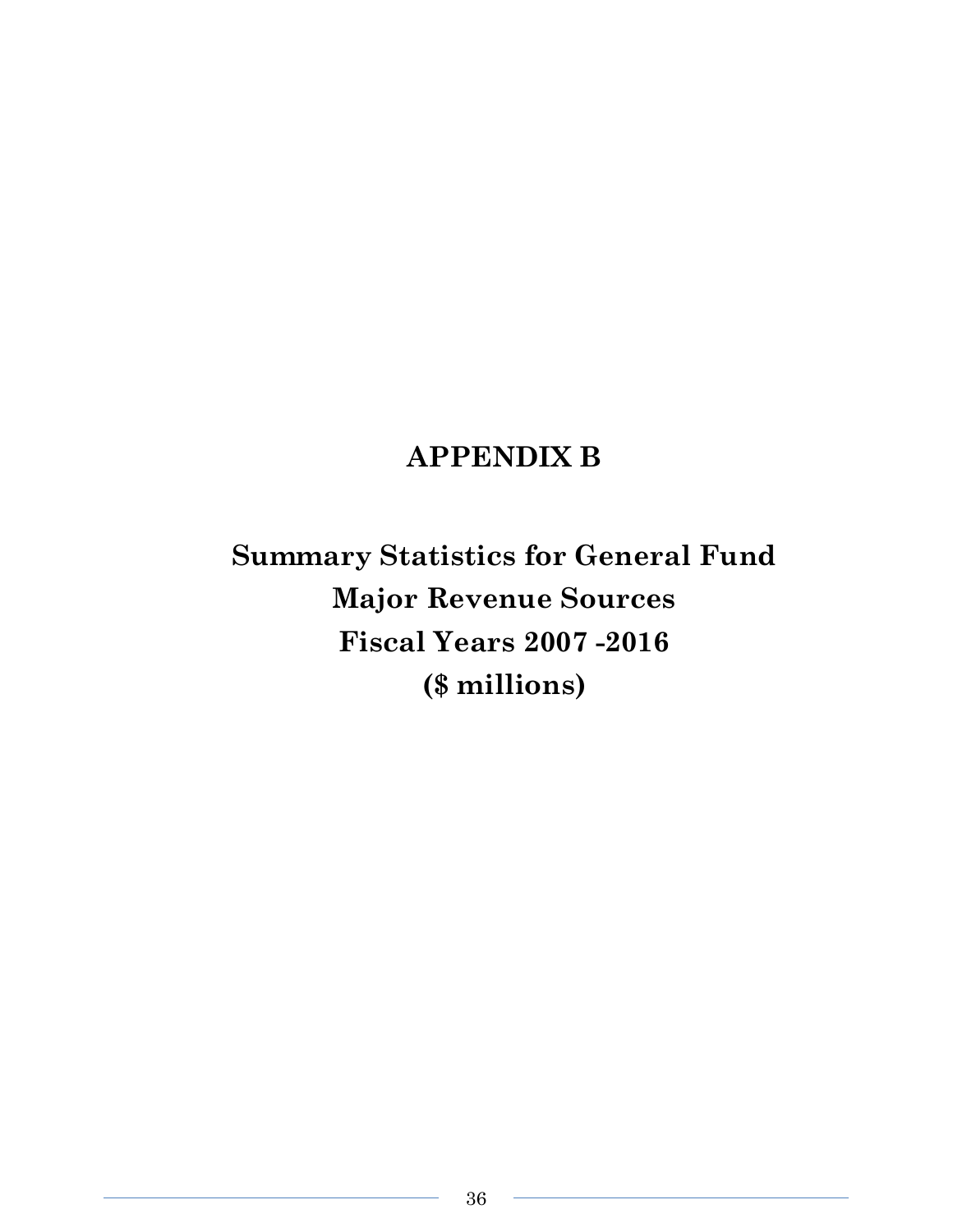| <b>FY07</b>  | <b>FY08</b>                                                                                                                                                                                                                                                                                                                                                                                                                                                                                                                                                                                                                                                                                                         | <b>FY09</b>                                                                                                                                                                                                                                                                                                                                                                                                                                                                                                                                                                                                                                                                        | <b>FY010</b>                                                                                                                                                                                                                                                                                                                                                                                                                                                                                                                                                                                                                                                                                              | <b>FY11</b>                                                                                                                                                                                                                                                                                                                                                                                                                                                                                                                                                                                                                                                                                                  |
|--------------|---------------------------------------------------------------------------------------------------------------------------------------------------------------------------------------------------------------------------------------------------------------------------------------------------------------------------------------------------------------------------------------------------------------------------------------------------------------------------------------------------------------------------------------------------------------------------------------------------------------------------------------------------------------------------------------------------------------------|------------------------------------------------------------------------------------------------------------------------------------------------------------------------------------------------------------------------------------------------------------------------------------------------------------------------------------------------------------------------------------------------------------------------------------------------------------------------------------------------------------------------------------------------------------------------------------------------------------------------------------------------------------------------------------|-----------------------------------------------------------------------------------------------------------------------------------------------------------------------------------------------------------------------------------------------------------------------------------------------------------------------------------------------------------------------------------------------------------------------------------------------------------------------------------------------------------------------------------------------------------------------------------------------------------------------------------------------------------------------------------------------------------|--------------------------------------------------------------------------------------------------------------------------------------------------------------------------------------------------------------------------------------------------------------------------------------------------------------------------------------------------------------------------------------------------------------------------------------------------------------------------------------------------------------------------------------------------------------------------------------------------------------------------------------------------------------------------------------------------------------|
|              |                                                                                                                                                                                                                                                                                                                                                                                                                                                                                                                                                                                                                                                                                                                     |                                                                                                                                                                                                                                                                                                                                                                                                                                                                                                                                                                                                                                                                                    |                                                                                                                                                                                                                                                                                                                                                                                                                                                                                                                                                                                                                                                                                                           | 8,759,442,646                                                                                                                                                                                                                                                                                                                                                                                                                                                                                                                                                                                                                                                                                                |
|              |                                                                                                                                                                                                                                                                                                                                                                                                                                                                                                                                                                                                                                                                                                                     |                                                                                                                                                                                                                                                                                                                                                                                                                                                                                                                                                                                                                                                                                    |                                                                                                                                                                                                                                                                                                                                                                                                                                                                                                                                                                                                                                                                                                           | 8,455,775,175                                                                                                                                                                                                                                                                                                                                                                                                                                                                                                                                                                                                                                                                                                |
|              |                                                                                                                                                                                                                                                                                                                                                                                                                                                                                                                                                                                                                                                                                                                     |                                                                                                                                                                                                                                                                                                                                                                                                                                                                                                                                                                                                                                                                                    |                                                                                                                                                                                                                                                                                                                                                                                                                                                                                                                                                                                                                                                                                                           | 3,489,069,236                                                                                                                                                                                                                                                                                                                                                                                                                                                                                                                                                                                                                                                                                                |
|              |                                                                                                                                                                                                                                                                                                                                                                                                                                                                                                                                                                                                                                                                                                                     |                                                                                                                                                                                                                                                                                                                                                                                                                                                                                                                                                                                                                                                                                    |                                                                                                                                                                                                                                                                                                                                                                                                                                                                                                                                                                                                                                                                                                           | 6,118,817                                                                                                                                                                                                                                                                                                                                                                                                                                                                                                                                                                                                                                                                                                    |
|              | 49,531,545                                                                                                                                                                                                                                                                                                                                                                                                                                                                                                                                                                                                                                                                                                          | 51,696,564                                                                                                                                                                                                                                                                                                                                                                                                                                                                                                                                                                                                                                                                         | 51,596,255                                                                                                                                                                                                                                                                                                                                                                                                                                                                                                                                                                                                                                                                                                | 51,914,445                                                                                                                                                                                                                                                                                                                                                                                                                                                                                                                                                                                                                                                                                                   |
|              | 169,547,927                                                                                                                                                                                                                                                                                                                                                                                                                                                                                                                                                                                                                                                                                                         |                                                                                                                                                                                                                                                                                                                                                                                                                                                                                                                                                                                                                                                                                    |                                                                                                                                                                                                                                                                                                                                                                                                                                                                                                                                                                                                                                                                                                           | 262,220,720                                                                                                                                                                                                                                                                                                                                                                                                                                                                                                                                                                                                                                                                                                  |
|              |                                                                                                                                                                                                                                                                                                                                                                                                                                                                                                                                                                                                                                                                                                                     |                                                                                                                                                                                                                                                                                                                                                                                                                                                                                                                                                                                                                                                                                    |                                                                                                                                                                                                                                                                                                                                                                                                                                                                                                                                                                                                                                                                                                           | 150,038                                                                                                                                                                                                                                                                                                                                                                                                                                                                                                                                                                                                                                                                                                      |
|              |                                                                                                                                                                                                                                                                                                                                                                                                                                                                                                                                                                                                                                                                                                                     |                                                                                                                                                                                                                                                                                                                                                                                                                                                                                                                                                                                                                                                                                    |                                                                                                                                                                                                                                                                                                                                                                                                                                                                                                                                                                                                                                                                                                           | $-232,830$                                                                                                                                                                                                                                                                                                                                                                                                                                                                                                                                                                                                                                                                                                   |
|              |                                                                                                                                                                                                                                                                                                                                                                                                                                                                                                                                                                                                                                                                                                                     |                                                                                                                                                                                                                                                                                                                                                                                                                                                                                                                                                                                                                                                                                    |                                                                                                                                                                                                                                                                                                                                                                                                                                                                                                                                                                                                                                                                                                           | 10,942,531                                                                                                                                                                                                                                                                                                                                                                                                                                                                                                                                                                                                                                                                                                   |
|              |                                                                                                                                                                                                                                                                                                                                                                                                                                                                                                                                                                                                                                                                                                                     |                                                                                                                                                                                                                                                                                                                                                                                                                                                                                                                                                                                                                                                                                    |                                                                                                                                                                                                                                                                                                                                                                                                                                                                                                                                                                                                                                                                                                           | 28,175,617                                                                                                                                                                                                                                                                                                                                                                                                                                                                                                                                                                                                                                                                                                   |
|              |                                                                                                                                                                                                                                                                                                                                                                                                                                                                                                                                                                                                                                                                                                                     |                                                                                                                                                                                                                                                                                                                                                                                                                                                                                                                                                                                                                                                                                    |                                                                                                                                                                                                                                                                                                                                                                                                                                                                                                                                                                                                                                                                                                           | 128,731,563                                                                                                                                                                                                                                                                                                                                                                                                                                                                                                                                                                                                                                                                                                  |
|              |                                                                                                                                                                                                                                                                                                                                                                                                                                                                                                                                                                                                                                                                                                                     |                                                                                                                                                                                                                                                                                                                                                                                                                                                                                                                                                                                                                                                                                    |                                                                                                                                                                                                                                                                                                                                                                                                                                                                                                                                                                                                                                                                                                           | 4,607,322                                                                                                                                                                                                                                                                                                                                                                                                                                                                                                                                                                                                                                                                                                    |
|              |                                                                                                                                                                                                                                                                                                                                                                                                                                                                                                                                                                                                                                                                                                                     |                                                                                                                                                                                                                                                                                                                                                                                                                                                                                                                                                                                                                                                                                    |                                                                                                                                                                                                                                                                                                                                                                                                                                                                                                                                                                                                                                                                                                           | 178,957                                                                                                                                                                                                                                                                                                                                                                                                                                                                                                                                                                                                                                                                                                      |
|              |                                                                                                                                                                                                                                                                                                                                                                                                                                                                                                                                                                                                                                                                                                                     |                                                                                                                                                                                                                                                                                                                                                                                                                                                                                                                                                                                                                                                                                    |                                                                                                                                                                                                                                                                                                                                                                                                                                                                                                                                                                                                                                                                                                           | 2,896,251,816                                                                                                                                                                                                                                                                                                                                                                                                                                                                                                                                                                                                                                                                                                |
|              |                                                                                                                                                                                                                                                                                                                                                                                                                                                                                                                                                                                                                                                                                                                     |                                                                                                                                                                                                                                                                                                                                                                                                                                                                                                                                                                                                                                                                                    |                                                                                                                                                                                                                                                                                                                                                                                                                                                                                                                                                                                                                                                                                                           | 2,584,039                                                                                                                                                                                                                                                                                                                                                                                                                                                                                                                                                                                                                                                                                                    |
|              |                                                                                                                                                                                                                                                                                                                                                                                                                                                                                                                                                                                                                                                                                                                     |                                                                                                                                                                                                                                                                                                                                                                                                                                                                                                                                                                                                                                                                                    |                                                                                                                                                                                                                                                                                                                                                                                                                                                                                                                                                                                                                                                                                                           | 13,748,696                                                                                                                                                                                                                                                                                                                                                                                                                                                                                                                                                                                                                                                                                                   |
|              |                                                                                                                                                                                                                                                                                                                                                                                                                                                                                                                                                                                                                                                                                                                     |                                                                                                                                                                                                                                                                                                                                                                                                                                                                                                                                                                                                                                                                                    |                                                                                                                                                                                                                                                                                                                                                                                                                                                                                                                                                                                                                                                                                                           | 62,286,497                                                                                                                                                                                                                                                                                                                                                                                                                                                                                                                                                                                                                                                                                                   |
|              |                                                                                                                                                                                                                                                                                                                                                                                                                                                                                                                                                                                                                                                                                                                     |                                                                                                                                                                                                                                                                                                                                                                                                                                                                                                                                                                                                                                                                                    |                                                                                                                                                                                                                                                                                                                                                                                                                                                                                                                                                                                                                                                                                                           | 21,391,009                                                                                                                                                                                                                                                                                                                                                                                                                                                                                                                                                                                                                                                                                                   |
|              |                                                                                                                                                                                                                                                                                                                                                                                                                                                                                                                                                                                                                                                                                                                     |                                                                                                                                                                                                                                                                                                                                                                                                                                                                                                                                                                                                                                                                                    |                                                                                                                                                                                                                                                                                                                                                                                                                                                                                                                                                                                                                                                                                                           |                                                                                                                                                                                                                                                                                                                                                                                                                                                                                                                                                                                                                                                                                                              |
| 77,516,353   | 76,924,599                                                                                                                                                                                                                                                                                                                                                                                                                                                                                                                                                                                                                                                                                                          |                                                                                                                                                                                                                                                                                                                                                                                                                                                                                                                                                                                                                                                                                    |                                                                                                                                                                                                                                                                                                                                                                                                                                                                                                                                                                                                                                                                                                           | 100,533,645                                                                                                                                                                                                                                                                                                                                                                                                                                                                                                                                                                                                                                                                                                  |
|              |                                                                                                                                                                                                                                                                                                                                                                                                                                                                                                                                                                                                                                                                                                                     |                                                                                                                                                                                                                                                                                                                                                                                                                                                                                                                                                                                                                                                                                    |                                                                                                                                                                                                                                                                                                                                                                                                                                                                                                                                                                                                                                                                                                           | 377,550                                                                                                                                                                                                                                                                                                                                                                                                                                                                                                                                                                                                                                                                                                      |
|              |                                                                                                                                                                                                                                                                                                                                                                                                                                                                                                                                                                                                                                                                                                                     |                                                                                                                                                                                                                                                                                                                                                                                                                                                                                                                                                                                                                                                                                    |                                                                                                                                                                                                                                                                                                                                                                                                                                                                                                                                                                                                                                                                                                           | 10,654,547                                                                                                                                                                                                                                                                                                                                                                                                                                                                                                                                                                                                                                                                                                   |
|              |                                                                                                                                                                                                                                                                                                                                                                                                                                                                                                                                                                                                                                                                                                                     |                                                                                                                                                                                                                                                                                                                                                                                                                                                                                                                                                                                                                                                                                    |                                                                                                                                                                                                                                                                                                                                                                                                                                                                                                                                                                                                                                                                                                           | 69,928                                                                                                                                                                                                                                                                                                                                                                                                                                                                                                                                                                                                                                                                                                       |
|              |                                                                                                                                                                                                                                                                                                                                                                                                                                                                                                                                                                                                                                                                                                                     |                                                                                                                                                                                                                                                                                                                                                                                                                                                                                                                                                                                                                                                                                    |                                                                                                                                                                                                                                                                                                                                                                                                                                                                                                                                                                                                                                                                                                           | 165,753                                                                                                                                                                                                                                                                                                                                                                                                                                                                                                                                                                                                                                                                                                      |
|              |                                                                                                                                                                                                                                                                                                                                                                                                                                                                                                                                                                                                                                                                                                                     |                                                                                                                                                                                                                                                                                                                                                                                                                                                                                                                                                                                                                                                                                    |                                                                                                                                                                                                                                                                                                                                                                                                                                                                                                                                                                                                                                                                                                           | 262,175                                                                                                                                                                                                                                                                                                                                                                                                                                                                                                                                                                                                                                                                                                      |
|              |                                                                                                                                                                                                                                                                                                                                                                                                                                                                                                                                                                                                                                                                                                                     |                                                                                                                                                                                                                                                                                                                                                                                                                                                                                                                                                                                                                                                                                    |                                                                                                                                                                                                                                                                                                                                                                                                                                                                                                                                                                                                                                                                                                           | 88,400,971                                                                                                                                                                                                                                                                                                                                                                                                                                                                                                                                                                                                                                                                                                   |
|              |                                                                                                                                                                                                                                                                                                                                                                                                                                                                                                                                                                                                                                                                                                                     |                                                                                                                                                                                                                                                                                                                                                                                                                                                                                                                                                                                                                                                                                    |                                                                                                                                                                                                                                                                                                                                                                                                                                                                                                                                                                                                                                                                                                           | 602,721                                                                                                                                                                                                                                                                                                                                                                                                                                                                                                                                                                                                                                                                                                      |
| 275,312,769  | 293,334,097                                                                                                                                                                                                                                                                                                                                                                                                                                                                                                                                                                                                                                                                                                         | 355,984,528                                                                                                                                                                                                                                                                                                                                                                                                                                                                                                                                                                                                                                                                        | 317,146,565                                                                                                                                                                                                                                                                                                                                                                                                                                                                                                                                                                                                                                                                                               | 342,319,441                                                                                                                                                                                                                                                                                                                                                                                                                                                                                                                                                                                                                                                                                                  |
|              |                                                                                                                                                                                                                                                                                                                                                                                                                                                                                                                                                                                                                                                                                                                     |                                                                                                                                                                                                                                                                                                                                                                                                                                                                                                                                                                                                                                                                                    |                                                                                                                                                                                                                                                                                                                                                                                                                                                                                                                                                                                                                                                                                                           | 295,836,611                                                                                                                                                                                                                                                                                                                                                                                                                                                                                                                                                                                                                                                                                                  |
|              |                                                                                                                                                                                                                                                                                                                                                                                                                                                                                                                                                                                                                                                                                                                     |                                                                                                                                                                                                                                                                                                                                                                                                                                                                                                                                                                                                                                                                                    |                                                                                                                                                                                                                                                                                                                                                                                                                                                                                                                                                                                                                                                                                                           | 8,287,566                                                                                                                                                                                                                                                                                                                                                                                                                                                                                                                                                                                                                                                                                                    |
|              |                                                                                                                                                                                                                                                                                                                                                                                                                                                                                                                                                                                                                                                                                                                     |                                                                                                                                                                                                                                                                                                                                                                                                                                                                                                                                                                                                                                                                                    |                                                                                                                                                                                                                                                                                                                                                                                                                                                                                                                                                                                                                                                                                                           | 13,256,853                                                                                                                                                                                                                                                                                                                                                                                                                                                                                                                                                                                                                                                                                                   |
|              |                                                                                                                                                                                                                                                                                                                                                                                                                                                                                                                                                                                                                                                                                                                     |                                                                                                                                                                                                                                                                                                                                                                                                                                                                                                                                                                                                                                                                                    |                                                                                                                                                                                                                                                                                                                                                                                                                                                                                                                                                                                                                                                                                                           | 24,938,411                                                                                                                                                                                                                                                                                                                                                                                                                                                                                                                                                                                                                                                                                                   |
|              |                                                                                                                                                                                                                                                                                                                                                                                                                                                                                                                                                                                                                                                                                                                     |                                                                                                                                                                                                                                                                                                                                                                                                                                                                                                                                                                                                                                                                                    |                                                                                                                                                                                                                                                                                                                                                                                                                                                                                                                                                                                                                                                                                                           | 3,934,302,025                                                                                                                                                                                                                                                                                                                                                                                                                                                                                                                                                                                                                                                                                                |
|              |                                                                                                                                                                                                                                                                                                                                                                                                                                                                                                                                                                                                                                                                                                                     |                                                                                                                                                                                                                                                                                                                                                                                                                                                                                                                                                                                                                                                                                    |                                                                                                                                                                                                                                                                                                                                                                                                                                                                                                                                                                                                                                                                                                           | 300,782,364                                                                                                                                                                                                                                                                                                                                                                                                                                                                                                                                                                                                                                                                                                  |
|              |                                                                                                                                                                                                                                                                                                                                                                                                                                                                                                                                                                                                                                                                                                                     |                                                                                                                                                                                                                                                                                                                                                                                                                                                                                                                                                                                                                                                                                    |                                                                                                                                                                                                                                                                                                                                                                                                                                                                                                                                                                                                                                                                                                           | 3,417,778,504                                                                                                                                                                                                                                                                                                                                                                                                                                                                                                                                                                                                                                                                                                |
|              | 98,407,313                                                                                                                                                                                                                                                                                                                                                                                                                                                                                                                                                                                                                                                                                                          | 121,650,092                                                                                                                                                                                                                                                                                                                                                                                                                                                                                                                                                                                                                                                                        | 145,948,432                                                                                                                                                                                                                                                                                                                                                                                                                                                                                                                                                                                                                                                                                               | 215,741,157                                                                                                                                                                                                                                                                                                                                                                                                                                                                                                                                                                                                                                                                                                  |
|              |                                                                                                                                                                                                                                                                                                                                                                                                                                                                                                                                                                                                                                                                                                                     |                                                                                                                                                                                                                                                                                                                                                                                                                                                                                                                                                                                                                                                                                    |                                                                                                                                                                                                                                                                                                                                                                                                                                                                                                                                                                                                                                                                                                           | 514,814,972                                                                                                                                                                                                                                                                                                                                                                                                                                                                                                                                                                                                                                                                                                  |
|              |                                                                                                                                                                                                                                                                                                                                                                                                                                                                                                                                                                                                                                                                                                                     |                                                                                                                                                                                                                                                                                                                                                                                                                                                                                                                                                                                                                                                                                    |                                                                                                                                                                                                                                                                                                                                                                                                                                                                                                                                                                                                                                                                                                           | 561,375                                                                                                                                                                                                                                                                                                                                                                                                                                                                                                                                                                                                                                                                                                      |
|              |                                                                                                                                                                                                                                                                                                                                                                                                                                                                                                                                                                                                                                                                                                                     |                                                                                                                                                                                                                                                                                                                                                                                                                                                                                                                                                                                                                                                                                    |                                                                                                                                                                                                                                                                                                                                                                                                                                                                                                                                                                                                                                                                                                           | 2,457,458                                                                                                                                                                                                                                                                                                                                                                                                                                                                                                                                                                                                                                                                                                    |
|              |                                                                                                                                                                                                                                                                                                                                                                                                                                                                                                                                                                                                                                                                                                                     |                                                                                                                                                                                                                                                                                                                                                                                                                                                                                                                                                                                                                                                                                    |                                                                                                                                                                                                                                                                                                                                                                                                                                                                                                                                                                                                                                                                                                           | 730,146                                                                                                                                                                                                                                                                                                                                                                                                                                                                                                                                                                                                                                                                                                      |
|              |                                                                                                                                                                                                                                                                                                                                                                                                                                                                                                                                                                                                                                                                                                                     |                                                                                                                                                                                                                                                                                                                                                                                                                                                                                                                                                                                                                                                                                    |                                                                                                                                                                                                                                                                                                                                                                                                                                                                                                                                                                                                                                                                                                           |                                                                                                                                                                                                                                                                                                                                                                                                                                                                                                                                                                                                                                                                                                              |
|              |                                                                                                                                                                                                                                                                                                                                                                                                                                                                                                                                                                                                                                                                                                                     |                                                                                                                                                                                                                                                                                                                                                                                                                                                                                                                                                                                                                                                                                    |                                                                                                                                                                                                                                                                                                                                                                                                                                                                                                                                                                                                                                                                                                           | 247,034,036                                                                                                                                                                                                                                                                                                                                                                                                                                                                                                                                                                                                                                                                                                  |
|              |                                                                                                                                                                                                                                                                                                                                                                                                                                                                                                                                                                                                                                                                                                                     |                                                                                                                                                                                                                                                                                                                                                                                                                                                                                                                                                                                                                                                                                    |                                                                                                                                                                                                                                                                                                                                                                                                                                                                                                                                                                                                                                                                                                           | 186,665,683                                                                                                                                                                                                                                                                                                                                                                                                                                                                                                                                                                                                                                                                                                  |
|              |                                                                                                                                                                                                                                                                                                                                                                                                                                                                                                                                                                                                                                                                                                                     |                                                                                                                                                                                                                                                                                                                                                                                                                                                                                                                                                                                                                                                                                    |                                                                                                                                                                                                                                                                                                                                                                                                                                                                                                                                                                                                                                                                                                           | 28,140,461                                                                                                                                                                                                                                                                                                                                                                                                                                                                                                                                                                                                                                                                                                   |
|              |                                                                                                                                                                                                                                                                                                                                                                                                                                                                                                                                                                                                                                                                                                                     |                                                                                                                                                                                                                                                                                                                                                                                                                                                                                                                                                                                                                                                                                    |                                                                                                                                                                                                                                                                                                                                                                                                                                                                                                                                                                                                                                                                                                           | 49,210,400                                                                                                                                                                                                                                                                                                                                                                                                                                                                                                                                                                                                                                                                                                   |
| 3,512        |                                                                                                                                                                                                                                                                                                                                                                                                                                                                                                                                                                                                                                                                                                                     | 3,115                                                                                                                                                                                                                                                                                                                                                                                                                                                                                                                                                                                                                                                                              | 3,071                                                                                                                                                                                                                                                                                                                                                                                                                                                                                                                                                                                                                                                                                                     | 15,412                                                                                                                                                                                                                                                                                                                                                                                                                                                                                                                                                                                                                                                                                                       |
| 43,578,107   | 51,001,299                                                                                                                                                                                                                                                                                                                                                                                                                                                                                                                                                                                                                                                                                                          | 41,234,240                                                                                                                                                                                                                                                                                                                                                                                                                                                                                                                                                                                                                                                                         | 37,201,611                                                                                                                                                                                                                                                                                                                                                                                                                                                                                                                                                                                                                                                                                                | 41,350,929                                                                                                                                                                                                                                                                                                                                                                                                                                                                                                                                                                                                                                                                                                   |
|              |                                                                                                                                                                                                                                                                                                                                                                                                                                                                                                                                                                                                                                                                                                                     |                                                                                                                                                                                                                                                                                                                                                                                                                                                                                                                                                                                                                                                                                    |                                                                                                                                                                                                                                                                                                                                                                                                                                                                                                                                                                                                                                                                                                           | 33,384,927                                                                                                                                                                                                                                                                                                                                                                                                                                                                                                                                                                                                                                                                                                   |
|              |                                                                                                                                                                                                                                                                                                                                                                                                                                                                                                                                                                                                                                                                                                                     |                                                                                                                                                                                                                                                                                                                                                                                                                                                                                                                                                                                                                                                                                    |                                                                                                                                                                                                                                                                                                                                                                                                                                                                                                                                                                                                                                                                                                           | 20,303,600                                                                                                                                                                                                                                                                                                                                                                                                                                                                                                                                                                                                                                                                                                   |
|              |                                                                                                                                                                                                                                                                                                                                                                                                                                                                                                                                                                                                                                                                                                                     |                                                                                                                                                                                                                                                                                                                                                                                                                                                                                                                                                                                                                                                                                    |                                                                                                                                                                                                                                                                                                                                                                                                                                                                                                                                                                                                                                                                                                           | 12,992,023                                                                                                                                                                                                                                                                                                                                                                                                                                                                                                                                                                                                                                                                                                   |
| 73,478       | 29,495                                                                                                                                                                                                                                                                                                                                                                                                                                                                                                                                                                                                                                                                                                              | 65,371                                                                                                                                                                                                                                                                                                                                                                                                                                                                                                                                                                                                                                                                             | 158,308                                                                                                                                                                                                                                                                                                                                                                                                                                                                                                                                                                                                                                                                                                   | 89,304                                                                                                                                                                                                                                                                                                                                                                                                                                                                                                                                                                                                                                                                                                       |
|              |                                                                                                                                                                                                                                                                                                                                                                                                                                                                                                                                                                                                                                                                                                                     |                                                                                                                                                                                                                                                                                                                                                                                                                                                                                                                                                                                                                                                                                    |                                                                                                                                                                                                                                                                                                                                                                                                                                                                                                                                                                                                                                                                                                           |                                                                                                                                                                                                                                                                                                                                                                                                                                                                                                                                                                                                                                                                                                              |
|              |                                                                                                                                                                                                                                                                                                                                                                                                                                                                                                                                                                                                                                                                                                                     |                                                                                                                                                                                                                                                                                                                                                                                                                                                                                                                                                                                                                                                                                    |                                                                                                                                                                                                                                                                                                                                                                                                                                                                                                                                                                                                                                                                                                           | 300,260,186                                                                                                                                                                                                                                                                                                                                                                                                                                                                                                                                                                                                                                                                                                  |
|              |                                                                                                                                                                                                                                                                                                                                                                                                                                                                                                                                                                                                                                                                                                                     |                                                                                                                                                                                                                                                                                                                                                                                                                                                                                                                                                                                                                                                                                    |                                                                                                                                                                                                                                                                                                                                                                                                                                                                                                                                                                                                                                                                                                           | 29,505,690                                                                                                                                                                                                                                                                                                                                                                                                                                                                                                                                                                                                                                                                                                   |
|              |                                                                                                                                                                                                                                                                                                                                                                                                                                                                                                                                                                                                                                                                                                                     |                                                                                                                                                                                                                                                                                                                                                                                                                                                                                                                                                                                                                                                                                    |                                                                                                                                                                                                                                                                                                                                                                                                                                                                                                                                                                                                                                                                                                           | 16,266,055                                                                                                                                                                                                                                                                                                                                                                                                                                                                                                                                                                                                                                                                                                   |
|              |                                                                                                                                                                                                                                                                                                                                                                                                                                                                                                                                                                                                                                                                                                                     |                                                                                                                                                                                                                                                                                                                                                                                                                                                                                                                                                                                                                                                                                    |                                                                                                                                                                                                                                                                                                                                                                                                                                                                                                                                                                                                                                                                                                           | 26,117,800                                                                                                                                                                                                                                                                                                                                                                                                                                                                                                                                                                                                                                                                                                   |
|              |                                                                                                                                                                                                                                                                                                                                                                                                                                                                                                                                                                                                                                                                                                                     |                                                                                                                                                                                                                                                                                                                                                                                                                                                                                                                                                                                                                                                                                    |                                                                                                                                                                                                                                                                                                                                                                                                                                                                                                                                                                                                                                                                                                           | 767,606                                                                                                                                                                                                                                                                                                                                                                                                                                                                                                                                                                                                                                                                                                      |
|              |                                                                                                                                                                                                                                                                                                                                                                                                                                                                                                                                                                                                                                                                                                                     |                                                                                                                                                                                                                                                                                                                                                                                                                                                                                                                                                                                                                                                                                    |                                                                                                                                                                                                                                                                                                                                                                                                                                                                                                                                                                                                                                                                                                           | 200,500,000                                                                                                                                                                                                                                                                                                                                                                                                                                                                                                                                                                                                                                                                                                  |
|              |                                                                                                                                                                                                                                                                                                                                                                                                                                                                                                                                                                                                                                                                                                                     |                                                                                                                                                                                                                                                                                                                                                                                                                                                                                                                                                                                                                                                                                    |                                                                                                                                                                                                                                                                                                                                                                                                                                                                                                                                                                                                                                                                                                           | 36,825                                                                                                                                                                                                                                                                                                                                                                                                                                                                                                                                                                                                                                                                                                       |
| 42,206,657   | 33,664,968                                                                                                                                                                                                                                                                                                                                                                                                                                                                                                                                                                                                                                                                                                          | 38,792,505                                                                                                                                                                                                                                                                                                                                                                                                                                                                                                                                                                                                                                                                         | 30,215,139                                                                                                                                                                                                                                                                                                                                                                                                                                                                                                                                                                                                                                                                                                | 27,066,209                                                                                                                                                                                                                                                                                                                                                                                                                                                                                                                                                                                                                                                                                                   |
| 12, 151, 295 | 4,548,415                                                                                                                                                                                                                                                                                                                                                                                                                                                                                                                                                                                                                                                                                                           | 1,790,813                                                                                                                                                                                                                                                                                                                                                                                                                                                                                                                                                                                                                                                                          | 5,348,284                                                                                                                                                                                                                                                                                                                                                                                                                                                                                                                                                                                                                                                                                                 | 3,407,285                                                                                                                                                                                                                                                                                                                                                                                                                                                                                                                                                                                                                                                                                                    |
|              | 8,573,819,250<br>8,233,789,253<br>3,280,448,981<br>6,344,079<br>46,806,186<br>168,768,467<br>9,746<br>98,874<br>10,094,572<br>25,139,117<br>125,877,984<br>5,489,552<br>190,362<br>2,817,652,253<br>2,326,331<br>11,392,111<br>51,623,000<br>8,636,348<br>659,151<br>11,734,452<br>115,755<br>207,198<br>283,675<br>63,912,315<br>603,807<br>221,952,516<br>6,198,342<br>14,822,013<br>32,339,897<br>4,029,600,561<br>988,064,957<br>3,041,535,604<br>492,462,208<br>513,619<br>2,921,484<br>506,754<br>48,841<br>228,282,174<br>192,343,695<br>25,253,460<br>42,588,669<br>34,870,274<br>24,759,470<br>10,037,326<br>327,878,702<br>25,043,719<br>14,593,067<br>26,606,686<br>31,991,861<br>186,625,113<br>811,600 | 8,664,336,663<br>8,329,734,971<br>3,354,581,311<br>6,535,066<br>104,154<br>10,378,013<br>26,628,403<br>129,296,901<br>5,327,540<br>219,939<br>2,877,814,014<br>2,353,476<br>11,977,256<br>55,972,928<br>8,894,150<br>830,310<br>2,822,279<br>259,654<br>191,571<br>245,360<br>71,976,055<br>599,370<br>232,977,827<br>10,201,113<br>16,360,844<br>33,794,313<br>4,016,767,196<br>435,222,566<br>3,483,137,317<br>500,646,790<br>532,436<br>2,649,630<br>513,549<br>237, 153, 330<br>205,763,426<br>17,519,651<br>36,511,473<br>3,295<br>36,479,679<br>24,060,840<br>12,389,344<br>330,053,277<br>30,382,254<br>14,306,084<br>28,118,106<br>23,868,325<br>187,461,591<br>12,251,950 | 8,426,351,594<br>8,112,768,934<br>3,374,871,927<br>6,478,525<br>186,756,010<br>16,292,300<br>109,333<br>10,676,604<br>27,884,547<br>125, 168, 149<br>4,387,515<br>230,888<br>2,857,665,168<br>2,392,069<br>12,356,700<br>61,228,833<br>11,548,724<br>84,111,977<br>393,050<br>9,154,338<br>38,101<br>257,200<br>350,225<br>73,339,144<br>579,919<br>292,591,094<br>8,430,228<br>12,807,705<br>42,155,501<br>3,705,003,167<br>267,984,858<br>3,315,368,217<br>513,122,060<br>542,716<br>2,898,977<br>624,280<br>241,008,338<br>203,783,916<br>22,945,670<br>41,315,048<br>38,441,036<br>23,782,419<br>14,593,246<br>311,791,847<br>31,912,667<br>14,104,836<br>29,298,014<br>4,183,825<br>193,500,000<br>0 | 8,225,127,620<br>7,917,980,032<br>3,396,530,945<br>6,165,525<br>278,159,743<br>274,940<br>453,002<br>10,719,543<br>27,517,432<br>125,063,475<br>$-82,480$<br>187,994<br>2,794,057,329<br>2,442,113<br>12,082,136<br>66,786,669<br>21,107,290<br>76,326,722<br>562,082<br>5,470,951<br>167,841<br>172,153<br>271,425<br>69,085,922<br>596,348<br>271,943,100<br>7,564,121<br>13,266,156<br>24,373,188<br>3,538,303,824<br>237,867,392<br>3,154,488,000<br>516,169,947<br>589,597<br>2,920,507<br>685,815<br>248,756,857<br>193,234,982<br>24,952,198<br>45,026,921<br>36,300,419<br>21,807,020<br>14,335,091<br>301,799,304<br>29,530,171<br>12,685,063<br>29,046,803<br>$-303,103$<br>200,000,000<br>625,230 |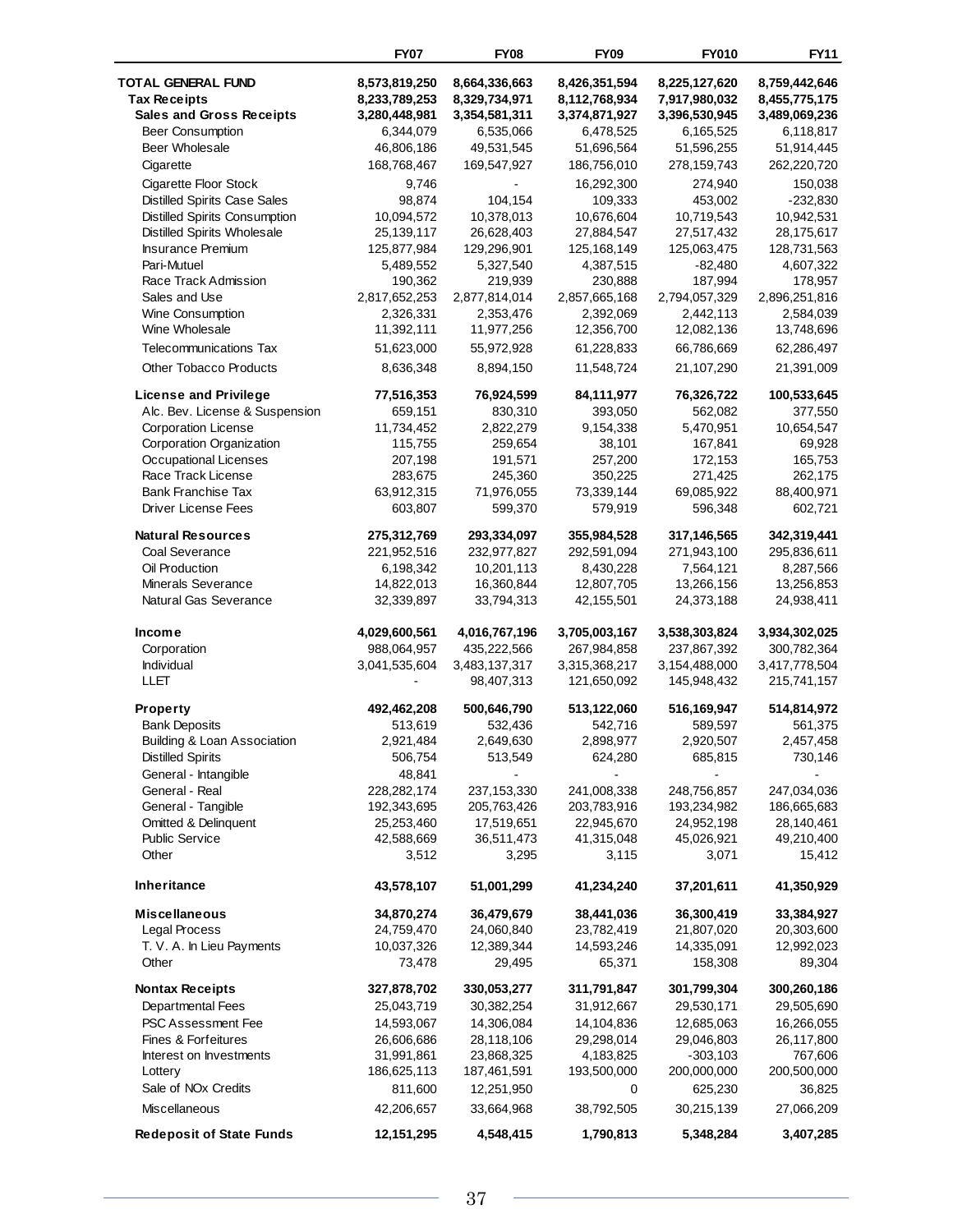|                                             | <b>FY12</b>              | <b>FY13</b>              | <b>FY14</b>              | <b>FY15</b>              | <b>FY16</b>             |
|---------------------------------------------|--------------------------|--------------------------|--------------------------|--------------------------|-------------------------|
| <b>TOTAL GENERAL FUND</b>                   | 9,090,954,645            | 9,348,326,000            | 9,462,035,017            | 9,966,630,897            | 10,338,884,795          |
| <b>Tax Receipts</b>                         | 8,786,626,012            | 8,992,372,146            | 9,126,466,009            | 9,637,987,521            | 9,988,342,493           |
| <b>Sales and Gross Receipts</b>             | 3,648,803,253            | 3,616,732,159            | 3,716,809,229            | 3,854,700,860            | 4,062,700,426           |
| <b>Beer Consumption</b>                     | 6,125,423                | 6,190,085                | 6,226,880                | 6,071,389                | 6,557,744               |
| Beer Wholesale                              | 54,139,730               | 53,750,045               | 57,969,185               | 57,570,011               | 61, 161, 655            |
| Cigarette                                   | 254,798,018              | 238,669,895              | 228,076,834              | 220,902,529              | 224,303,658             |
| Cigarette Floor Stock                       | 31,548                   | 19,426                   | $-1,887$                 | 11,502                   | 8,108                   |
| <b>Distilled Spirits Case Sales</b>         | 116,903                  | 122,873                  | 127,875                  | 132,802                  | 136,488                 |
| Distilled Spirits Consumption               | 11,355,027               | 11,962,448               | 11,961,270               | 12,468,749               | 12,823,273              |
| Distilled Spirits Wholesale                 | 29,695,678               | 31,911,903               | 33,829,202               | 36,471,357               | 38,886,865              |
| <b>Insurance Premium</b>                    | 133,069,934              | 139,471,024              | 141,638,641              | 146,480,663              | 145,250,375             |
| Pari-Mutuel                                 | 3,600,911                | 4,842,847                | 2,421,099                | 2,964,884                | 4,993,574               |
| Race Track Admission                        | 164,223                  | 184,269                  | 213,958                  | 155,426                  | 229,416                 |
| Sales and Use                               | 3,052,236,048            | 3,021,794,387            | 3,131,126,876            | 3,267,331,025            | 3,462,704,116           |
| Wine Consumption                            | 2,716,967                | 2,856,119                | 2,896,687                | 2,912,784                | 3,102,163               |
| Wine Wholesale                              | 14,102,961               | 14,959,504               | 15,523,357               | 16,323,658               | 16,583,413              |
| <b>Telecommunications Tax</b>               | 64,919,274               | 68,327,915               | 63,897,510               | 63,575,235               | 64,681,001              |
| <b>Other Tobacco Products</b>               | 21,730,607               | 21,669,418               | 20,901,740               | 21,328,845               | 21,278,667              |
| <b>License and Privilege</b>                | 100,903,697              | 100,211,825              | 105,181,651              | 101,926,285              | 111,094,998             |
| Alc. Bev. License & Suspension              | 281,375                  | 402,958                  | 343,952                  | 450,542                  | 480,675                 |
| <b>Corporation License</b>                  | 5,330,573                | $-294,874$               | 814,539                  | 188,600                  | 135,698                 |
| Corporation Organization                    | 94,666                   | 97,963                   | 47,491                   | 186,635                  | 136,720                 |
| <b>Occupational Licenses</b>                | 156,845                  | 137,311                  | 214,153                  | 202,297                  | 289,193                 |
| Race Track License                          | 272,443                  | 264,011                  | 291,300                  | 247,766                  | 324,375                 |
| <b>Bank Franchise Tax</b>                   | 94,158,966               | 98,971,258               | 102,857,446              | 99,990,669               | 109,049,728             |
| <b>Driver License Fees</b>                  | 608,829                  | 633,198                  | 612,770                  | 659,776                  | 678,609                 |
| <b>Natural Resources</b>                    | 346,050,224              | 269,486,287              | 241,988,627              | 220,613,349              | 149,405,136             |
| Coal Severance                              | 298,263,637              | 230,540,150              | 197,525,899              | 180,283,352              | 120,610,311             |
| Oil Production                              | 11,955,961               | 10,974,127               | 13,128,040               | 9,840,015                | 4,748,862               |
| Minerals Severance<br>Natural Gas Severance | 13,292,368<br>22,538,258 | 13,306,647<br>14,665,363 | 12,298,663<br>19,036,025 | 15,128,385<br>15,361,597 | 17,596,331<br>6,449,632 |
|                                             |                          |                          |                          |                          |                         |
| Income                                      | 4,087,239,263            | 4,369,839,147            | 4,423,722,549            | 4,821,410,590            | 5,011,709,477           |
| Corporation                                 | 374,423,779              | 400,752,175              | 475,120,319              | 528,118,737              | 526,637,870             |
| Individual                                  | 3,512,075,128            | 3,722,963,791            | 3,749,257,830            | 4,069,500,570            | 4,282,080,975           |
| <b>LLET</b>                                 | 200,740,356              | 246,123,181              | 199,344,400              | 223,791,283              | 202,990,632             |
| <b>Property</b>                             | 529,566,811              | 558,378,328              | 562,428,448              | 563,435,472              | 577,548,052             |
| <b>Bank Deposits</b>                        | 570,776                  | 588,098                  | 581,157                  | 588,914                  | 632,587                 |
| Building & Loan Association                 | 2,462,810                | 2,332,923                | 1,806,976                | 1,482,051                | 2,191,706               |
| <b>Distilled Spirits</b>                    | 754,636                  | 772,733                  | 854,637                  | 891,761                  | 961,388                 |
| General - Intangible                        |                          |                          | 816                      |                          |                         |
| General - Real                              | 251,285,063              | 257,970,441              | 258,284,309              | 259,228,298              | 268,087,934             |
| General - Tangible                          | 207,739,436              | 216,942,082              | 223,393,888              | 226, 137, 118            | 237,464,692             |
| Omitted & Delinquent                        | 16,687,591               | 26,972,243               | 21,276,527               | 16,237,196               | 11,991,240              |
| <b>Public Service</b>                       | 50,063,069               | 52,795,179               | 51,859,325               | 58,864,760               | 56,210,797              |
| Other                                       | 3,431                    | 4,629                    | 5,807,422                | 5,374                    | 7,708                   |
| Inheritance                                 | 41,312,904               | 41,326,220               | 45,843,849               | 50,975,858               | 51,247,149              |
| <b>Miscellaneous</b>                        | 32,749,859               | 36,398,182               | 30,491,656               | 24,925,107               | 24,637,267              |
| Legal Process                               | 19,977,267               | 19,748,614               | 16,792,670               | 15,435,811               | 14,479,452              |
| T. V. A. In Lieu Payments                   | 12,707,124               | 16,600,467               | 13,646,200               | 9,452,432                | 10,119,811              |
| Other                                       | 65,468                   | 49,101                   | 52,786                   | 36,863                   | 38,005                  |
| <b>Nontax Receipts</b>                      | 301,849,149              | 353,103,427              | 333,860,106              | 326,949,419              | 344,822,276             |
| Departmental Fees                           | 26,203,503               | 28,494,072               | 24,489,562               | 22,036,475               | 21,891,588              |
| PSC Assessment Fee                          | 7,389,549                | 13,205,508               | 17, 155, 431             | 20,829,264               | 14,367,915              |
| Fines & Forfeitures                         | 26,274,627               | 28,264,706               | 24,747,942               | 22,771,487               | 21,204,392              |
| Interest on Investments                     | $-14,535,985$            | 711,516                  | (176, 256)               | 213,267                  | 287,789                 |
| Lottery                                     | 210,800,122              | 215,266,568              | 219,500,743              | 221,500,000              | 241,778,429             |
| Sale of NO <sub>x</sub> Credits             | 22,025                   | 50,892                   | 104,242                  | 27,594                   | 0                       |
| <b>Miscellaneous</b>                        | 45,695,310               | 67,110,164               | 48,038,442               | 39,571,333               | 45,292,162              |
| <b>Redeposit of State Funds</b>             | 2,479,483                | 2,850,428                | 1,708,902                | 1,693,958                | 5,720,026               |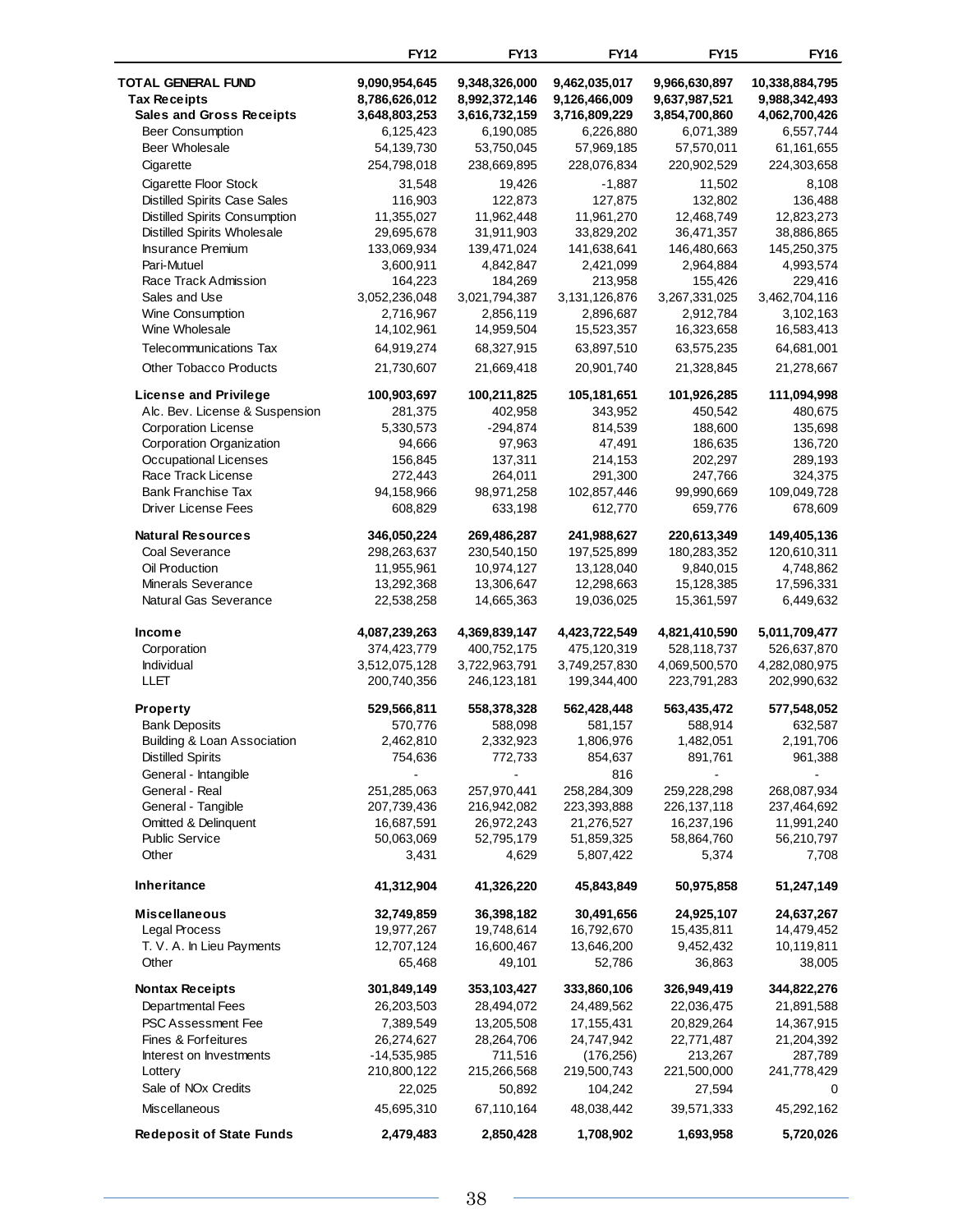**General Fund Growth Rates Major Revenue Sources Fiscal Years 2007 – 2016 (%)**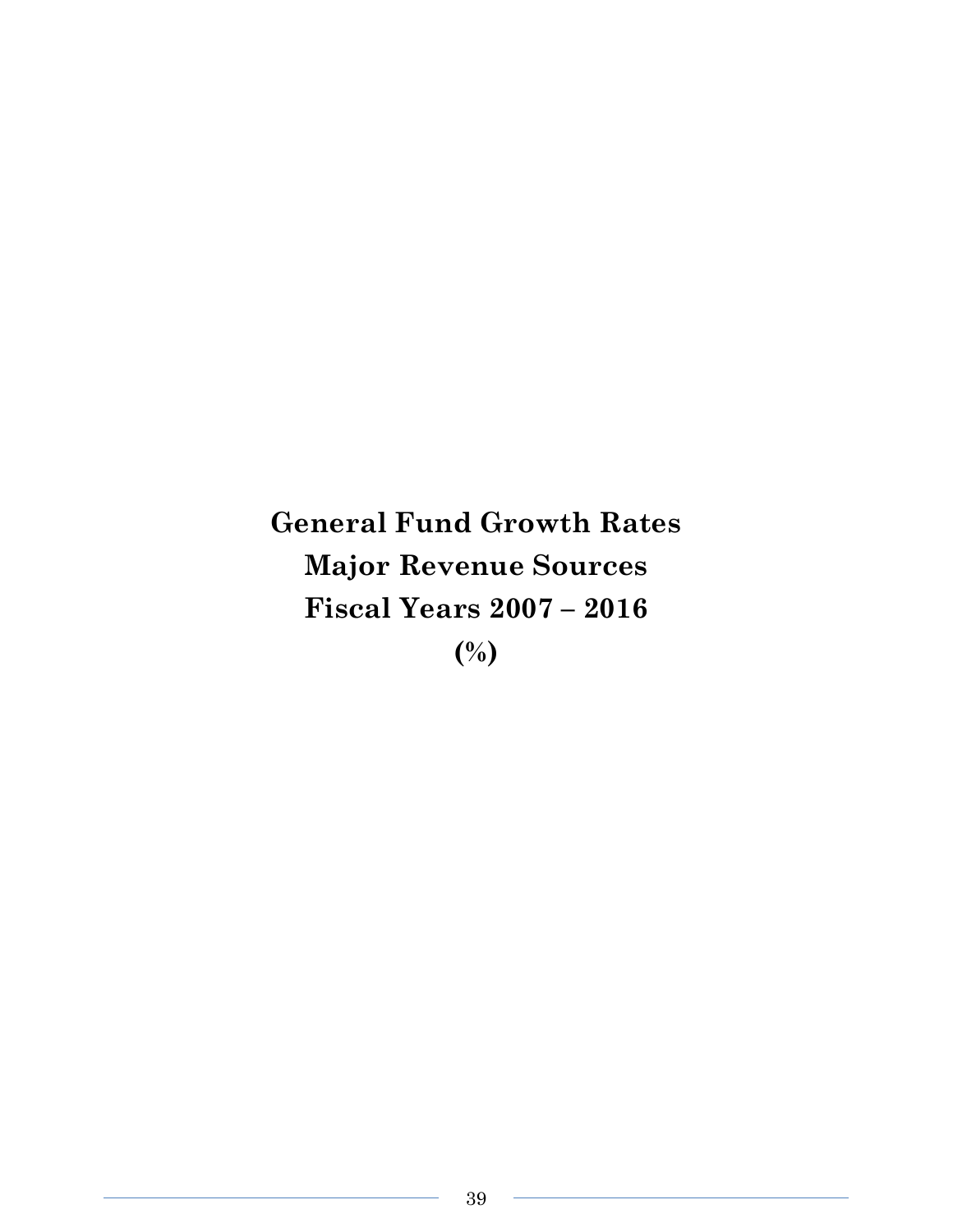|                                        | <b>FY07</b>    | <b>FY08</b>    | <b>FY09</b> | <b>FY10</b> | <b>FY11</b>          |
|----------------------------------------|----------------|----------------|-------------|-------------|----------------------|
| <b>TOTAL GENERAL FUND</b>              | 2.4%           | 1.1%           | $-2.7%$     | $-2.4%$     | 6.5%                 |
| <b>Tax Receipts</b>                    | 2.1%           | 1.2%           | $-2.6%$     | $-2.4%$     | 6.8%                 |
| <b>Sales and Gross Receipts</b>        | 3.3%           | 2.3%           | 0.6%        | 0.6%        | 2.7%                 |
| <b>Beer Consumption</b>                | $-0.8%$        | 3.0%           | $-0.9%$     | $-4.8%$     | $-0.8%$              |
| <b>Beer Wholesale</b>                  | 3.5%           | 5.8%           | 4.4%        | $-0.2%$     | 0.6%                 |
| Cigarette                              | $-1.9%$        | 0.5%           | 10.1%       | 48.9%       | $-5.7%$              |
| Cigarette Floor Stock                  | $-99.9%$       | $-100.0%$      | $-$         | $-98.3%$    | $-45.4%$             |
| <b>Distilled Spirits Case Sales</b>    | 4.3%           | 5.3%           | 5.0%        | 314.3%      | $-151.4%$            |
| Distilled Spirits Consumption          | 2.0%           | 2.8%           | 2.9%        | 0.4%        | 2.1%                 |
| <b>Distilled Spirits Wholesale</b>     | 6.9%           | 5.9%           | 4.7%        | $-1.3%$     | 2.4%                 |
| <b>Insurance Premium</b>               | 2.5%           | 2.7%           | $-3.2%$     | $-0.1%$     | 2.9%                 |
| Pari-Mutuel                            | $-2.4%$        | $-3.0%$        | $-17.6%$    | $-101.9%$   | -5686.0%             |
| Race Track Admission                   | $-17.3%$       | 15.5%          | 5.0%        | $-18.6%$    | $-4.8%$              |
| Sales and Use                          | 2.5%           | 2.1%           | $-0.7%$     | $-2.2%$     | 3.7%                 |
| Wine Consumption                       | 19.5%          | 1.2%           | 1.6%        | 2.1%        | 5.8%                 |
| Wine Wholesale                         | 8.4%           | 5.1%           | 3.2%        | $-2.2%$     | 13.8%                |
| <b>Telecommunications Tax</b>          | 254.7%         | 8.4%           | 9.4%        | 9.1%        | $-6.7\%$             |
| <b>Other Tobacco Products</b>          | $---$          | 3.0%           | 29.8%       | 82.8%       | 1.3%                 |
| <b>License and Privilege</b>           | $-26.0%$       | $-0.8%$        | 9.3%        | $-9.3%$     | 31.7%                |
| Alc. Bev. License Suspension           | 135.0%         | 26.0%          | $-52.7%$    | 43.0%       | $-32.8%$             |
| <b>Corporation License</b>             | $-73.0%$       | $-75.9%$       | 224.4%      | $-40.2%$    | 94.7%                |
| Corporation Organization               | $-47.7%$       | 124.3%         | $-85.3%$    | 340.5%      | $-58.3%$             |
| <b>Occupational Licenses</b>           | 19.0%          | $-7.5%$        | 34.3%       | $-33.1%$    | $-3.7%$              |
| Race Track License                     | $-1.9%$        | $-13.5%$       | 42.7%       | $-22.5%$    | $-3.4%$              |
| <b>Bank Franchise Tax</b>              | 7.2%           | 12.6%          | 1.9%        | $-5.8%$     | 28.0%                |
| <b>Driver License Fees</b>             | 0.5%           | $-0.7%$        | $-3.2%$     | 2.8%        | 1.1%                 |
| <b>Natural Resources</b>               | $-2.2%$        | 6.5%           | 21.4%       | $-10.9%$    | 7.9%                 |
| Coal Severance                         | $-1.1%$        | 5.0%           | 25.6%       | $-7.1%$     | 8.8%                 |
| Oil Production                         | $-2.9%$        | 64.6%          | $-17.4%$    | $-10.3%$    | 9.6%                 |
| <b>Minerals Severance</b>              | 2.2%           | 10.4%          | $-21.7%$    | 3.6%        | $-0.1%$              |
| Natural Gas Severance                  | $-10.7%$       | 4.5%           | 24.7%       | $-42.2%$    | 2.3%                 |
| Income                                 | 2.8%           | $-0.3%$        | $-7.8%$     | $-4.5%$     | 11.2%                |
| Corporation                            | $-1.4%$        | $-56.0%$       | $-38.4%$    | $-11.2%$    | 26.4%                |
| Individual                             | 4.2%           | 14.5%          | $-4.8%$     | $-4.9%$     | 8.3%                 |
| LLET                                   | $\overline{a}$ | $\overline{a}$ | 23.6%       | 20.0%       | 47.8%                |
| Property                               | $-2.0%$        | 1.7%           | 2.5%        | 0.6%        | $-0.3%$              |
| <b>Bank Deposits</b>                   | 1.6%           | 3.7%           | 1.9%        | 8.6%        | $-4.8%$              |
| <b>Building &amp; Loan Association</b> | 41.0%          | $-9.3%$        | 9.4%        | 0.7%        | $-15.9%$             |
| <b>Distilled Spirits</b>               | 23.4%          | 1.3%           | 21.6%       | 9.9%        | 6.5%                 |
| General - Intangible                   | $-99.8%$       | $-100.0%$      | ---         | ---         | $\sim$ $\sim$ $\sim$ |
| General - Real                         | 6.0%           | 3.9%           | 1.6%        | 3.2%        | $-0.7%$              |
| General - Tangible                     | 16.1%          | 7.0%           | $-1.0%$     | $-5.2%$     | $-3.4%$              |
| Omitted & Delinquent                   | $-16.7%$       | $-30.6%$       | 31.0%       | 8.7%        | 12.8%                |
| <b>Public Service</b>                  | $-25.6%$       | $-14.3%$       | 13.2%       | 9.0%        | 9.3%                 |
| Other                                  | 18.2%          | $-6.2%$        | $-5.5%$     | $-1.4%$     | 401.9%               |
| <b>Inheritance</b>                     | $-5.2%$        | 17.0%          | $-19.2%$    | $-9.8%$     | 11.2%                |
| <b>Miscellaneous</b>                   | $-2.1%$        | 4.6%           | 5.4%        | $-5.6%$     | $-8.0\%$             |
| Legal Process                          | $-1.4%$        | $-2.8%$        | $-1.2%$     | $-8.3%$     | $-6.9%$              |
| T. V. A. In Lieu Payments              | $-2.1%$        | 23.4%          | 17.8%       | $-1.8%$     | $-9.4%$              |
| Other                                  | -70.7%         | $-59.9%$       | 121.6%      | 142.2%      | $-43.6%$             |
| <b>Nontax Receipts</b>                 | 8.3%           | 0.7%           | $-5.5%$     | $-3.2%$     | $-0.5%$              |
| <b>Departmental Fees</b>               | 4.6%           | 21.3%          | 5.0%        | $-7.5%$     | $-0.1%$              |
| PSC Assessment Fee <sup>7</sup>        | 61.4%          | $-2.0%$        | $-1.4%$     | $-10.1%$    | 28.2%                |
| Fines & Forfeitures                    | 1.8%           | 5.7%           | 4.2%        | $-0.9%$     | $-10.1%$             |
| Interest on Investments                | 71.2%          | $-25.4%$       | $-82.5%$    | $-107.2%$   | $-353.2%$            |
| Lottery                                | $-1.8%$        | 0.4%           | 3.2%        | 3.4%        | 0.3%                 |
| Sale of NO <sub>x</sub> Credits        | $-27.9%$       | 1409.6%        | $-100.0\%$  | ---         | $-94.1%$             |
| <b>Miscellaneous</b>                   | 25.2%          | $-20.2%$       | 15.2%       | $-22.1%$    | $-10.4%$             |
| <b>Redeposit of State Funds</b>        | 49.9%          | $-62.6%$       | $-60.6%$    | 198.7%      | $-36.3%$             |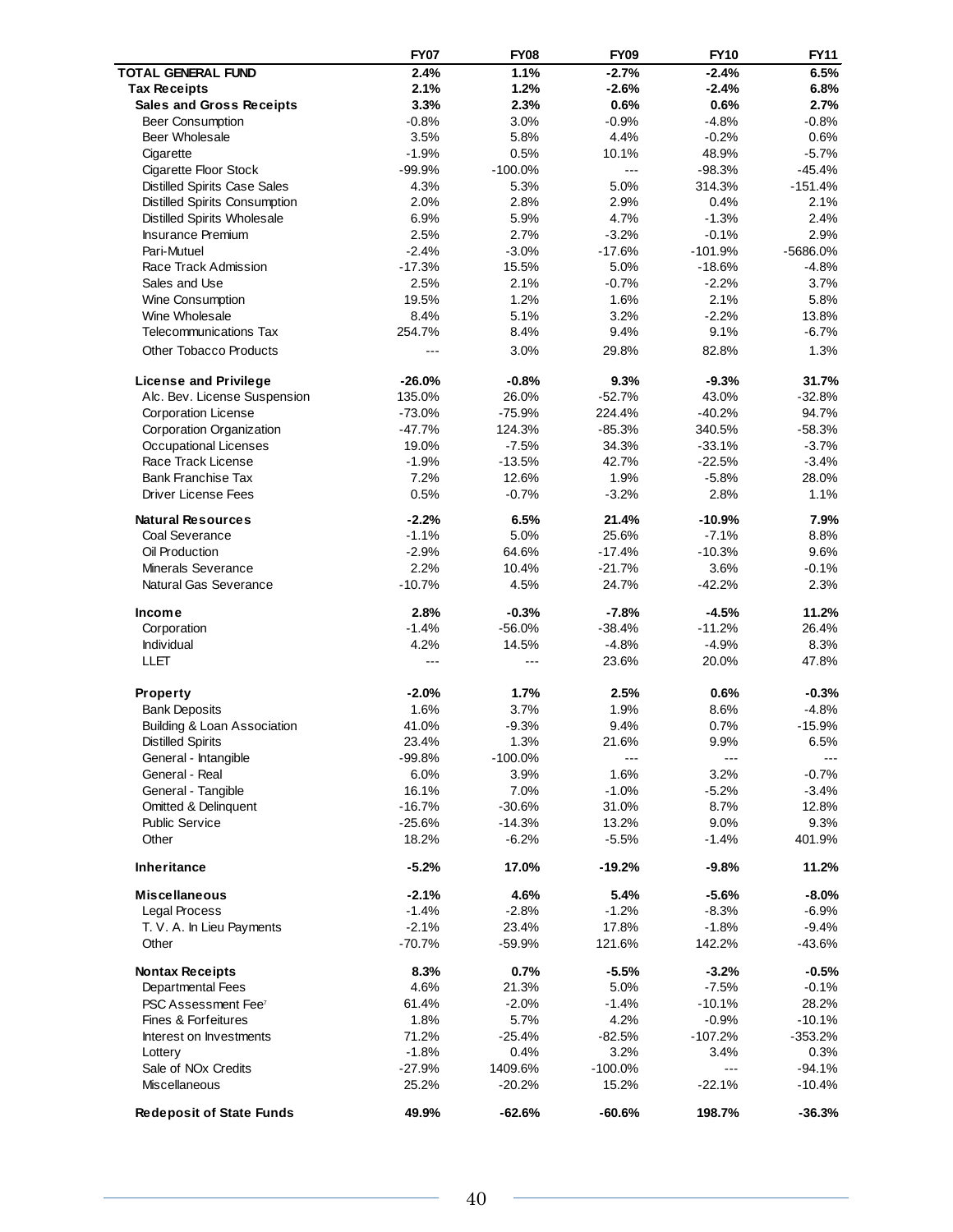|                                         | <b>FY12</b>         | <b>FY13</b>      | <b>FY14</b>       | <b>FY15</b>       | <b>FY16</b>           |
|-----------------------------------------|---------------------|------------------|-------------------|-------------------|-----------------------|
| <b>TOTAL GENERAL FUND</b>               | 3.8%                | 2.8%             | 1.2%              | 5.3%              | 3.7%                  |
| <b>Tax Receipts</b>                     | 3.9%                | 2.3%             | 1.5%              | 5.6%              | 3.6%                  |
| <b>Sales and Gross Receipts</b>         | 4.6%                | $-0.9%$          | 2.8%              | 3.7%              | 5.4%                  |
| <b>Beer Consumption</b>                 | 0.1%                | 1.1%             | 0.6%              | $-2.5%$           | 8.0%                  |
| Beer Wholesale                          | 4.3%                | $-0.7%$          | 7.8%              | $-0.7%$           | 6.2%                  |
| Cigarette                               | $-2.8%$             | $-6.3%$          | $-4.4%$           | $-3.1%$           | 1.5%                  |
| Cigarette Floor Stock                   | $-79.0%$            | $-38.4%$         | $-109.7%$         | -709.6%           | $-29.5%$              |
| <b>Distilled Spirits Case Sales</b>     | -150.2%             | 5.1%             | 4.1%              | 3.9%              | 2.8%                  |
| Distilled Spirits Consumption           | 3.8%                | 5.3%             | 0.0%              | 4.2%              | 2.8%                  |
| <b>Distilled Spirits Wholesale</b>      | 5.4%                | 7.5%             | 6.0%              | 7.8%              | 6.6%                  |
| <b>Insurance Premium</b><br>Pari-Mutuel | 3.4%                | 4.8%             | 1.6%              | 3.4%              | $-0.8%$               |
| Race Track Admission                    | $-21.8%$<br>$-8.2%$ | 34.5%            | $-50.0%$<br>16.1% | 22.5%<br>$-27.4%$ | 68.4%<br>47.6%        |
| Sales and Use                           | 5.4%                | 12.2%<br>$-1.0%$ | 3.6%              | 4.4%              | 6.0%                  |
| Wine Consumption                        | 5.1%                | 5.1%             | 1.4%              | 0.6%              | 6.5%                  |
| Wine Wholesale                          | 2.6%                | 6.1%             | 3.8%              | 5.2%              | 1.6%                  |
| <b>Telecommunications Tax</b>           | 4.2%                | 5.3%             | $-6.5%$           | $-0.5%$           | 1.7%                  |
|                                         |                     |                  |                   |                   |                       |
| <b>Other Tobacco Products</b>           | 1.6%                | $-0.3%$          | $-3.5%$           | 2.0%              | $-0.2%$               |
| <b>License and Privilege</b>            | $-84.7%$            | $-0.7%$          | 5.0%              | $-3.1%$           | $9.0\%$               |
| Alc. Bev. License Suspension            | $-25.5%$            | 43.2%            | $-14.6%$          | 31.0%             | 6.7%                  |
| Corporation License                     | $-50.0%$            | $-105.5%$        | $-376.2%$         | $-76.8%$          | $-28.0%$              |
| Corporation Organization                | 35.4%               | 3.5%             | $-51.5%$          | 293.0%            | $-26.7%$              |
| Occupational Licenses                   | $-5.4%$             | $-12.5%$         | 56.0%             | $-5.5%$           | 43.0%                 |
| Race Track License                      | 3.9%                | $-3.1%$          | 10.3%             | $-14.9%$          | 30.9%                 |
| <b>Bank Franchise Tax</b>               | 6.5%                | 5.1%             | 3.9%              | $-2.8%$           | 9.1%                  |
| <b>Driver License Fees</b>              | 1.0%                | 4.0%             | $-3.2%$           | 7.7%              | 2.9%                  |
| <b>Natural Resources</b>                | 1.1%                | $-22.1%$         | $-10.2%$          | $-8.8%$           | $-32.3%$              |
| Coal Severance                          | 0.8%                | $-22.7%$         | $-14.3%$          | $-8.7%$           | $-33.1%$              |
| Oil Production                          | 44.3%               | $-8.2%$          | 19.6%             | $-25.0%$          | $-51.7%$              |
| Minerals Severance                      | 0.3%                | 0.1%             | $-7.6%$           | 23.0%             | 16.3%                 |
| Natural Gas Severance                   | $-9.6%$             | $-34.9%$         | 29.8%             | $-19.3%$          | $-58.0%$              |
| Income                                  | $9.9\%$             | 6.9%             | 1.2%              | 9.0%              | 3.9%                  |
| Corporation                             | 24.5%               | 7.0%             | 18.6%             | 11.2%             | $-0.3%$               |
| Individual                              | 2.8%                | 6.0%             | 0.7%              | 8.5%              | 5.2%                  |
| LLET                                    | $-7.0%$             | 22.6%            | $-19.0%$          | 12.3%             | $-9.3%$               |
|                                         |                     |                  |                   |                   |                       |
| Property                                | 2.9%                | 5.4%             | 0.7%              | 0.2%              | 2.5%                  |
| <b>Bank Deposits</b>                    | 1.7%                | 3.0%             | $-1.2%$           | 1.3%              | 7.4%                  |
| <b>Building &amp; Loan Association</b>  | 0.2%                | $-5.3%$          | $-22.5%$          | $-18.0%$          | 47.9%                 |
| <b>Distilled Spirits</b>                | 3.4%                | 2.4%             | 10.6%             | 4.3%              | 7.8%                  |
| General - Intangible<br>General - Real  | $--$<br>1.7%        | ---<br>2.7%      | ---<br>0.1%       | $- - -$           | $\sim$ $\sim$<br>3.4% |
| General - Tangible                      | 11.3%               | 4.4%             | 3.0%              | 0.4%<br>1.2%      | 5.0%                  |
| Omitted & Delinquent                    | $-40.7%$            | 61.6%            | $-21.1%$          | $-23.7%$          | $-26.1%$              |
| <b>Public Service</b>                   | 1.7%                | 5.5%             | $-1.8%$           | 13.5%             | $-4.5%$               |
| Other                                   | $-77.7%$            | 34.9%            | $---$             | $-99.9%$          | 7.8%                  |
|                                         |                     |                  |                   |                   |                       |
| <b>Inheritance</b>                      | $-0.1%$             | 0.0%             | 10.9%             | 11.2%             | 0.5%                  |
| <b>Miscellaneous</b>                    | $-1.9%$             | 11.1%            | $-16.2%$          | -18.3%            | $-1.2%$               |
| Legal Process                           | $-1.6%$             | $-1.1%$          | $-15.0%$          | $-8.1%$           | $-6.2%$               |
| T. V. A. In Lieu Payments               | $-2.2%$             | 30.6%            | $-17.8%$          | $-30.7%$          | 7.1%                  |
| Other                                   | $-26.7%$            | $-25.0%$         | 7.5%              | $-30.2%$          | 3.1%                  |
| <b>Nontax Receipts</b>                  | 0.5%                | 17.0%            | $-5.4%$           | $-2.1%$           | 5.5%                  |
| Departmental Fees                       | $-11.2%$            | 8.7%             | $-14.1%$          | $-10.0%$          | $-0.7%$               |
| <b>PSC Assessment Fee</b>               | $-54.6%$            | 78.7%            | 29.9%             | 21.4%             | $-31.0%$              |
| Fines & Forfeitures                     | 0.6%                | 7.6%             | $-12.4%$          | $-8.0%$           | $-6.9%$               |
| Interest on Investments                 | -1993.7%            | $-104.9%$        | $-124.8%$         | $---$             | 34.9%                 |
| Lottery                                 | 5.1%                | 2.1%             | 2.0%              | 0.9%              | 9.2%                  |
| Sale of NO <sub>x</sub> Credits         | $-40.2%$            | 131.1%           | 104.8%            | $-73.5%$          | $-100.0\%$            |
| <b>Miscellaneous</b>                    | 68.8%               | 46.9%            | $-28.4%$          | $-17.6%$          | 14.5%                 |
| <b>Redeposit of State Funds</b>         | $-27.2%$            | 15.0%            | $-40.0%$          | $-0.9%$           | 237.7%                |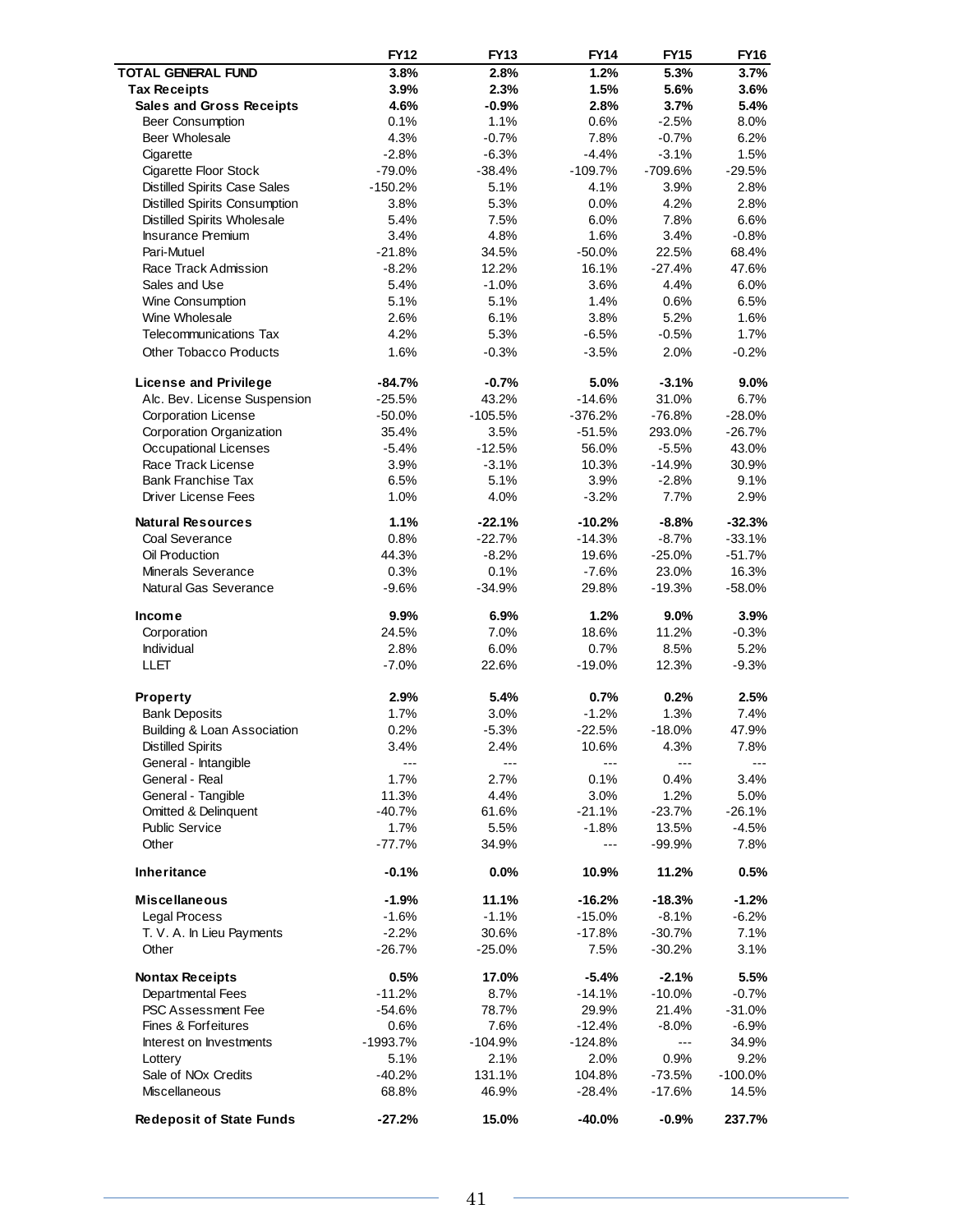# **APPENDIX C**

**Summary Statistics for Road Fund Major Revenue Sources Fiscal Years 2007 – 2016 (\$ millions)**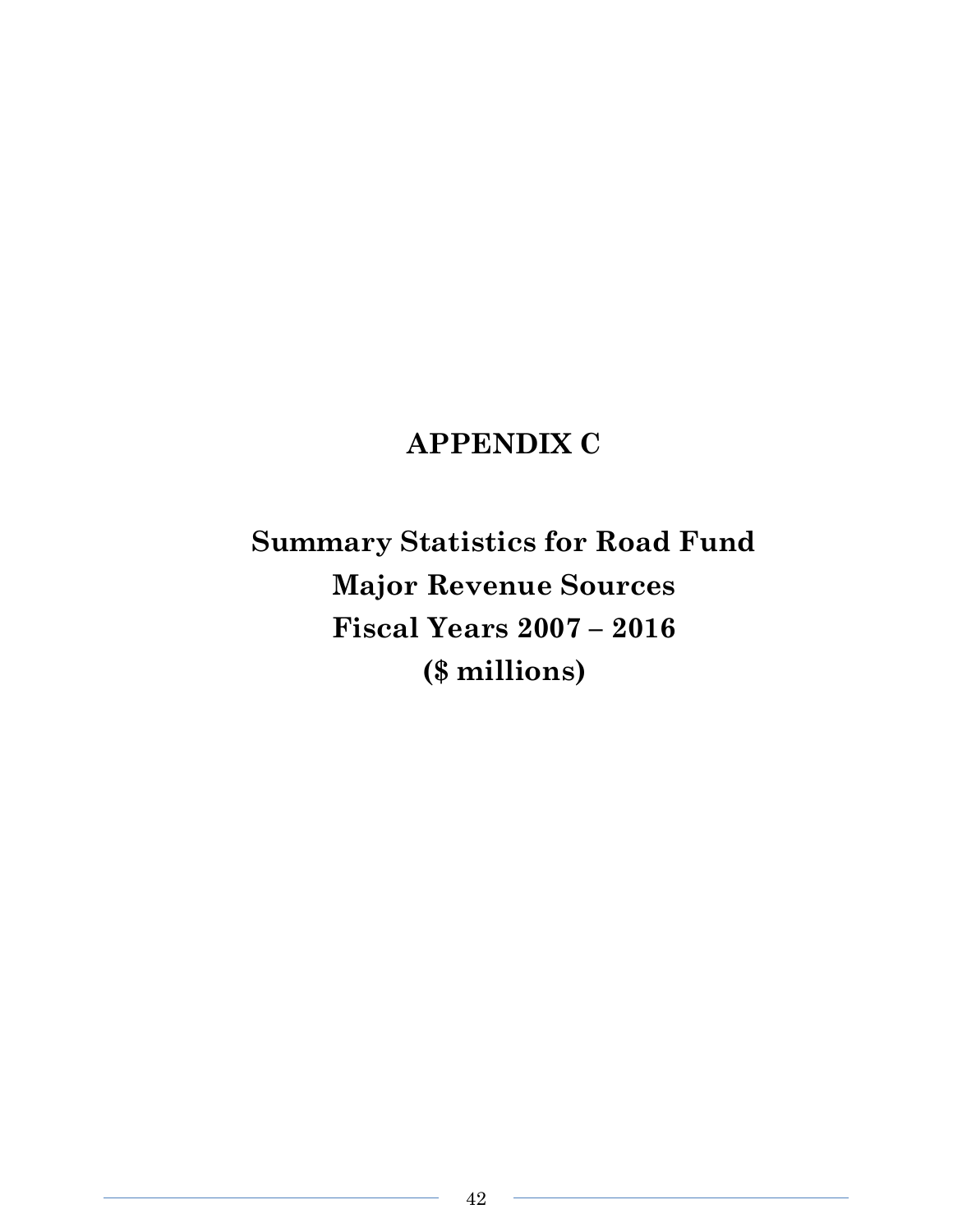|                                 | <b>FY07</b>   | <b>FY08</b>   | <b>FY09</b>   | <b>FY10</b>   | <b>FY11</b>   |
|---------------------------------|---------------|---------------|---------------|---------------|---------------|
| TOTAL STATE ROAD FUND           | 1,225,943,515 | 1,262,798,750 | 1,191,982,894 | 1,206,622,639 | 1,338,811,926 |
| Tax Receipts-                   | 1,186,074,087 | 1,219,349,262 | 1,159,379,226 | 1,181,341,209 | 1,315,130,011 |
| <b>Sales and Gross Receipts</b> | 974,732,028   | 1,014,576,337 | 958,780,727   | 988,541,345   | 1,114,593,981 |
| Motor Fuels Taxes               | 563,480,031   | 608,779,123   | 622,479,527   | 655,761,466   | 732,826,112   |
| Motor Vehicle Usage             | 411,251,997   | 405,797,215   | 336,301,200   | 332,779,879   | 381,767,869   |
| License and Privilege           | 211,342,059   | 204,772,925   | 200,598,500   | 192,799,864   | 200,536,031   |
| Motor Vehicles                  | 101,660,768   | 93,523,748    | 98,186,733    | 96,839,803    | 97,812,587    |
| Motor Vehicle Operators         | 15,811,880    | 15,372,618    | 15,521,191    | 15,941,488    | 15,736,805    |
| <b>Weight Distance</b>          | 85,435,610    | 84,353,543    | 75,444,283    | 70,498,757    | 73,983,781    |
| <b>Truck Decal Fees</b>         | 842,239       | 774,379       | 832,653       | 679,383       | 793,715       |
| <b>Other Special Fees</b>       | 7,591,561     | 10,748,637    | 10,613,640    | 8,840,433     | 12,209,142    |
| <b>Nontax Receipts</b>          | 39,469,278    | 41,805,267    | 31,375,092    | 23,871,991    | 21,932,031    |
| Departmental Fees               | 17,787,658    | 20,291,394    | 19,106,827    | 18,487,783    | 18, 167, 778  |
| In Lieu of Traffic Fines        | 1,174,453     | 1,112,801     | 958,790       | 779,495       | 779,828       |
| Highw ay Tolls                  | 3,717,965     |               |               |               |               |
| Investment Income               | 16,094,719    | 19,460,549    | 10,661,790    | 3,633,987     | 1,995,228     |
| <b>Miscellaneous</b>            | 694,483       | 940,522       | 647,685       | 970,725       | 989,197       |
| <b>Redeposit of State Funds</b> | 400,150       | 1,644,222     | 1,228,575     | 1,409,439     | 1,749,883     |

|                                 | <b>FY12</b>   | <b>FY13</b>   | <b>FY14</b>   | <b>FY15</b>   | <b>FY16</b>   |
|---------------------------------|---------------|---------------|---------------|---------------|---------------|
| <b>TOTAL STATE ROAD FUND</b>    | 1,443,773,845 | 1,491,623,669 | 1,560,439,604 | 1,526,738,659 | 1,482,541,978 |
| Tax Receipts-                   | 1,416,497,670 | 1,471,593,789 | 1,535,727,564 | 1,501,667,661 | 1,458,382,671 |
| <b>Sales and Gross Receipts</b> | 1,207,082,330 | 1,265,175,199 | 1,329,208,128 | 1,283,046,179 | 1,234,432,155 |
| Motor Fuels Taxes               | 790,229,379   | 838, 344, 373 | 886,161,042   | 850,276,246   | 750,034,840   |
| Motor Vehicle Usage             | 416,852,951   | 426,830,826   | 443,047,087   | 432,769,932   | 484,397,314   |
| <b>License and Privilege</b>    | 209,415,340   | 206,418,590   | 206,519,436   | 218,621,482   | 223,950,517   |
| Motor Vehicles                  | 107,836,554   | 102,256,080   | 101,879,541   | 107,554,129   | 113,114,908   |
| Motor Vehicle Operators         | 15,737,651    | 16,049,755    | 16,150,032    | 15,958,491    | 16,331,496    |
| <b>Weight Distance</b>          | 75,111,565    | 74,935,016    | 76,894,805    | 79,147,533    | 81,375,028    |
| <b>Truck Decal Fees</b>         | 736,224       | 590,397       | 489,072       | 404,906       | 283,942       |
| <b>Other Special Fees</b>       | 9,993,345     | 12,587,343    | 11,105,986    | 15.556.424    | 12,845,142    |
| <b>Nontax Receipts</b>          | 26,739,794    | 18,023,074    | 22,833,411    | 22,358,605    | 23,041,935    |
| Departmental Fees               | 21,879,481    | 17,094,723    | 17,368,008    | 17,766,834    | 19,308,449    |
| In Lieu of Traffic Fines        | 769,405       | 702.451       | 544.637       | 465,304       | 427,255       |
| Highw ay Tolls                  |               |               |               |               |               |
| Investment Income               | 3,081,180     | $-398,745$    | 3,997,826     | 2,913,784     | 2,468,620     |
| <b>Miscellaneous</b>            | 1,009,727     | 624,646       | 922,939       | 1,212,683     | 837,611       |
| <b>Redeposit of State Funds</b> | 536,381       | 2,006,806     | 1,880,271     | 2,712,394     | 1,117,372     |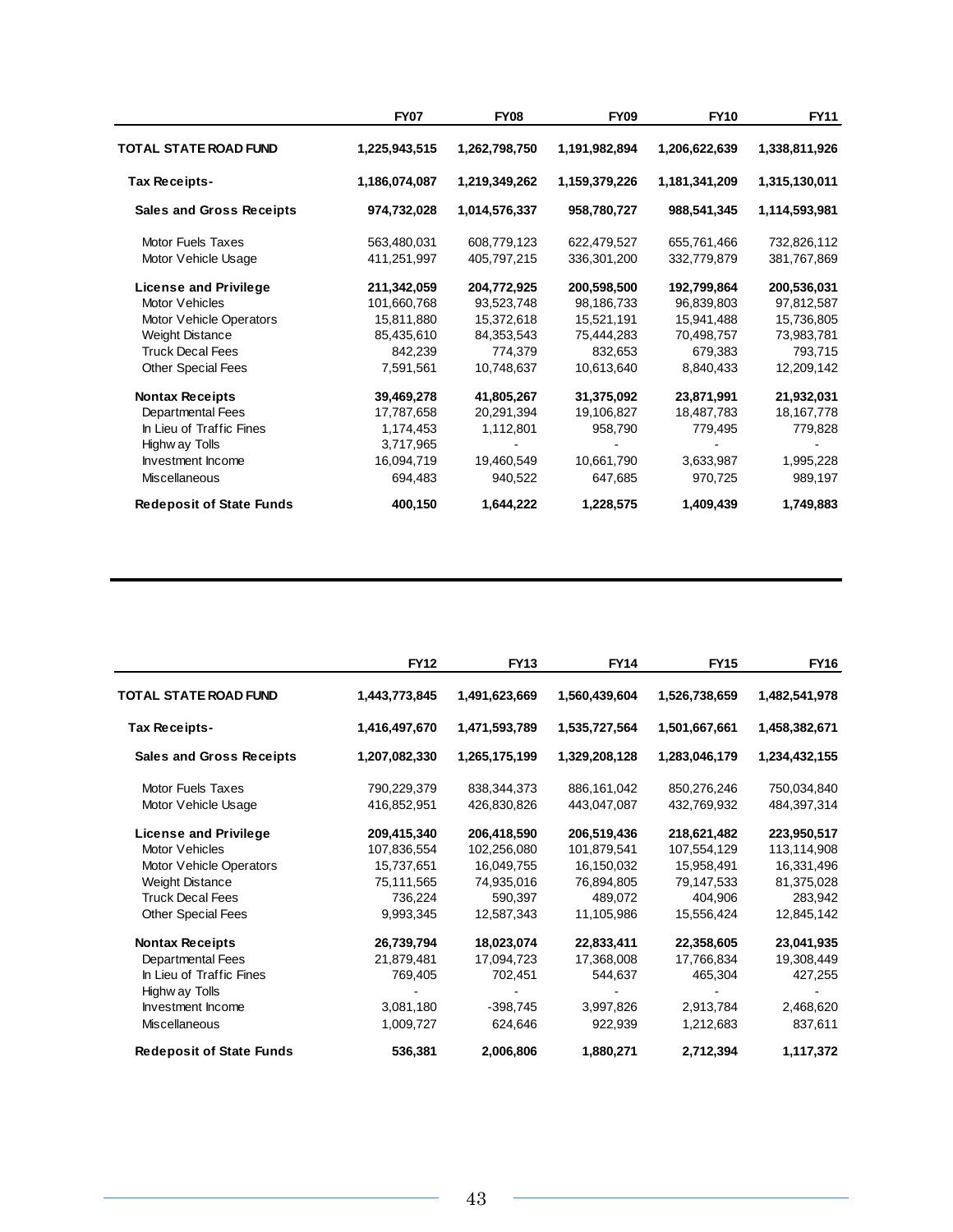**Road Fund Growth Rates Major Revenue Sources Fiscal Years 2007 – 2016 (%)**